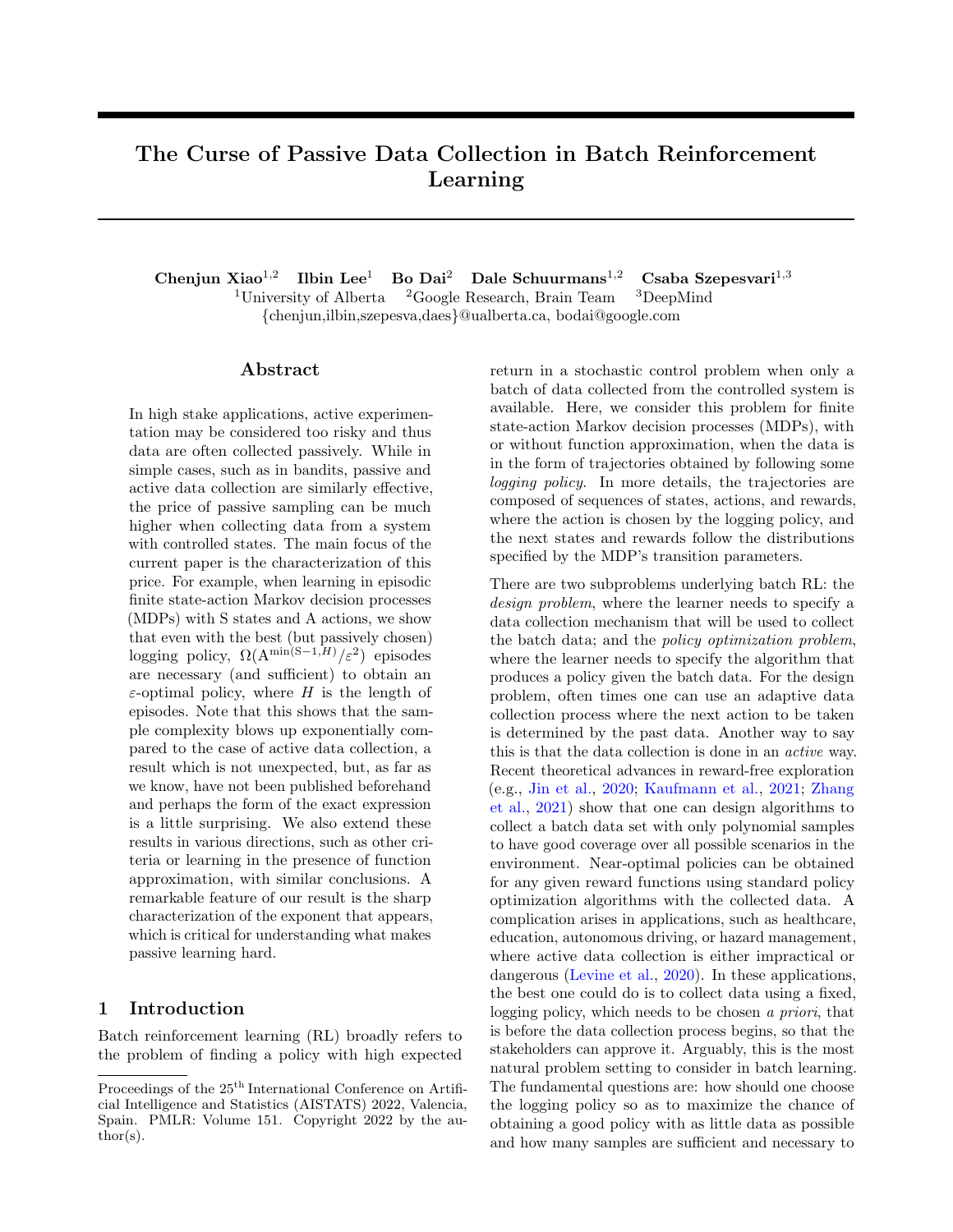obtain a near optimal policy given a logging policy, and which algorithm to use to obtain such a policy?

Perhaps surprisingly, before our paper, these questions remained unanswered. In particular, while much work have studied the sample complexity of batch RL, the results in these works are focusing only on the policy optimization subproblem and as such fall short in providing an answer to our questions. In particular, some authors give sample complexity upper and lower bounds as a function of a parameter,  $d_m$ , which could be the smallest visit probability of state-action pairs under the logging policy [\(Chen and Jiang,](#page-8-1) [2019;](#page-8-1) [Yin](#page-10-1) [and Wang,](#page-10-1) [2020;](#page-10-1) [Yin et al.,](#page-10-2) [2021a;](#page-10-2) [Ren et al.,](#page-9-2) [2021;](#page-9-2) [Uehara et al.,](#page-9-3) [2021;](#page-9-3) [Yin and Wang,](#page-10-3) [2021;](#page-10-3) [Xie and Jiang,](#page-10-4) [2021;](#page-10-4) [Xie et al.,](#page-10-5) [2021a\)](#page-10-5), or the smallest ratio of visit probabilities of the logging versus the optimal policies, again over all state-action pairs [\(Liu et al.,](#page-9-4) [2019,](#page-9-4) [2020;](#page-9-5) [Yin et al.,](#page-10-6) [2021b;](#page-10-6) [Jin et al.,](#page-9-6) [2021;](#page-9-6) [Rashidinejad et al.,](#page-9-7) [2021;](#page-9-7) [Xie et al.,](#page-10-7) [2021b\)](#page-10-7). The sample complexity results depend polynomially on  $1/d_m$ , S, A and H, where H is the episode length or the effective horizon. Although these results are valuable in informing us the policy optimization step of batch RL, they provide no clue as to how to choose the logging policy to get a high value for  $d_m$  and whether  $d_m$  will be uniformly bounded from below when adopting such a logging policy. In particular, if we take the first definition for  $d_m$ , in some MDPs  $d_m$  will be zero regardless of the logging policy if some state is not accessible from the initial distribution. While this predicts an infinite sample complexity for our problem, this is clearly too conservative, since if a state is not accessible under any policy, it is unimportant to learn about it. This is corrected by the second definition. However, even with this definition it remains unclear whether  $d_m$  will be uniformly bounded away from zero for an MDP with a fixed number of states and actions and the best instance-agnostic choice of the logging policy. The lower bounds in these work also fail to provide a lower bound for our setting. This is because in these lower bounds the instance will include an adversarially chosen logging policy, again falling short of helping us. Essentially, these are the gaps that we fill with this paper.

In particular, we first show that in tabular MDPs the number of transitions necessary and sufficient to obtain a good policy, the sample complexity of learning, is an exponential function of the minimum of the number of states and the planning horizon. In more details, we prove that the sample complexity of obtaining  $\varepsilon$ -optimal policies is at least  $\Omega(A^{\min(S-1,H+1)})$  for  $\gamma$ -discounted problems, where S is the number of states, A is the number of actions (per state), and  $H$  is the effective horizon defined as  $H = \left[\frac{\ln(1/\varepsilon)}{\ln(1/\varepsilon)}\right]$  $\frac{\ln(1/\varepsilon)}{\ln(1/\gamma)}$ . For finite horizon problems with horizon  $H$ , we prove the ana-

logue  $\Omega(\mathrm{A}^{\min(S-1,H)}/\varepsilon^2)$  lower bound. These results for tabular MDPs immediately imply exponential lower bounds when linear value function approximation is applied with S replaced by  $d$ , the number of features. We also show that warm starts (when one starts with a policy which is achieving almost as much as the optimal policy) do not help either, crushing the hope that one the "curse" of passivity can be broken by adopting a straightforward two-phase data collection process [\(Bai](#page-8-2) [et al.,](#page-8-2) [2019;](#page-8-2) [Zhang et al.,](#page-10-8) [2020;](#page-10-8) [Gao et al.,](#page-8-3) [2021\)](#page-8-3). We then establish nearly matching upper bounds for both the plug-in algorithm and pessimistic algorithm, showing that the sample complexity behaves essentially as shown in the lower bounds. While the upper bounds for these two algorithms may be off by a polynomial factor, we do not expect the pessimistic algorithm to have a major advantage over the plug-in method in the worst-case setting. In fact, the recent work of [Xiao](#page-9-8) [et al.](#page-9-8) [\(2021\)](#page-9-8) established this in a rigorous fashion for the bandit setting by showing an algorithm independent lower bound that matched the upper bound for both the plug-in method and the pessimistic algorithm. In the average reward case we show that the sample complexity is infinite.

How do our results relate to the expectations of RL practitioners (and theoreticians)? We believe that most members of our community recognize that batch RL is hard at the fundamental level. Yet, it appears that many in the community are still highly optimistic about batch RL, as demonstrated by the numerous empirical papers that document successes of various levels and kinds (e.g., [Laroche et al.,](#page-9-9) [2019;](#page-9-9) [Kumar et al.,](#page-9-10) [2019;](#page-9-10) [Wu et al.,](#page-9-11) [2019;](#page-9-11) [Jaques et al.,](#page-8-4) [2019;](#page-8-4) [Agarwal et al.,](#page-8-5) [2020b;](#page-8-5) [Kidambi et al.,](#page-9-12) [2020;](#page-9-12) [Yu et al.,](#page-10-9) [2020;](#page-10-9) [Gulcehre](#page-8-6) [et al.,](#page-8-6) [2020;](#page-8-6) [Fu et al.,](#page-8-7) [2020\)](#page-8-7), or by the optimistic tone of the above-mentioned theoretical results. The enthusiasm of the community is of course commendable and nothing is farthest from our intentions than to break it. In connection to this, we would like to point out that our results show that if *either H*, or S (or  $d$  when we have d features) is fixed, batch RL is in fact tractable. Yet, the lower bound assures us that we cannot afford batch RL if both of these parameters are large, a result which one should not hide from. Perhaps the most important finding here is the curious interplay between the horizon and the number of states (more generally, we expect a complexity parameter of the MDP to stand here), which is reasonable yet we find it non-obvious. Certainly, the proof that shows that the interplay is "real" required some new ideas. Returning to the empirical works, recent studies identify the tandem effect from the issue of function approximation in the batch RL with passive data collection [\(Ostrovski et al.,](#page-9-13) [2021\)](#page-9-13). Our results suggest that there is a need to rethink how batch RL methods are benchmarked. In particular,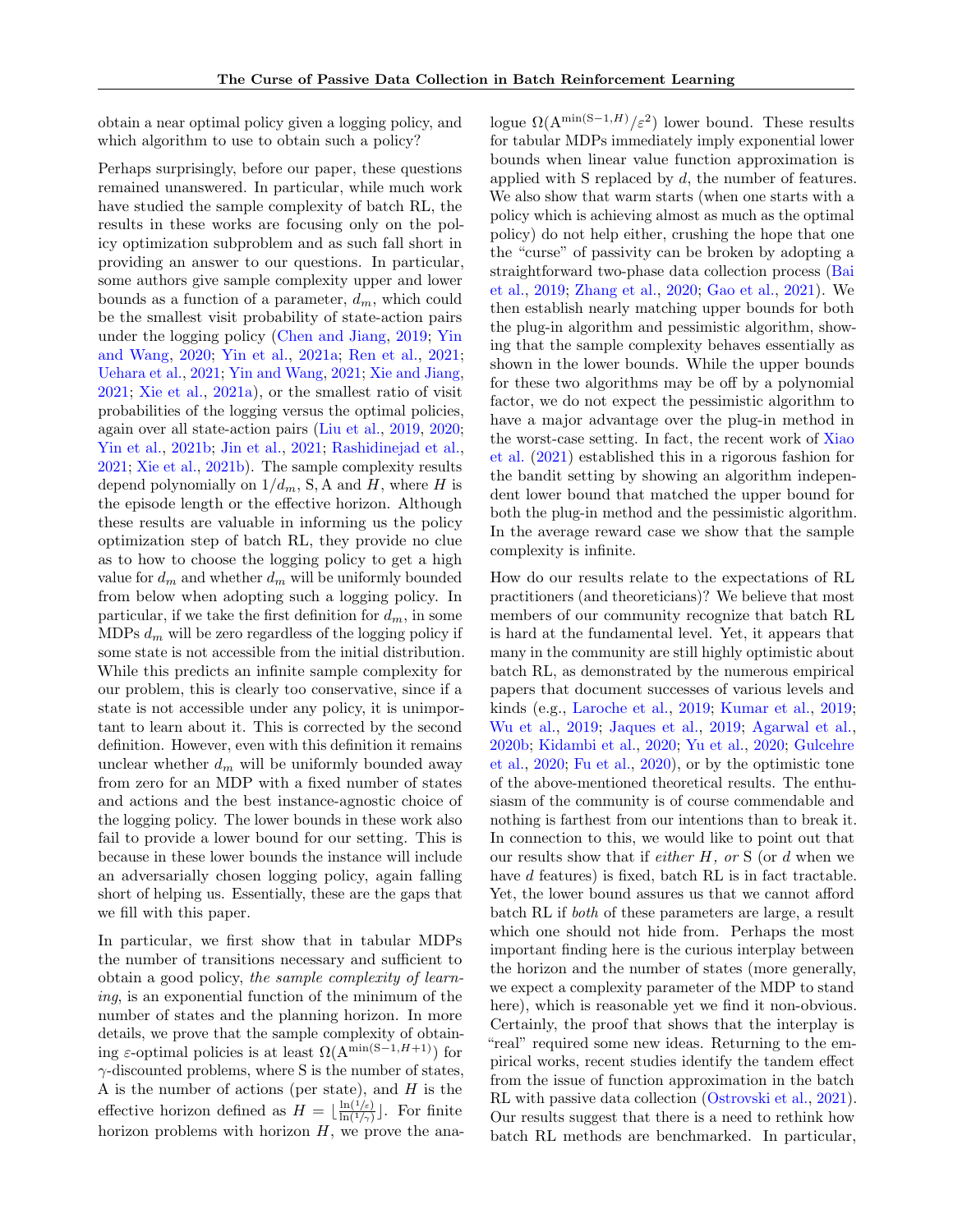a tedious examination of the benchmarks shows that the promising results are almost always produced on data sets that are collected by a noisy version of a near-optimal policy. The problem is that this choice biases the development of algorithms towards those that exploit this condition (e.g., the pessimistic algorithm), yet, this mode of data collection is unrealistic.[1](#page-2-0)

Another highlight of our result is that it implies an exponential gap between the sample complexity of passive and active learning. Recently, a similar conclusion is drawn in the paper of [Zanette](#page-10-10) [\(2021\)](#page-10-10), which served as the main motivation for our work. [Zanette](#page-10-10) demonstrated an exponential separation for the case when batch learning is used in the presence of linear function approximation. A careful reading of the paper shows that the lower bound shown there does not apply to the tabular setting as the data collection method of this paper allows sampling from any distribution over the state-action space, which, in the tabular setting is sufficient for polynomial sample complexity.

## 2 Notation and Background

**Notation** We let  $\mathbb R$  denote the set of real numbers, and for a positive integer i, let  $[i] = \{0, \ldots, i-1\}$  be the set of integers from 0 to  $i-1$ . We also let  $\mathbb{N} = \{0, 1, \dots\}$ be the set of nonnegative integers and  $\mathbb{N}_+ = \{1, 2, \dots\}$ be the set of positive integers. For a finite set  $\mathcal{X}$ , we use  $\Delta(\mathcal{X})$  to denote the set of probability distributions over  $\mathcal{X}$ . We also use the same notation for infinite sets when the set has a clearly identifiable measurability structure such as  $\mathbb{R}$ , which in this context is equipped by the  $\sigma$ -algebra of Borel measurable sets. We use  $\mathbb I$  to denote the indicator function. We also use 1 to be the identically one function/vector; the domain/dimension is so that the expression that involves 1 is well-defined.

We consider finite Markov decision processes (MDPs) given by  $M = (\mathcal{S}, \mathcal{A}, Q)$ , where  $\mathcal S$  is a finite state space,  $\mathcal A$  is a finite action space,  $\mathcal Q$  is a stochastic kernel from the set  $S \times A$  of state-action pairs to  $\mathbb{R} \times S$ . In particular, for any  $(s, a) \in S \times A$ ,  $Q(\cdot | s, a)$  gives a distribution over pairs composed of a real number and a state. If  $(R, S') \sim Q(\cdot | s, a)$ , R is interpreted as a random reward incurred and  $S'$  the random next state when action a is used in state s. Since the identity of the states and actions plays no role, without loss of generality, in what follows we assume that  $\mathcal{S} = [S]$  and  $A = [A]$  for some S, A positive integers.

Every MDP also induces a transition "function", P :  $S \times A \rightarrow \Delta(S)$ , which is the marginal of Q with respect to  $S'$ , and an immediate mean reward function  $r$ :  $S \times A \rightarrow \mathbb{R}$ , which is so that for any  $(s, a) \in S \times$ A,  $r(s, a)$  gives the mean of R above. Since S and A are finite, without loss of generality, we assume that the immediate mean rewards lie in the  $[-1, 1]$ interval. We also assume that the reward distribution is  $\rho$ -subgaussian with a constant  $\rho > 0$ . For simplicity, we assume that  $\rho = 1$ . For any (memoryless) policy  $\pi$ :  $S \to \Delta(\mathcal{A})$ , we define  $P^{\pi}$  to be the transition matrix on state-action pairs induced by  $\pi$ , where  $P^{\pi}_{(s,a),(s',a')} :=$  $\pi(a'|s')P(s'|s,a)$ . We denote  $\mathcal{M}(\mathcal{S},\mathcal{A})$  the set of MDPs that satisfy the properties stated in this paragraph. Since the identity of states and actions is unimportant, we also use  $\mathcal{M}(S, A)$  to denote the set of MDPs with S states and A actions (say, over the canonical sets  $S = [S]$  and  $\mathcal{A} = [A]$ .

We use  $\mathbb{E}^{\pi}$  to denote the expectation operator under the distribution  $\mathbb{P}^{\pi}$  induced by the interconnection of policy  $\pi$  and the MDP M on trajectories  $(S_0, A_0, R_0, S_1, A_1, R_1, \dots)$  formed of an infinite sequence of state, action, reward triplets. Here, it is assumed that the initial state is randomly chosen from a distribution that is supported on the whole of the state space, but the identity of this distribution will be unimportant. As such the dependence on this distribution is suppressed. Further, under  $\mathbb{P}^{\pi}$ , the distribution of  $S_{t+1}$  follows  $P(\cdot|S_t, A_t)$  given the history  $H_t = (S_0, A_0, R_0, \ldots, R_{t-1}, S_t, A_t)$  while the distribution of  $A_t$  follows  $\pi(\cdot|S_t)$  given  $H_t$ . To minimize clutter the notation also suppresses the dependence on the MDP whenever it is clear which MDP is referred.

For the discounted total reward criterion with discount factor  $0 \leq \gamma < 1$  the state value function  $v^{\pi}: \mathcal{S} \to \mathbb{R}$ under  $\pi$  is defined as,

$$
v^{\pi}(s) := \mathbb{E}^{\pi} \left[ \sum_{t=0}^{\infty} \gamma^{t} r(S_{t}, A_{t}) \, \Big| \, S_{0} = s \right].
$$

For  $\mu \in \Delta(\mathcal{S})$  and  $v : \mathcal{S} \to \mathbb{R}$ , we define  $v(\mu) =$  $\sum_{s \in \mathcal{S}} \mu(s)v(s) = \mathbb{E}_{s \sim \mu}[v(s)]$ . The state-action value function of  $\pi$ ,  $q^{\pi}$  :  $S \times A \rightarrow \mathbb{R}$ , is defined as,

$$
q^{\pi}(s, a) := r(s, a) + \gamma \sum_{s'} P(s'|s, a) v^{\pi}(s') .
$$

The standard goal in a finite MDP under the discounted criterion is to identify the optimal policy  $\pi^*$  that maximizes the value function in every state  $s \in \mathcal{S}$  such that  $v^*(s) = \sup_{\pi} v^{\pi}(s)$ . In this paper though, we consider the less demanding problem of finding a policy  $\pi$  that maximizes  $v^{\pi}(\mu)$  for a fixed initial state distribution

<span id="page-2-0"></span> $1$ [Qin et al.](#page-9-14) [\(2021\)](#page-9-14) points to another problem with the benchmarks; namely that they fail to compare to the noisefree version of the near-optimal policy used in the data collection. [Brandfonbrener et al.](#page-8-8) [\(2021\)](#page-8-8) observe that simply doing one step of constrained/regularized policy improvement using an value estimate of the behavior policy performs surprisingly well in offline RL benchmarks. They hypothesize that the strong performance is due to a combination of favorable structure in the environment and behavior policy.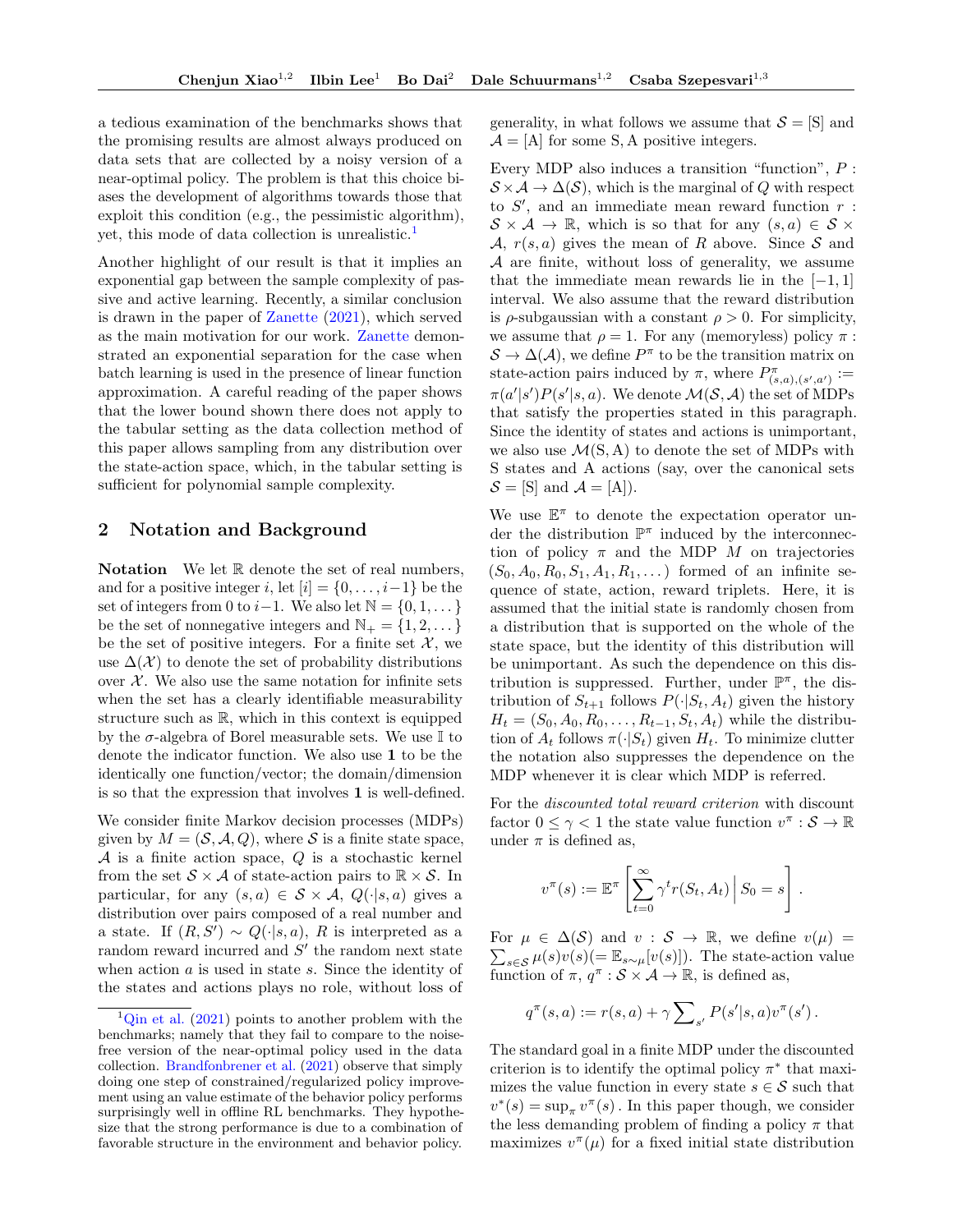.

 $\mu$ , i.e., finding a policy  $\pi$  which achieves, or nearly achieves  $v^*(\mu)$ .

For an initial state distribution  $\mu \in \Delta(\mathcal{S})$  and a policy  $\pi$ , we define the (unnormalized) discounted occupancy measure  $\nu_{\mu}^{\pi}$  induced by  $\mu$ ,  $\pi$ , and the MDP as

$$
\nu_{\mu}^{\pi}(s, a) := \sum_{t=0}^{\infty} \gamma^t \mathbb{P}^{\pi}(S_t = s, A_t = a | S_0 \sim \mu).
$$

The value of a policy can be represented as an inner product between the immediate reward function  $r$  and the occupancy measure  $\nu_\mu^\pi$ 

$$
v^{\pi}(\mu) = \sum_{s,a} r(s,a) \nu_{\mu}^{\pi}(s,a) = \langle \nu_{\mu}^{\pi}, r \rangle.
$$

For  $\varepsilon > 0$ , we define the effective horizon  $H_{\gamma,\varepsilon}$  :=  $\ln(1/\varepsilon)$  $\frac{\ln(1/\varepsilon)}{\ln(1/\gamma)}$ . In the case of *fixed-horizon* policy optimization, instead of a discount factor, one is given a horizon  $H > 0$  and the value of a policy  $\pi$  given  $\mu$  is redefined to be  $v^{\pi}(\mu) = \mathbb{E}^{\pi}[\sum_{t=0}^{H-1} r(S_t, A_t) | S_0 \sim \mu]$ . As before, the goal is to identify a policy whose value is close to  $v^*(\mu) = \sup_{\pi} v^{\pi}(\mu)$ . Finally, in the *average reward* setting,  $v^{\pi}(\mu)$  is redefined to be

$$
v^{\pi}(\mu) = \liminf_{T \to \infty} \mathbb{E}^{\pi} \left[ \frac{1}{T} \sum_{t=0}^{T-1} r(S_t, A_t) \, \middle| \, S_0 \sim \mu \right]
$$

For a given  $\varepsilon > 0$ , in all the various settings, we say that  $\pi$  is  $\varepsilon$ -*optimal* in MDP M given  $\mu$  if  $v^{\pi}(\mu) \geq v^*(\mu) - \varepsilon$ .

#### 3 Batch Policy Optimization

We consider *policy optimization* in a *batch mode*, or, in short, batch policy optimization (BPO). A BPO problem for a fixed sample size  $n$  is given by the tuple  $\mathcal{B} = (\mathcal{S}, \mathcal{A}, \mu, n, \mathcal{P})$  where S and A are finite sets,  $\mu$  is a probability distribution over  $S$ , n is a positive integer, and  $P$  is a set of MDP-distribution pairs of the form  $(M, G)$ , where  $M \in \mathcal{M}(\mathcal{S}, \mathcal{A})$  is an MDP over  $(\mathcal{S}, \mathcal{A})$ and G is a probability distribution over  $(S \times A \times \mathbb{R} \times S)^n$ . In what follows a pair  $(M, G)$  of the above form will be called a BPO instance.

A BPO algorithm for a given sample size n and sets  $S, A$ takes data  $\mathcal{D} \in (\mathcal{S} \times \mathcal{A} \times \mathbb{R} \times \mathcal{S})^n$  and returns a policy  $\pi$ (possibly history-dependent). Ignoring computational aspects, we will identify BPO algorithms with (possibly randomized) maps  $\mathcal{L}: (\mathcal{S} \times \mathcal{A} \times \mathbb{R} \times \mathcal{S})^n \to \Pi$ , where Π is the set of all policies. The aim is to find BPO algorithms that find near-optimal policies with high probability on every instance within a BPO problem:

**Definition 1** (( $\varepsilon$ ,  $\delta$ )-sound algorithm). Fix  $\varepsilon > 0$  and  $\delta \in (0,1)$ . A BPO algorithm  $\mathcal L$  is  $(\varepsilon, \delta)$ -sound on instance  $(M, G)$  given initial state distribution  $\mu$  if

$$
\mathbb{P}_{\mathcal{D}\sim G}\left(v^{\mathcal{L}(\mathcal{D})}(\mu) > v^*(\mu) - \varepsilon\right) > 1 - \delta,
$$

where the value functions are for the MDP M. Further, we say that a BPO algorithm is  $(\varepsilon, \delta)$ -sound on a BPO problem  $\mathcal{B} = (\mathcal{S}, \mathcal{A}, \mu, n, \mathcal{P})$  if it is sound on any  $(M, G) \in \mathcal{P}$  given the initial state distribution  $\mu$ .

Data collection mechanisms A data collection mechanism is a way of arriving at a distribution G over the data given an MDP and some other inputs, such as the sample size. We consider two types of data collection mechanisms. One of them is governed by a distribution over the state-action pairs, the other is governed by a policy and a way of deciding how a fixed sample size  $n$  should be split up into episodes in which the policy is followed. We call the first SA-sampling, the second policy-induced data collection.

- *SA-sampling:* An *SA*-sampling scheme is specified by a probability distribution  $\mu_{\text{log}} \in \Delta(\mathcal{S} \times \mathcal{A})$ over the state-action pairs. For a given sample size n,  $\mu_{\text{log}}$  together with an MDP M induces a distribution  $G_n(M, \mu_{\text{log}})$  over n tuples  $\mathcal{D} = (S_i, A_i, R_i, S_i')_{i=0}^{n-1}$  so that the elements of this sequence form an i.i.d. sequence such that for any  $i \in [n], (S_i, A_i) \sim \mu_{\log}, (R_i, S'_i) \sim Q(\cdot | S_i, A_i).$
- *Policy-induced data collection* A policy induced data collection scheme is specified by  $(\pi_{\text{log}}, h)$ , where  $\pi_{\text{log}} : \mathcal{S} \to \Delta(\mathcal{A})$  is a policy, which we shall call the *logging policy*, and  $\mathbf{h} = (\mathbf{h}_n)_{n \geq 1}$ : For each  $n \geq 1$ ,  $\mathbf{h}_n$  is an *m*-tuple  $(h_i)_{i \in [m]}$  of positive integers for some  $m$ , specifying the length of the  $m$  episodes in the data whose total length is *n*. Then, for any *n*, the pair  $(\pi_{\log}, \mathbf{h}_n)$  together with an MDP  $M$  and an initial distribution  $\mu$  induces a distribution  $G(M, \pi_{\log_2} \mathbf{h}_n, \mu)$  over the *n* tuples  $\mathcal{D} = (S_i, A_i, R_i, S_i')_{i=0}^{n-1}$  as follows: The data consists of  $m$  episodes, with episode  $j \in [m]$  having length  $h_j$  and taking the form  $\tau_j =$  $(S_0^{(j)}, A_0^{(j)}, R_0^{(j)}, \ldots, S_{h_j-1}^{(j)}, A_{h_j-1}^{(j)}, R_{h_j-1}^{(j)}, S_{h_j}^{(j)}),$ where  $S_0^{(j)} \sim \mu$ ,  $A_t^{(j)} \sim \pi_{\log}(\cdot | S_t^{(j)})$ ,  $(R_t^{(j)}, S_{t+1}^{(j)}) \sim Q(\cdot | S_t^{(j)}, A_t^{(j)})$ . Then, for  $i \in [n]$ ,  $(S_i, A_i, R_i, S'_i) = (S_t^{(j)}, A_t^{(j)}, R_t^{(j)}, S_{t+1}^{(j)})$  where  $j \in [m], t \in [h_j]$  are unique integers such that  $i = \sum_{j' < j} h_j + t$ . We call **h** data splitting scheme.

Now, under  $SA$ -sampling, the sets  $S$ ,  $A$ , a logging distribution  $\mu_{\text{log}}$  and state-distribution  $\mu$  over the respective sets give rise to the BPO problem  $\mathcal{B}(\mu_{\text{log}}, \mu, n) =$  $(S, \mathcal{A}, \mu, n, \mathcal{P}(\mu_{\log}, n))$ , where  $\mathcal{P}(\mu_{\log}, n)$  is the set of

<span id="page-3-0"></span><sup>&</sup>lt;sup>2</sup>This is different with the normally used effective horizon,  $\frac{\ln(1/\varepsilon(1-\gamma))}{\ln(1/\gamma)}$ , with only a  $\ln(1/(1-\gamma))$  factor.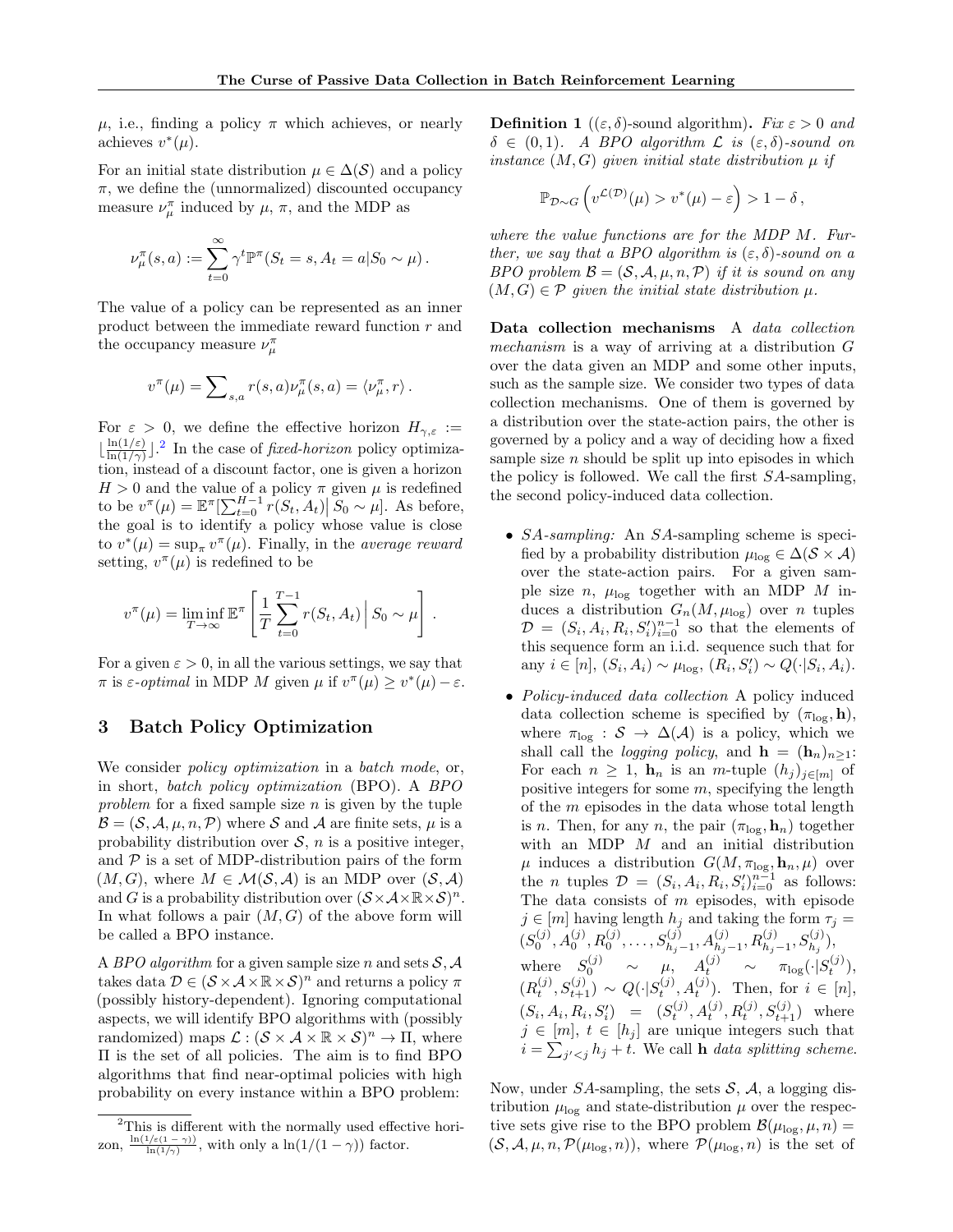all pairs of the form  $(M, G_n(M, \mu_{\text{log}}))$ , where  $M \in$  $\mathcal{M}(\mathcal{S}, \mathcal{A})$  is an MDP with the specified state-action spaces and  $G_n(M, \mu_{\text{log}})$  is defined as above. Similarly, a fixed policy  $\pi_{\text{log}}$ , fixed episode lengths  $\mathbf{h} \in \mathbb{N}_{+}^{m}$ for some  $m$  integer and a fixed state-distribution  $\mu$  give rise to a BPO problem  $\mathcal{B}(\pi_{\text{log}}, \mu, h)$  =  $(S, \mathcal{A}, \mu, |\mathbf{h}|, \mathcal{P}(\pi_{\log}, \mathbf{h}))$ , where  $\mathcal{P}(\pi_{\log}, \mathbf{h})$  is the set of pairs of the form  $(M, G(M, \pi_{\log}, \mathbf{h}, \mu))$  where  $M \in$  $\mathcal{M}(\mathcal{S}, \mathcal{A})$  and  $G(M, \pi_{\log}, \mathbf{h}, \mu)$  is a distribution as defined above. Here, we use  $|\mathbf{h}|$  to denote  $\sum_{s=0}^{m-1} h_s$  which is the sample size specified by h.

The sample-complexity of BPO with SA-sampling for a given pair  $(\varepsilon, \delta)$  and a criterion (discounted, finite horizon, or average reward) is the smallest integer  $n$ such that for each  $\mu$  there exists a logging distribution  $\mu_{\text{log}}$  and a BPO algorithm  $\mathcal L$  for this sample size such that  $\mathcal L$  is  $(\varepsilon, \delta)$ -sound on the BPO problem  $\mathcal B(\mu_{\log}, \mu, n)$ . Similarly, the sample-complexity of BPO with policyinduced data collection for a given pair  $(\varepsilon, \delta)$  and a criterion is the smallest integer n such that for each  $\mu$ there exists a logging policy  $\pi_{\text{log}}$  and episode lengths  $\mathbf{h} \in \mathbb{N}_{+}^{m}$  with  $|\mathbf{h}| = n$  and a BPO algorithm that is  $(\varepsilon, \delta)$ -sound on  $\mathcal{B}(\pi_{\log}, \mu, \mathbf{h}).$ 

The SA-sampling based data collection is realistic when there is a simulator that allows this type of data collection [\(Agarwal et al.,](#page-8-9) [2020a;](#page-8-9) [Azar et al.,](#page-8-10) [2013;](#page-8-10) [Cui](#page-8-11) [and Yang,](#page-8-11) [2020;](#page-8-11) [Li et al.,](#page-9-15) [2020\)](#page-9-15). Besides this scenario, it is hard to imagine a case when SA-sampling can be realistically applied. Indeed, in most practical settings, data collection happens by following some policy, usually from the same initial state distribution that is used in the objective of policy optimization.

For policy-induced data collection, a key restriction on the logging policy is that it is chosen without any knowledge of the MDP. Moreover, that the logging policy is memoryless rules out any adaptation to the MDP. The intention here is to model a "tabula rasa" setting, which is relevant when one must find a good policy in a completely new environment but only passive data collection is available. However, our lower bound shows that there is not much to be gained even if the logging policy is known to be a good policy: If the goal is to improve the suboptimality level of the logging policy, by saying, a factor of two, the exponential sample complexity lower bound still applies.

From a statistical perspective, the main difference between these two data collection mechanisms is that for policy-induced data-collection the distribution of  $(S_i, A_i)$  will depend on the specific MDP instance, while this is not the case for SA-sampling. As we shall see, this makes BPO under SA-sampling provably exponentially more efficient.

#### 4 Lower Bounds

We first give a lower bound on the sample complexity for BPO when the data available for learning is obtained by following some logging policy:

<span id="page-4-0"></span>Theorem 1 (Exponential sample complexity with policy-induced data collection in discounted problems). For any positive integers S and A, discount factor  $\gamma \in [0, 1)$  and a pair  $(\varepsilon, \delta)$  such that  $0 < \varepsilon < 1/2$  and  $\delta \in (0,1)$ , any  $(\varepsilon, \delta)$ -sound algorithm needs at least  $\Omega(A^{\min(S-1,H_{\gamma,2\varepsilon}+1)}\ln(1/\delta))$  episodes of any length with policy-induced data collection for MDPs with S states and A actions under the  $\gamma$ -discounted total expected reward criterion. The result remains true if the MDPs are restricted to have deterministic transitions.

<span id="page-4-1"></span>Remark 1. Random rewards are not essential in proving Theorem [1](#page-4-0) as long as stochastic transitions are allowed: First, the proof can be modified to use Bernoulli rewards and stochastic transitions can be used to emulate Bernoulli rewards. Note also that for ρ-subgaussian random reward, the sample complexity in Theorem [1](#page-4-0) becomes  $\Omega(\max\{1,\rho^2\}A^{\min(S-1,H+1)}\ln(1/\delta))$ . The maximum appears exactly because stochastic transitions can emulate Bernoulli rewards.

Simplifying things a bit, the theorem states that the sample complexity is exponential as the number of states and the planning horizon grow together and without a limit. Note that this is in striking contrast to sample complexity of learning actively, or even with SAsampling, as we shall soon discuss it. The hard MDP instance used to construct the lower bound is adopted from the combination lock problem [\(Whitehead,](#page-9-16) [1991\)](#page-9-16). The detailed proof is provided in the supplementary material, as are the proofs of the other statements. By realizing that tabular MDPs can be considered as using one-hot features, the exponential lower bound still hold for linear function approximation.

<span id="page-4-2"></span>Corollary 1 (Exponential sample complexity with linear function approximation in discounted problem). Let d, A be positive integers. Then the same result as Theorem [1](#page-4-0) with S replaced by d holds when the data collection happens for some MDP  $M \in \mathcal{M}(\mathcal{S}, [A])$ and in addition to the dataset the learner is also given access to a feature map  $\phi : \mathcal{S} \to \mathbb{R}^d$  such that for every policy  $\pi$  of this MDP, there exists  $\theta \in \mathbb{R}^d$  such that  $v^{\pi}(s) = \phi(s)^{\top} \theta$ ,  $\forall s \in \mathcal{S}$ , where  $v^{\pi}$  is the value function of  $\pi$  in M. The result also remains true if the MDPs are restricted to have deterministic transitions.

<span id="page-4-3"></span>One may wonder about whether this exponential complexity can be avoided if more is assumed about the logging policy. In particular, one may hope that improving on an already good logging policy (i.e., one that is close to optimal) should be easier. Our next result shows that this is not the case.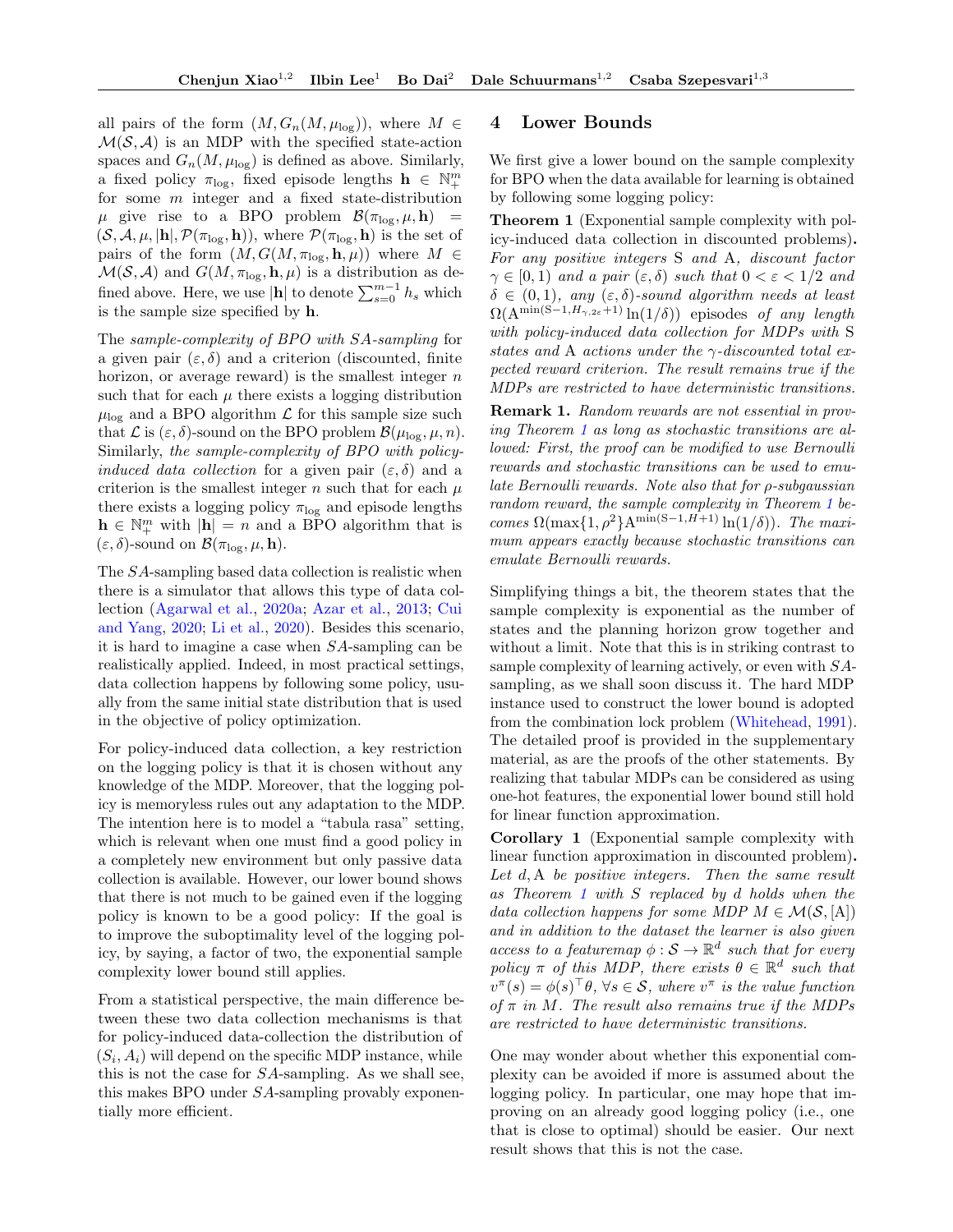Corollary 2 (Warm starts do not help). Fix  $\pi_{\log}$ ,  $0 < \varepsilon < 1/2$ ,  $\delta \in (0,1)$ , S and A as before. Let  $\mathcal{M}_{2\varepsilon}^{\pi_{\log}}$ denote a set of MDPs with deterministic transitions, state space  $S = [S]$  and action space  $A = [A]$  such that  $\pi_{\log}$  is 2 $\varepsilon$ -optimal for all  $M \in \mathcal{M}_{2\varepsilon}^{\pi_{\log}}$ . Then for any length of sampled episodes, any  $(\varepsilon, \delta)$ -sound algorithm needs at least  $\Omega(\mathrm{A}^{\min(S-1,H+1)}\ln(1/\delta))$  episodes, where  $H = H_{\gamma,2\varepsilon}.$ 

The third corollary shows that when the logging policy is not uniform, the lower bound gets worse.

<span id="page-5-0"></span>Corollary 3 (The uniform policy is the best logging policy). If  $\pi_{\text{log}}$  is not uniform at every state, then the sample complexity in Theorem [1](#page-4-0)  $increases$ , and in particular,  $A^u$  can be replaced by  $\max_{S' \subset S, |S'|=u} \prod_{s \in S'} \max_a \frac{1}{\pi_{\log}(a|s)}$  where  $u =$  $min(S - 1, H + 1).$ 

For fixed-horizon policy optimization, we have the following result similar to Theorem [1](#page-4-0)

<span id="page-5-2"></span>Theorem 2 (Exponential sample complexity with policy-induced data collection in finite-horizon problems). For any positive integers S and A, planning horizon  $H > 0$  and a pair  $(\varepsilon, \delta)$  such that  $0 < \varepsilon < 1/2$  and  $\delta \in (0,1)$ , any  $(\varepsilon, \delta)$ -sound algorithm needs at least  $\Omega(\Lambda^{\min(S-1,H)}\ln(1/\delta)/\varepsilon^2)$  episodes with policy-induced data collection for MDPs with S states and A actions under the H-horizon total expected reward criterion. The result also remains true if the MDPs are restricted to have deterministic transitions.

Remark [1](#page-4-1) and Corollaries [1](#page-4-2) to [3](#page-5-0) also remain essentially true; we omit these to save space. As shown in the next result, the sample complexity could be even worse in average reward MDPs. The different sample complexities of the average reward problems and the two previous settings can be explained as follows. In discounted and finite-horizon problems, rewards beyond the planning horizon do not have to be observed in data to find a near optimal policy. In contrast, this is not the case for the average reward criterion: rewards at states that are "hard" to reach may have to be observed enough in data. Thus, the fact that the planning horizon is finite is crucial for a finite sample complexity.

<span id="page-5-3"></span>Theorem 3 (Infinite sample complexity with policy-induced data collection in average reward problems). For any positive integers S and A, any pair  $(\varepsilon, \delta)$  such that  $0 < \varepsilon < 1/2$  and  $\delta \in (0,1)$ , the sample complexity of BPO with policy-induced data collection for MDPs with S states and A actions under the average reward criterion is infinite.

For SA-sampling, the sample complexity becomes polynomial in the relevant quantities: Staying with discounted problems, this is implied by the results of [Agarwal et al.](#page-8-9) [\(2020a\)](#page-8-9) who study plug-in methods when a generative model is used to generate the same number of observations for each state-action pair. In particular, they show that in this setting, if  $N$  samples are available in each state-action pair then the plug-in algorithm will find a policy with  $v^{\pi} \geq v^* - \varepsilon \mathbf{1}$  provided that  $N = \Omega(\ln \frac{\text{SA}}{(1-\gamma)\delta}/(\varepsilon^2(1-\gamma)^3)).$  This implies a sample complexity upper bound of size  $\tilde{O}(SAH^3 \ln(1/\delta)/\varepsilon^2)$ where  $H = 1/(1 - \gamma)$ , though for the stronger requirement that  $\pi$  is optimal not only from  $\mu$ , but from each state. The upper bound is essentially matched by a lower bound by [Sidford et al.](#page-9-17) [\(2018\)](#page-9-17) who prove their result in Section D of their paper using a reduction to a result of [Azar et al.](#page-8-10) [\(2013\)](#page-8-10) that stated a similar sample complexity lower bound for estimating the optimal value. Our result is stronger than these results, which require the algorithm to produce a "globally good" policy, i.e., a policy that is near-optimal no matter the initial state, while in our result, the policy needs to be good only at a fixed initial state distribution.

<span id="page-5-4"></span>**Theorem 4.** Fix any  $\gamma_0 > 0$ . Then, there exist some constants  $c_0, c_1 > 0$  such that for any  $\gamma \in [\gamma_0, 1)$ , any positive integers S and A,  $\delta \in (0,1)$ , and  $0 < \varepsilon$  $c_0/(1-\gamma)$ , the sample size n needed by any  $(\varepsilon, \delta)$ -sound algorithm that produces as output a memoryless policy and works with SA-sampling for MDPs with S states and A actions under the  $\gamma$ -discounted expected reward criterion must be so that is at least  $c_1 \frac{SA \ln(1/(4\delta))}{\epsilon^2(1-\gamma)^3}$  $\frac{\sin(1/(40))}{\varepsilon^2(1-\gamma)^3}.$ 

Our proof for the lower bound essentially follows the ideas of [Azar et al.](#page-8-10) [\(2013\)](#page-8-10), but an effort was made to make the proof more streamlined. In particular, the new proof uses Le Cam's method. We leave it for future work to extend the result to algorithms whose output is not restricted to memoryless policies.

#### 5 Upper Bounds

We now consider the "plug-in" algorithm for BPO and the discounted total expected reward criterion and will present a result for it that shows that this simple approach essentially matches the sample complexity lower bound of Theorem [1.](#page-4-0) For simplicity, we assume that the reward function is known.[3](#page-5-1) Given a batch of data, the plug-in algorithm uses sample means to construct estimates for the transition probabilities. These can then be fed into any MDP solver to get a policy. The plug-in method is an obvious first choice that has proved its value in a number of different settings [\(Agarwal et al.,](#page-8-9) [2020a;](#page-8-9) [Azar et al.,](#page-8-10) [2013;](#page-8-10) [Cui and Yang,](#page-8-11) [2020;](#page-8-11) [Li et al.,](#page-9-15) [2020;](#page-9-15) [Ren et al.,](#page-9-2) [2021;](#page-9-2) [Xiao et al.,](#page-9-8) [2021\)](#page-9-8).

<span id="page-5-1"></span> $3$ As noted also, e.g., by [Agarwal et al.](#page-8-9) [\(2020a\)](#page-8-9), the sample size requirements stemming from the need to obtain a sufficiently accurate estimate of the reward function is a lower order term compared to that needed to accurately estimate the transition probabilities.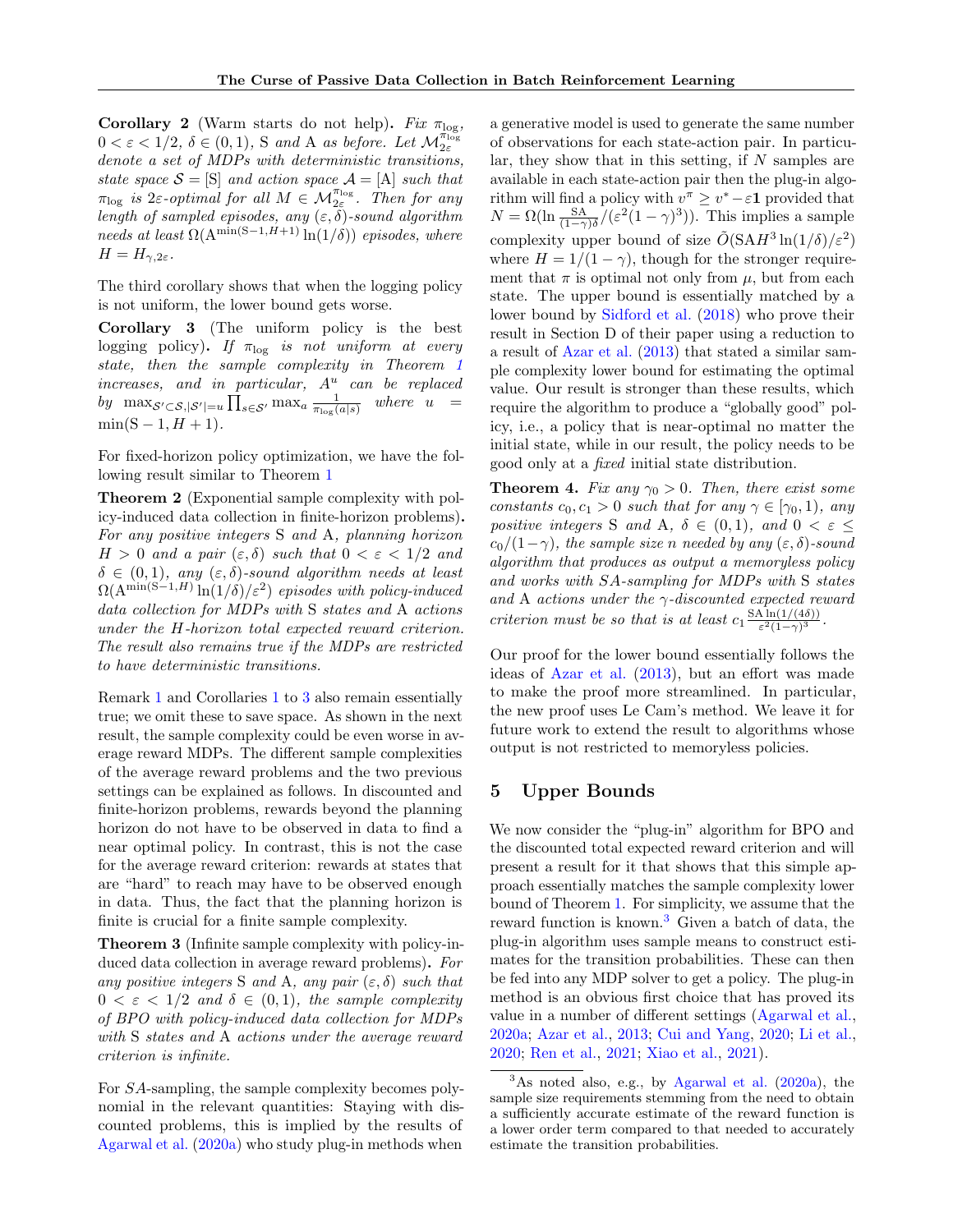For the details, let  $\mathcal{D} = (S_i, A_i, R_i, S_i')_{i=0}^{n-1}$  be the data available to the algorithm. We let

$$
N(s, a, s') = \sum_{i=0}^{n-1} \mathbb{I}(S_i = s, A_i = a, S'_i = s')
$$

denote the number of transitions observed in the data from s to s' while action a is used. We also let  $N(s, a) =$  $\sum_{s'} N(s, a, s')$  be the number of times the pair  $(s, a)$  is seen in the data. Provided that the visit count  $N(s, a)$ is positive, we let

$$
\hat{P}(s'|s,a) = \frac{N(s,a,s')}{N(s,a)}
$$

be the estimated probability of transitioning to  $s'$  given that a is taken in state s. We let  $\hat{P}(s'|s, a) = 0$  for all  $s' \in \mathcal{S}$  when  $N(s, a)$  is zero.<sup>[4](#page-6-0)</sup> The plug-in algorithm returns a policy by solving the planning problem defined with  $(P, r)$ , exploiting that planning algorithms need only the mean rewards and the transition probabilities [\(Puterman,](#page-9-18) [2014\)](#page-9-18). By slightly abusing the definitions, we will hence treat  $(\hat{P}, r)$  as an MDP and denote it by  $\hat{M}$ . In the result stated below we also allow a little slack for the planner; i.e., the planner is allowed to return a policy which is  $\varepsilon_{opt}$ -optimal.

<span id="page-6-1"></span>The main result for this section is as follows:

**Theorem 5.** Fix S, A, an MDP  $M \in \mathcal{M}(S, A)$  and a distribution  $\mu$  on the state space of M. Suppose  $\delta > 0$ ,  $\varepsilon > 0$ , and  $\varepsilon_{opt} > 0$ . Assume that the data is collected by following the uniform policy and it consists of m episodes, each of length  $H = H_{\gamma,(1-\gamma)\varepsilon/(2\gamma)}$ . Let  $\hat{\pi}$  be any deterministic,  $\varepsilon_{\text{opt}}$ -optimal policy for  $\hat{M} = (\hat{P}, r)$ where  $\hat{P}$  is the sample-mean based empirical estimate of the transition probabilities based on the data collected. Then if

$$
m = \tilde{\Omega}\left(\frac{\mathbf{S}^3 \mathbf{A}^{\min(H, \mathbf{S}) + 2} \ln \frac{1}{\delta}}{(1 - \gamma)^4 \varepsilon^2}\right),\,
$$

where  $\Omega$  hides log factors of S, A and H, we have  $v^{\hat{\pi}}(\mu) \geq v^*(\mu) - 4\varepsilon - \varepsilon_{opt}$  with probability at least  $1 - \delta$ . Remark 2. Our proof technique for the upper bound can be directly applied to the fixed H-horizon setting and gives an identical result.

In summary, when the logging policy is the uniform one, the plug-in algorithm will find an  $O(\varepsilon)$  optimal policy with  $\widetilde{O}(S^3 A^{\min(H,S)+2\ln(1/\delta)}/(\varepsilon^2(1-\gamma)^4))$  episodes. We note that for BPO with policy-induced data collection, it is not possible to directly apply a reductionist approach based on analysis for SA-sampling, which requires a uniform lower bound on the number of transitions observed at all the state-action pairs, which could even be infinite. The key to avoid this is to show that the ratio of visit probabilities for an arbitrary policy vs. the uniform policy in step  $t$  is at most  $A^{\min(t+1,S)}$ . We provide the proof of Theorem [5,](#page-6-1) as well as an analogous result for the pessimistic policy [\(Jin et al.,](#page-9-6) [2021;](#page-9-6) [Buckman et al.,](#page-8-12) [2021;](#page-8-12) [Kidambi et al.,](#page-9-12) [2020;](#page-9-12) [Yu et al.,](#page-10-9) [2020;](#page-10-9) [Kumar et al.,](#page-9-19) [2020;](#page-9-19) [Liu et al.,](#page-9-5) [2020;](#page-9-5) [Xiao et al.,](#page-9-8) [2021\)](#page-9-8) in the supplementary material.

## 6 Related Work

Our work is motivated by that of [Zanette](#page-10-10) [\(2021\)](#page-10-10) who considers the sample complexity of BPO in MDPs and linear function approximation. One of the main results in this paper (Theorem 2) is that the  $(1/2, 1/2)$  sample complexity with a "reinforced" policy-induced data collection in MDPs whose optimal action-value function is realizable with a d-dimensional feature map given to the learner is at least  $\Omega((1/(1-\gamma))^{\frac{d-1}{2}})$ . The "reinforced" data collection gives the learner full access to the transition kernel and rewards at states that are reachable from the start states with the policy (or policies) chosen. Thus, the learner here has more information than in our setting, but the problem is made hard by the presence of linear function approximators. As noted by [Zanette,](#page-10-10) the same setting is trivially easy in the finite horizon setting, thus the result shows a separation between the infinite and finite horizon settings. The weakness of this separation is that the "reinforced data collection" mechanism is unrealistic. A second result in the paper (Theorem 3) shows that in the presence of function approximation, even under SA-sampling, the sample complexity is still exponential in  $d$  (as in Theorem 2 mentioned above) even when the features are so that the action-value functions of any policy can be realized. This exponential sample complexity is to be contrasted with the fully polynomial result available for the same setting when a generative model is available [\(Lattimore et al.,](#page-9-20) [2020\)](#page-9-20). Thus, this result shows an exponential separation between passive and active learning. It is interesting to note that this separation disappears in the tabular setting under SA-sampling.

For linear function approximation under SA-sampling a number of authors show related exponential (or infinite) sample complexity when the sampling distribution is chosen in a semi-adversarial way [\(Amortila et al.,](#page-8-13) [2020;](#page-8-13) [Wang et al.,](#page-9-21) [2021;](#page-9-21) [Chen et al.,](#page-8-14) [2021\)](#page-8-14) in the sense that it can be chosen to be the worst distribution among those that provide good coverage in the feature space (expressed as a condition on the minimum eigenvalue of

<span id="page-6-0"></span><sup>4</sup>We note that the particular values chosen here do not have an essential effect on the results. For example, when  $\hat{P}(\cdot|s,a)$  is the uniform distribution over S, it will only effect the constant factor in Theorem  $5$  (see Eq.  $(15)$ ) in the appendix).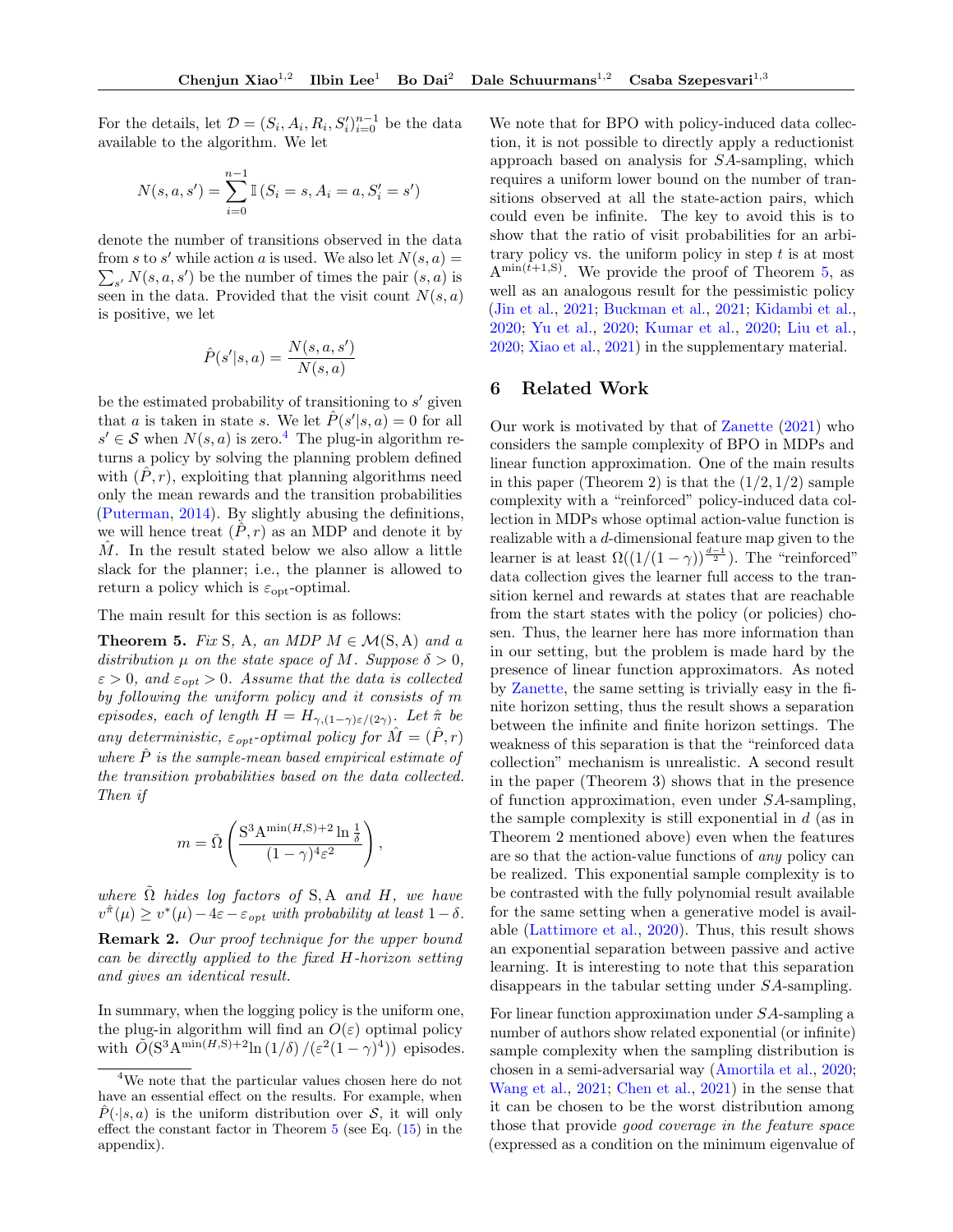the feature second moment matrix). The main message of these results is that good coverage in the feature space is insufficient for sample-efficient BPO. Since the hard examples in these works are tabular MDPs with  $O(d)$  state-action pairs, the uniform distribution over the state-action space is sufficient to guarantee polynomial sample complexity in the same "hard MDPs". Hence, these hardness results also have a distinctly different feature than the hardness result we present.

A different line of research can be traced back to the work of [Li et al.](#page-9-22)  $(2015)$  who were concerned with statistically efficient batch policy evaluation (BPE) with policy-induced data-collection. The significance of this work for our paper is that at the end of the paper the authors of this work added a sidenote stating that the sample complexity of finite horizon BPE must be exponential in the horizon. Their example is a combinationlock type MDP, which served as an inspiration for the constructions we use in our lower bound proofs. No arguments are made for the suitability of the lower-bound for BPO, nor is a formal proof given for the exponential sample complexity for BPE. As such, our work can be seen as the careful examination of this remark in this paper and its adoption to BPO. A closely related, but weaker observation, is that the (vanilla) importance sampling estimators for BPE suffer an exponential blowup of the variance [\(Guo et al.,](#page-8-15) [2017\)](#page-8-15), a phenomenon that [Liu et al.](#page-9-23) [\(2018\)](#page-9-23) call the curse of horizon in BPE. This exponential dependence is also pointed out by [Jiang and Li](#page-8-16) [\(2016\)](#page-8-16), who provide a lower bound on the asymptotic variance of any unbiased estimator in BPE.

Lately, much effort has been devoted to "breaking" this aforementioned curse. The basis of these works is the observation that if sufficient coverage for the state-action space is provided by the logging policy, the curse should not apply (i.e., plug-in estimators should work well). Considering finite-horizon problems for now, the coverage condition is usually expressed as a lower bound  $d_m$  on the smallest visit probabilities of the logging policy. The main result here, due to [Yin et al.](#page-10-2) [\(2021a\)](#page-10-2), is that the sample-complexity (or, better, episode-complexity) of BPO, with an inhomogeneous H-step transition structure and up to constant and logarithmic factors, is  $H^3/(d_m \varepsilon^2)$ , achieved by the plug-in estimator. According to [Yin et al.](#page-10-6) [\(2021b\)](#page-10-6), this complexity continues to hold for the discounted setting when it represents the "step complexity" (as opposed to "episode complexity"). The same work also removes a factor of  $H$  both from the lower and upper bounds for the finite horizon setting with homogeneous transitions. A further strengthening of the results for the homogeneous setting is due to [Ren et al.](#page-9-2) [\(2021\)](#page-9-2) who remove an additional  $H$  factor under the assumption that the total reward in every episode belongs to the [0, 1] interval. These results justify the use of coverage as a way of describing the inherent hardness of BPO. These results are complementary to ours. The lower bound in these works for fixed  $d_m$  is achieved by keeping the number of state-action pairs free, while we consider sample complexity for a fixed number of state-action pairs.

An alternative approach to characterize the samplecomplexity of BPO is followed by [Jin et al.](#page-9-6) [\(2021\)](#page-9-6) who, for the inhomogeneous transition kernel, finite-horizon setting, consider a weighted error metric. While their primary interest is in obtaining results for linear function approximation, their result can be simplified back to the tabular setting. Their main result then shows that the minimax expected value of this weighted metric is lower bounded by a universal constant, while the pessimistic algorithm can match this bound with polynomial factors. Note that the results that are phrased with the help of the minimum coverage probability can also be rewritten as results on the minimax error for a weighted error, where the weights would include the minimum coverage probabilities. All these results are complementary to each other.

Average reward BPO with a parametric policy class for finite MDPs using policy-induced data is considered by [Liao et al.](#page-9-24) [\(2020\)](#page-9-24). The authors derive an "efficient" value estimator, and the policy returned is defined as the one that achieves the largest estimated value. An upper bound on the suboptimality of the policy returned is given in terms of a number of quantities that relate to the policy parameterization provided that a coverage condition is satisfied similar to the coverage assumption discussed above.

Finally, we note that there is extensive literature on BPE; the reader is referred to the works of [\(Yin et al.,](#page-10-2) [2021a;](#page-10-2) [Yin and Wang,](#page-10-1) [2020;](#page-10-1) [Ren et al.,](#page-9-2) [2021;](#page-9-2) [Uehara](#page-9-3) [et al.,](#page-9-3) [2021;](#page-9-3) [Pananjady and Wainwright,](#page-9-25) [2020\)](#page-9-25) and the references therein. The most relevant works for SAsampling are concerned with the sample complexity of planning with generative models; see, e.g., [\(Azar et al.,](#page-8-10) [2013;](#page-8-10) [Agarwal et al.,](#page-8-9) [2020a;](#page-8-9) [Yin and Wang,](#page-10-1) [2020\)](#page-10-1) and the references therein.

## 7 Conclusion

The main motivation for our paper is to fill a substantial gap in the literature of batch policy optimization: While the most natural setting for batch policy optimization is when the data is obtained by following some policy, the sample complexity, the minimum number of observations necessary and sufficient to find a good policy, of batch policy optimization with data obtained this way has never been formally studied. Our results characterize how hard BPO under passive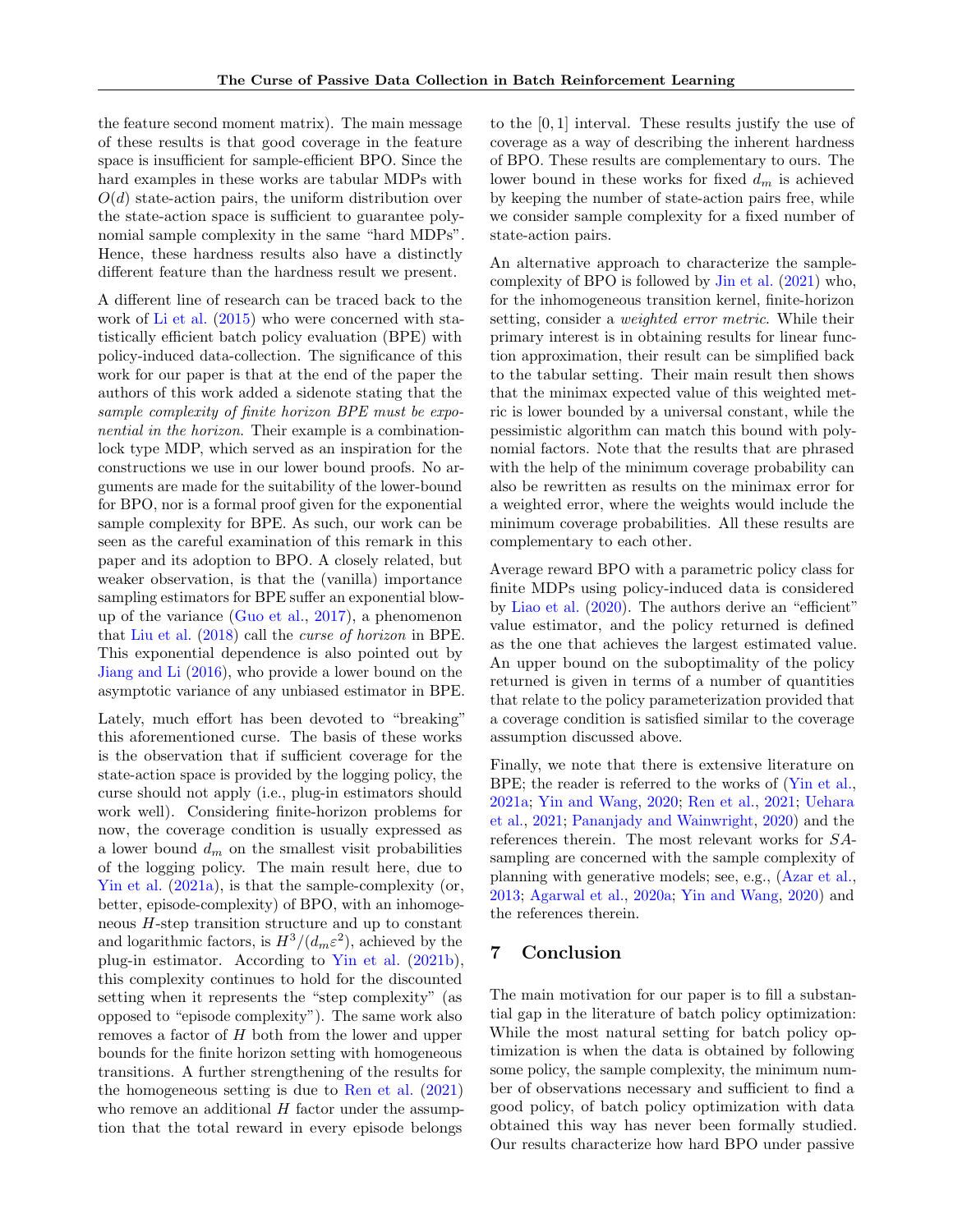data collection exactly is and how the difficulty scales as the problem parameter changes. While our main result that, with a finite planning horizon, the sample complexity scales exponentially is perhaps somewhat expected, this has never been formally established and should therefore be a valuable contribution to the field. In fact, both the lower and the upper bound required considerable work to be rigorously establish and that the sample complexity is finite is less obvious in light of the previous results that involved "minimum coverage" as a superficial argument with these results suggest that the sample complexity could grow without bound if some state-action pairs have arbitrary small visit probabilities. That these results, as far as the details are concerned, are non-obvious is also shown by the gap that we could not close between the upper and lower sample complexity bounds. Another non-obvious insight of our work is that warm starts provably cannot help in reducing the sample complexity. Our results should be given even more significance by the fact that the tabular setting provides the foundation for most of the insights that lead to better algorithms in RL.

## 8 Acknowledgments

This work is done when Chenjun Xiao was intern at Google Brain. Chenjun Xiao and Bo Dai would like to thank Ofir Nachum for providing feedback on a draft of this manuscript. Ilbin Lee is supported by Discovery Grant from NSERC. Csaba Szepesvári and Dale Schuurmans gratefully acknowledge funding from the Canada CIFAR AI Chairs Program, Amii and NSERC.

#### References

- <span id="page-8-9"></span>Alekh Agarwal, Sham Kakade, and Lin F Yang. Modelbased reinforcement learning with a generative model is minimax optimal. In COLT, pages 67–83, 2020a.
- <span id="page-8-5"></span>Rishabh Agarwal, Dale Schuurmans, and Mohammad Norouzi. An optimistic perspective on offline reinforcement learning. In International Conference on Machine Learning, pages 104–114. PMLR, 2020b.
- <span id="page-8-13"></span>Philip Amortila, Nan Jiang, and Tengyang Xie. A variant of the Wang-Foster-Kakade lower bound for the discounted setting. arXiv preprint 2011.01075, 2020.
- <span id="page-8-10"></span>Mohammad Gheshlaghi Azar, Rémi Munos, and Hilbert J Kappen. Minimax PAC bounds on the sample complexity of reinforcement learning with a generative model. Machine learning, 91(3):325–349, 2013.
- <span id="page-8-2"></span>Yu Bai, Tengyang Xie, Nan Jiang, and Yu-Xiang Wang. Provably efficient q-learning with low switching cost.

In Advances in Neural Information Processing Systems, volume 32, 2019.

- <span id="page-8-8"></span>David Brandfonbrener, William F Whitney, Rajesh Ranganath, and Joan Bruna. Offline rl without offpolicy evaluation. arXiv preprint arXiv:2106.08909, 2021.
- <span id="page-8-12"></span>Jacob Buckman, Carles Gelada, and Marc G. Bellemare. The importance of pessimism in fixed-dataset policy optimization. In ICLR, 2021.
- <span id="page-8-1"></span>Jinglin Chen and Nan Jiang. Information-theoretic considerations in batch reinforcement learning. In International Conference on Machine Learning, pages 1042–1051. PMLR, 2019.
- <span id="page-8-14"></span>Lin Chen, Bruno Scherrer, and Peter L. Bartlett. Infinite-horizon offline reinforcement learning with linear function approximation: Curse of dimensionality and algorithm. arXiv preprint 2103.09847, 2021.
- <span id="page-8-11"></span>Qiwen Cui and Lin Yang. Is plug-in solver sampleefficient for feature-based reinforcement learning? In NeurIPS, volume 33, pages 6015–6026, 2020.
- <span id="page-8-7"></span>Justin Fu, Aviral Kumar, Ofir Nachum, George Tucker, and Sergey Levine. D4rl: Datasets for deep data-driven reinforcement learning. arXiv preprint arXiv:2004.07219, 2020.
- <span id="page-8-3"></span>Minbo Gao, Tianle Xie, Simon S Du, and Lin F Yang. A provably efficient algorithm for linear markov decision process with low switching cost. arXiv preprint arXiv:2101.00494, 2021.
- <span id="page-8-6"></span>Caglar Gulcehre, Ziyu Wang, Alexander Novikov, Tom Le Paine, Sergio Gomez Colmenarejo, Konrad Zolna, Rishabh Agarwal, Josh Merel, Daniel Mankowitz, Cosmin Paduraru, et al. Rl unplugged: A suite of benchmarks for offline reinforcement learning. arXiv preprint arXiv:2006.13888, 2020.
- <span id="page-8-15"></span>Zhaohan Daniel Guo, Philip S Thomas, and Emma Brunskill. Using options and covariance testing for long horizon off-policy policy evaluation. In NeurIPS, pages 2489–2498, 2017.
- <span id="page-8-4"></span>Natasha Jaques, Asma Ghandeharioun, Judy Hanwen Shen, Craig Ferguson, Agata Lapedriza, Noah Jones, Shixiang Gu, and Rosalind Picard. Way off-policy batch deep reinforcement learning of implicit human preferences in dialog. arXiv preprint arXiv:1907.00456, 2019.
- <span id="page-8-16"></span>Nan Jiang and Lihong Li. Doubly robust off-policy value evaluation for reinforcement learning. In ICML, pages 652–661, 2016.
- <span id="page-8-0"></span>Chi Jin, Akshay Krishnamurthy, Max Simchowitz, and Tiancheng Yu. Reward-free exploration for reinforcement learning. In International Conference on Machine Learning, pages 4870–4879. PMLR, 2020.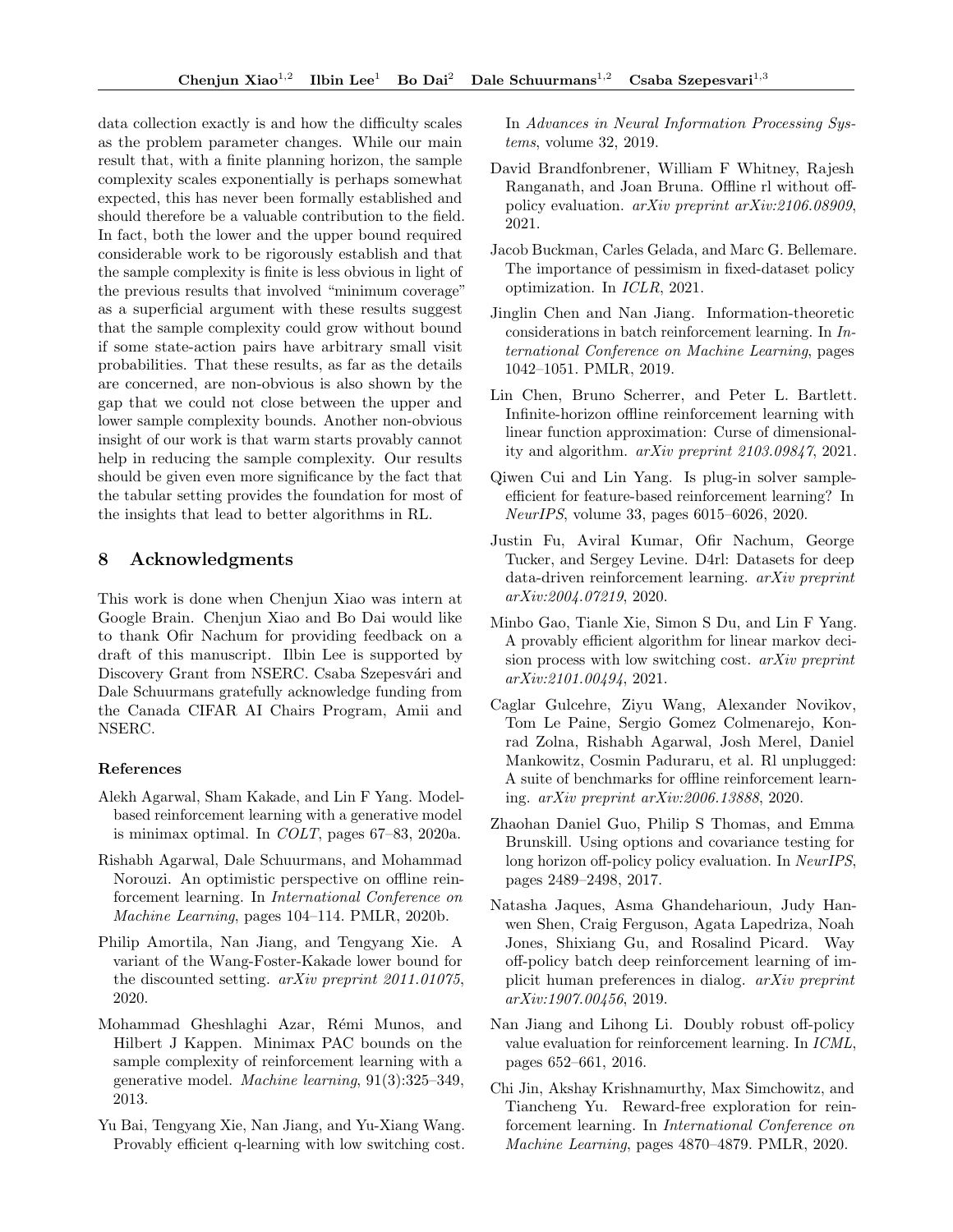- <span id="page-9-6"></span>Ying Jin, Zhuoran Yang, and Zhaoran Wang. Is pessimism provably efficient for offline RL? In *ICML*, 2021.
- <span id="page-9-0"></span>Emilie Kaufmann, Pierre Ménard, Omar Darwiche Domingues, Anders Jonsson, Edouard Leurent, and Michal Valko. Adaptive reward-free exploration. In Algorithmic Learning Theory, pages 865–891, 2021.
- <span id="page-9-12"></span>Rahul Kidambi, Aravind Rajeswaran, Praneeth Netrapalli, and Thorsten Joachims. MOReL: Modelbased offline reinforcement learning. In NeurIPS, volume 33, pages 21810–21823, 2020.
- <span id="page-9-10"></span>Aviral Kumar, Justin Fu, George Tucker, and Sergey Levine. Stabilizing off-policy q-learning via bootstrapping error reduction. arXiv preprint arXiv:1906.00949, 2019.
- <span id="page-9-19"></span>Aviral Kumar, Aurick Zhou, George Tucker, and Sergey Levine. Conservative q-learning for offline reinforcement learning. In NeurIPS, volume 33, pages 1179– 1191, 2020.
- <span id="page-9-9"></span>Romain Laroche, Paul Trichelair, and Remi Tachet Des Combes. Safe policy improvement with baseline bootstrapping. In International Conference on Machine Learning, pages 3652–3661. PMLR, 2019.
- <span id="page-9-26"></span>Tor Lattimore and Csaba Szepesvári. Bandit algorithms. Cambridge University Press, 2020.
- <span id="page-9-20"></span>Tor Lattimore, Csaba Szepesvári, and Gellért Weisz. Learning with good feature representations in bandits and in RL with a generative model. In ICML, pages 5662–5670, 2020.
- <span id="page-9-1"></span>Sergey Levine, Aviral Kumar, George Tucker, and Justin Fu. Offline reinforcement learning: Tutorial, review, and perspectives on open problems. arXiv preprint arXiv:2005.01643, 2020.
- <span id="page-9-15"></span>Gen Li, Yuting Wei, Yuejie Chi, Yuantao Gu, and Yuxin Chen. Breaking the sample size barrier in modelbased reinforcement learning with a generative model. NeurIPS, 33:12861–12872, 2020.
- <span id="page-9-22"></span>L. Li, R. Munos, and Cs. Szepesvári. Toward minimax off-policy value estimation. In AISTATS, pages 608– 616, 2015.
- <span id="page-9-24"></span>Peng Liao, Zhengling Qi, and Susan Murphy. Batch policy learning in average reward Markov decision processes. arXiv 2007.11771, 2020.
- <span id="page-9-23"></span>Qiang Liu, Lihong Li, Ziyang Tang, and Dengyong Zhou. Breaking the curse of horizon: Infinite-horizon off-policy estimation. In NeurIPS, pages 5361–5371, 2018.
- <span id="page-9-4"></span>Yao Liu, Adith Swaminathan, Alekh Agarwal, and Emma Brunskill. Off-policy policy gradient with state distribution correction. arXiv preprint arXiv:1904.08473, 2019.
- <span id="page-9-5"></span>Yao Liu, Adith Swaminathan, Alekh Agarwal, and Emma Brunskill. Provably good batch off-policy reinforcement learning without great exploration. In NeurIPS, 2020.
- <span id="page-9-27"></span>Michael Mitzenmacher and Eli Upfal. Probability and Computing: Randomized Algorithms and Probabilistic Analysis. Cambridge University Press, 2005.
- <span id="page-9-13"></span>Georg Ostrovski, Pablo Samuel Castro, and Will Dabney. The difficulty of passive learning in deep reinforcement learning. Advances in Neural Information Processing Systems, 34, 2021.
- <span id="page-9-25"></span>Ashwin Pananjady and Martin J Wainwright. Instancedependent bounds for policy evaluation in tabular reinforcement learning. IEEE Transactions on Information Theory, 67(1):566–585, 2020.
- <span id="page-9-18"></span>Martin L Puterman. Markov decision processes: discrete stochastic dynamic programming. John Wiley & Sons, 2014.
- <span id="page-9-14"></span>Rongjun Qin, Songyi Gao, Xingyuan Zhang, Zhen Xu, Shengkai Huang, Zewen Li, Weinan Zhang, and Yang Yu. Neorl: A near real-world benchmark for offline reinforcement learning. arXiv preprint arXiv:2102.00714, 2021.
- <span id="page-9-7"></span>Paria Rashidinejad, Banghua Zhu, Cong Ma, Jiantao Jiao, and Stuart Russell. Bridging offline reinforcement learning and imitation learning: A tale of pessimism. arXiv preprint arXiv:2103.12021, 2021.
- <span id="page-9-2"></span>Tongzheng Ren, Jialian Li, Bo Dai, Simon S Du, and Sujay Sanghavi. Nearly horizon-free offline reinforcement learning. *arXiv preprint arXiv:2103.14077*, 2021.
- <span id="page-9-17"></span>Aaron Sidford, Mengdi Wang, Xian Wu, Lin F. Yang, and Yinyu Ye. Near-optimal time and sample complexities for solving Markov decision processes with a generative model. In NeurIPS, pages 5192–5202, 2018.
- <span id="page-9-3"></span>Masatoshi Uehara, Masaaki Imaizumi, Nan Jiang, Nathan Kallus, Wen Sun, and Tengyang Xie. Finite sample analysis of minimax offline reinforcement learning: Completeness, fast rates and first-order efficiency.  $arXiv$  preprint  $arXiv:2102.02981$ , 2021.
- <span id="page-9-21"></span>Ruosong Wang, Dean P. Foster, and Sham M. Kakade. What are the statistical limits of offline RL with linear function approximation? In ICLR, 2021.
- <span id="page-9-16"></span>Steven D Whitehead. Complexity and cooperation in q-learning. In International Conference on Machine Learning, pages 363–367, 1991.
- <span id="page-9-11"></span>Yifan Wu, George Tucker, and Ofir Nachum. Behavior regularized offline reinforcement learning. arXiv preprint arXiv:1911.11361, 2019.
- <span id="page-9-8"></span>Chenjun Xiao, Yifan Wu, Tor Lattimore, Bo Dai, Jincheng Mei, Lihong Li, Csaba Szepesvári, and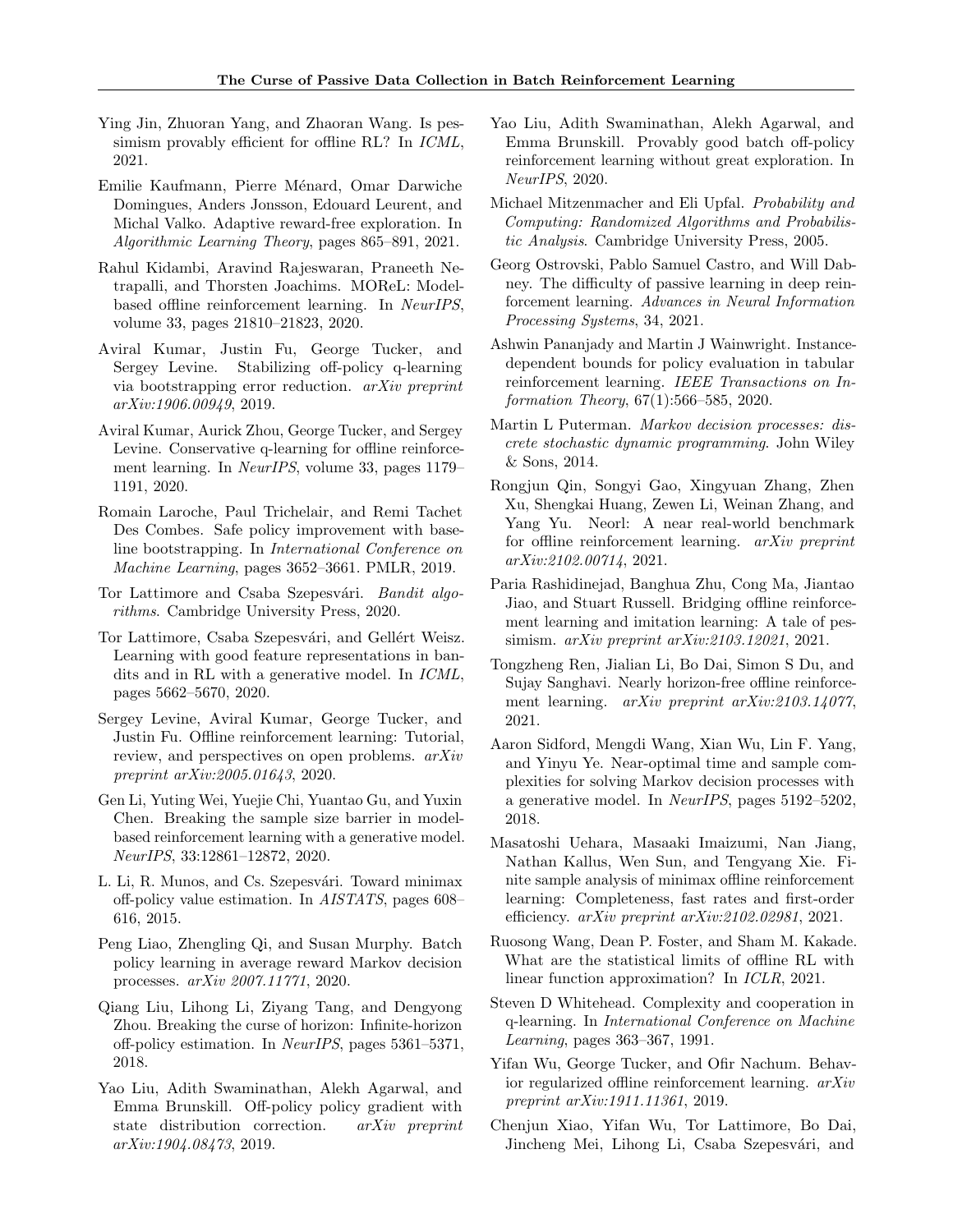Dale Schuurmans. On the optimality of batch policy optimization algorithms. In ICML, 2021.

- <span id="page-10-4"></span>Tengyang Xie and Nan Jiang. Batch value-function approximation with only realizability. In International Conference on Machine Learning, pages 11404–11413. PMLR, 2021.
- <span id="page-10-5"></span>Tengyang Xie, Ching-An Cheng, Nan Jiang, Paul Mineiro, and Alekh Agarwal. Bellman-consistent pessimism for offline reinforcement learning. arXiv preprint arXiv:2106.06926, 2021a.
- <span id="page-10-7"></span>Tengyang Xie, Nan Jiang, Huan Wang, Caiming Xiong, and Yu Bai. Policy finetuning: Bridging sampleefficient offline and online reinforcement learning. arXiv preprint arXiv:2106.04895, 2021b.
- <span id="page-10-1"></span>Ming Yin and Yu-Xiang Wang. Asymptotically efficient off-policy evaluation for tabular reinforcement learning. In AISTATS, pages 3948–3958, 2020.
- <span id="page-10-3"></span>Ming Yin and Yu-Xiang Wang. Optimal uniform ope and model-based offline reinforcement learning in time-homogeneous, reward-free and task-agnostic settings. arXiv preprint arXiv:2105.06029, 2021.
- <span id="page-10-2"></span>Ming Yin, Yu Bai, and Yu-Xiang Wang. Near-optimal provable uniform convergence in offline policy evaluation for reinforcement learning. In AISTATS, pages 1567–1575, 2021a.
- <span id="page-10-6"></span>Ming Yin, Yu Bai, and Yu-Xiang Wang. Near-optimal offline reinforcement learning via double variance reduction. arXiv preprint arXiv:2102.01748, 2021b.
- <span id="page-10-9"></span>Tianhe Yu, Garrett Thomas, Lantao Yu, Stefano Ermon, James Y. Zou, Sergey Levine, Chelsea Finn, and Tengyu Ma. MOPO: model-based offline policy optimization. In NeurIPS, pages 14129–14142, 2020.
- <span id="page-10-11"></span>Tianhe Yu, Aviral Kumar, Rafael Rafailov, Aravind Rajeswaran, Sergey Levine, and Chelsea Finn. COMBO: conservative offline model-based policy optimization. arXiv preprint arXiv:2102.08363, 2021.
- <span id="page-10-10"></span>Andrea Zanette. Exponential lower bounds for batch reinforcement learning: Batch RL can be exponentially harder than online RL. In *ICML*, 2021.
- <span id="page-10-8"></span>Zihan Zhang, Yuan Zhou, and Xiangyang Ji. Almost optimal model-free reinforcement learningvia referenceadvantage decomposition. In Advances in Neural Information Processing Systems, volume 33, 2020.
- <span id="page-10-0"></span>Zihan Zhang, Simon Du, and Xiangyang Ji. Near optimal reward-free reinforcement learning. In International Conference on Machine Learning, pages 12402–12412, 2021.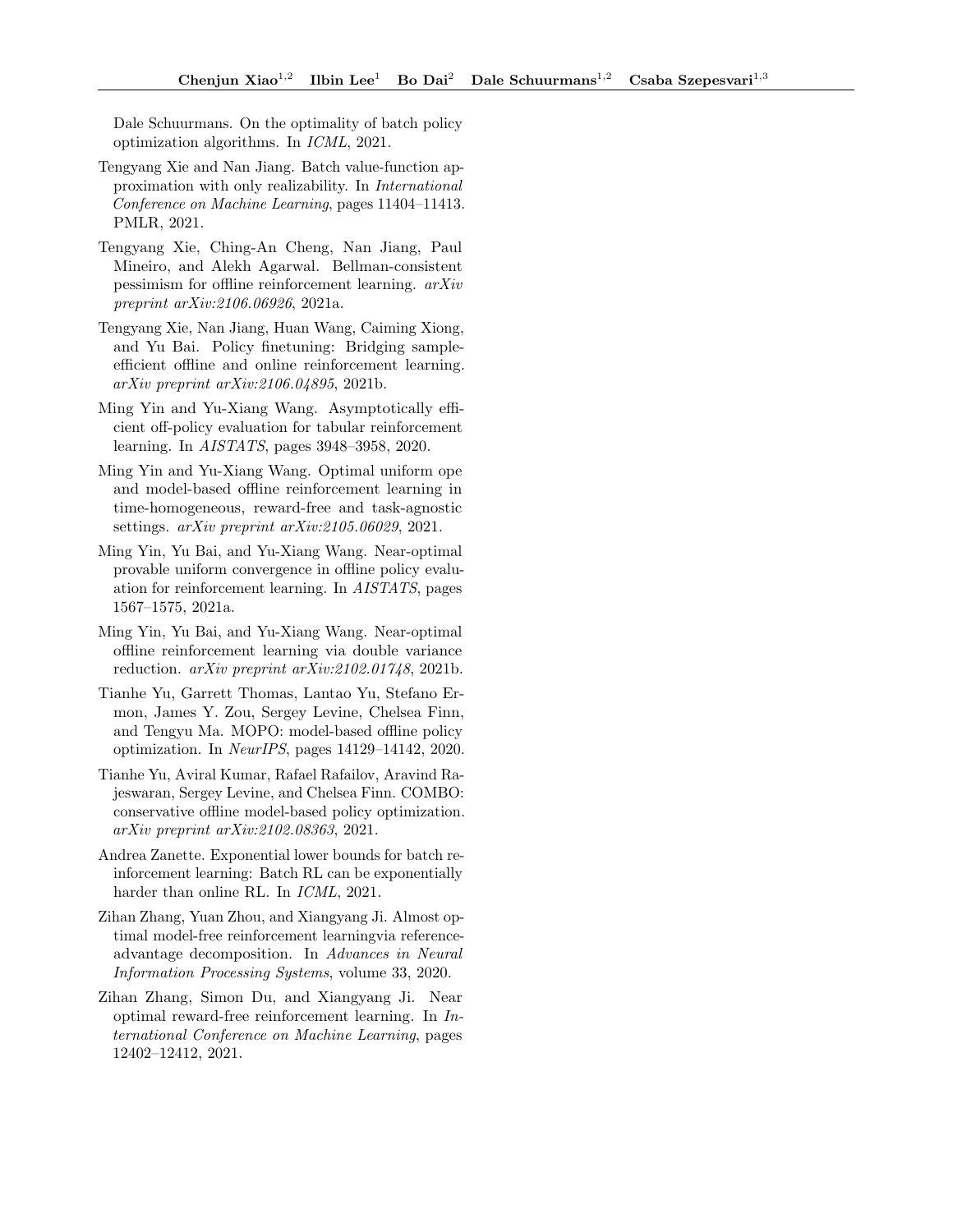## Appendix: The Curse of Passive Data Collection in Batch Reinforcement Learning

The purpose of this appendix is to give the proofs for the results in the main paper.

# A An absolute bound on the state-action probability ratios under the uniform logging policy

For a policy  $\pi, t \geq 0$ ,  $(s, a) \in S \times A$  let

$$
\nu_{\mu,t}^{\pi}(s,a) := \mathbb{P}^{\pi}(S_t = s, A_t = a | S_0 \sim \mu).
$$

As noted beforehand, ratios of these marginal probabilities appear in previous upper (and lower) bounds on how well the value of a target policy  $\pi_{trg}$  can be estimated given data from a logging policy  $\pi_{log}$ . To minimize clutter, let  $\nu_{\mu,t}^{\text{trg}}$  stand for  $\nu_{\mu,t}^{\pi_{\text{trg}}}$  and, similarly, let  $\nu_{\mu,t}^{\text{log}}$  stand for  $\nu_{\mu,t}^{\pi_{\text{log}}}$ . The purpose of this section is to present a short calculation that bounds  $\nu_{\mu,\ell,s,a}^{\nu_{\mu,\ell}^{reg}(s,a)}$  $\frac{\rho_{\mu,t}(s,a)}{\rho_{\mu,t}^{log}(s,a)}$ , which is the ratio that appears in the previously mentioned bounds. In particular, we bound this ratio for the uniform logging policy when  $\pi_{\text{log}}(a|s) = 1/\text{A}$ .

<span id="page-11-2"></span>**Proposition 1.** When  $\pi_{\text{log}}$  is the uniform policy, for any  $t \geq 0$ ,  $(s, a) \in S \times A$  and  $\pi_{\text{trg}}$  is any target policy,

<span id="page-11-1"></span><span id="page-11-0"></span>
$$
\frac{\nu_{\mu,t}^{\text{trg}}(s,a)}{\nu_{\mu,t}^{\text{log}}(s,a)} \le \mathbf{A}^{\min(t+1,\mathbf{S})} \,. \tag{1}
$$

*Proof.* First we prove that the ratio is bounded by  $A^{t+1}$ . Fix an arbitrary pair  $(s_t, a_t) \in S \times A$ . Let  $s_{0:t}$  denote a sequence  $(s_0, \ldots, s_t)$  of states and let  $a_{0:t}$  denote a sequence  $(a_0, \ldots, a_t)$  of actions. We have

$$
\nu_{\mu,t}^{\text{trg}}(s_t, a_t) = \sum_{\substack{s_{0:t-1} \\ a_{0:t-1}}} \mu(s_0) \pi_{\text{trg}}(a_0|s_0) p(s_1|s_0, a_0) \dots \pi_{\text{trg}}(a_{t-1}|s_{t-1}) p(s_t|s_{t-1}, a_{t-1}) \pi_{\text{trg}}(a_t|s_t)
$$
\n
$$
\leq \sum_{\substack{s_{0:t-1} \\ a_{0:t-1}}} A^{t+1} \mu(s_0) \pi_{\log}(a_0|s_0) p(s_1|s_0, a_0) \dots \pi_{\log}(a_{t-1}|s_{t-1}) p(s_t|s_{t-1}, a_{t-1}) \pi_{\log}(a_t|s_t)
$$
\n
$$
= A^{t+1} \nu_{\mu,t}^{\log}(s_t, a_t).
$$

Dividing both sides by  $\nu_{\mu,t}^{\log}(s_t, a_t)$  gives the desired bound. The inequality is tight when there is only one possible path  $(s_0, a_0, s_1, a_1, \ldots, s_t, a_t)$  to  $(s_t, a_t)$  in an MDP and the target policy is the deterministic policy taking the actions in the unique path.

We now show that the ratio on the left-hand side of Eq.  $(1)$  is also bounded by  $A<sup>S</sup>$ . For this, let DET be the set of stationary deterministic policies over S and A. Then, for  $(s, a) \in S \times A$  we have

$$
\nu_{\mu,t}^{\text{trg}}(s,a) \le \sum_{\pi \in \text{DET}} \nu_{\mu,t}^{\pi}(s,a) = A^{\text{S}} \frac{1}{A^{\text{S}}} \sum_{\pi \in \text{DET}} \nu_{\mu,t}^{\pi}(s,a) = A^{\text{S}} \nu_{\mu,t}^{\pi_{\text{log}}}(s,a) ,\tag{2}
$$

where the first inequality follows because  $\nu_{\mu,t}^{\pi_{\text{trg}}}(s, a) \leq \max_{\pi} \nu_{\mu,t}^{\pi}(s, a) = \max_{\pi \in \text{DET}} \nu_{\mu,t}^{\pi}(s, a)$ , while the last follows because the uniform policy and the uniform mixture of all deterministic policies are the same. To see the latter, note that if  $\mathbb P$  is the probability distribution induced by the interconnection of the uniform mixture of deterministic policies and the MDP over the space of state-action histories  $(S_0, A_0, S_1, A_1, ...) \in (\mathcal{S} \times \mathcal{A})^{\mathbb{N}}$ , for any  $t, a \in \mathcal{A}$ , and  $h_t = (s_0, a_0, \ldots, s_{t-1}, a_{t-1}, s_t)$ , letting  $H_t = (S_0, A_0, \ldots, S_{t-1}, A_{t-1}, S_t)$ , we have

$$
\mathbb{P}(A_t = a | H_t = h_t) = \frac{1}{A^S} \sum_{\pi \in \text{DET}} \mathbb{P}^{\pi}(A_t = a | H_t = h_t) = \frac{1}{A^S} \sum_{\pi \in \text{DET}} \mathbb{I}(a = \pi(s_t)) = \frac{1}{A^S} A^{S-1} = \frac{1}{A}.
$$

The statement follows because  $t, h_t$ , and a were arbitrary and the probability measure induced by the interconnection of a policy and the MDP is unique over the canonical probability space of the MDP whose sample set is the set of state-action trajectories.

The inequality in Eq. [\(2\)](#page-11-1) is tight under the same condition as before: when there is only one possible path to  $(s, a)$  in an MDP and the target policy is the deterministic policy taking the actions in the unique path.  $\Box$ 

From the proof it is clear that the result continues to hold even if the target policy depends on the full history.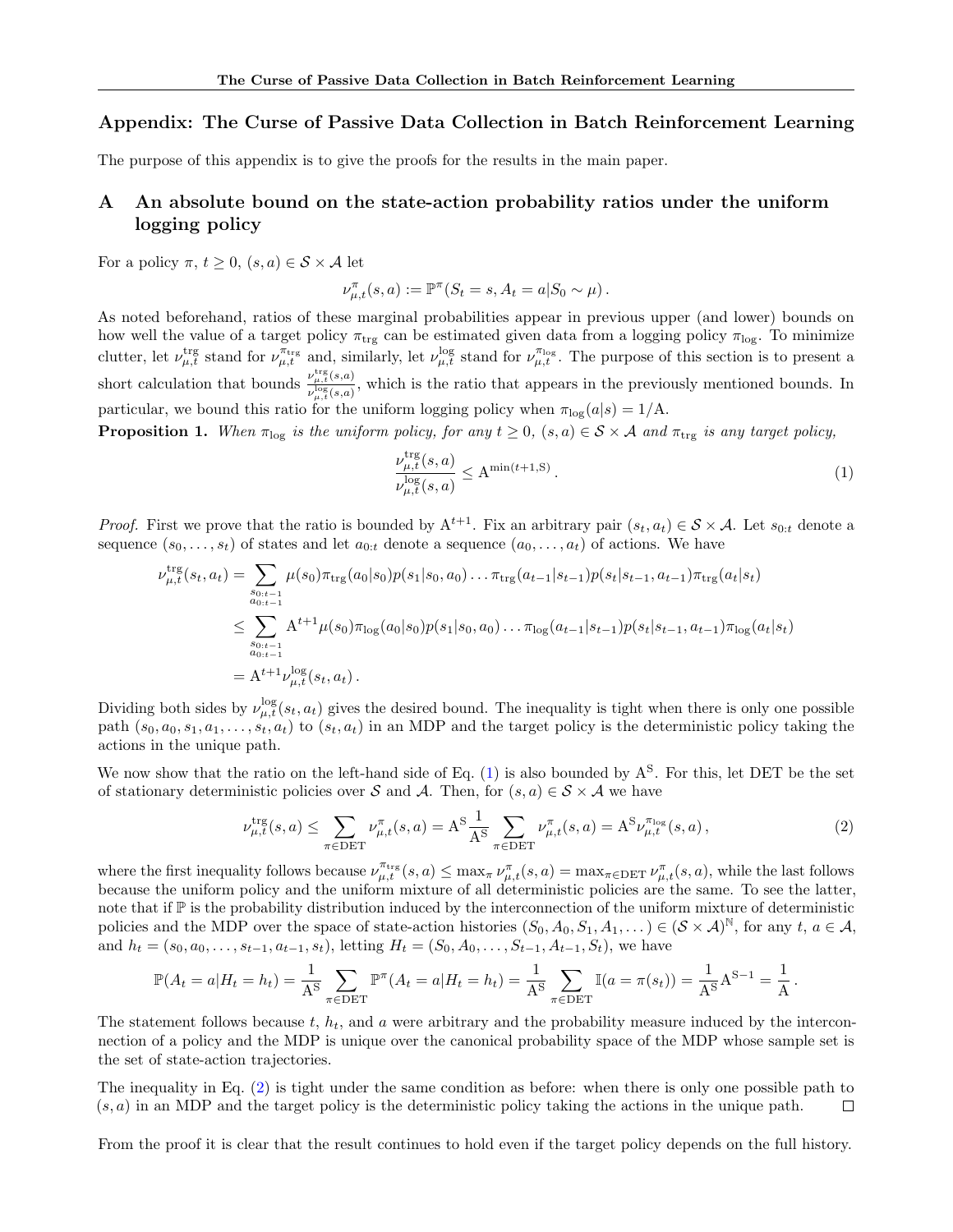

<span id="page-12-0"></span>Figure 1: Illustration of the MDPs used in the proof of Theorem [1.](#page-4-0) For  $\varepsilon > 0$ , Let  $H = H_{\gamma,2\varepsilon}$ . The state space consists of two parts  $S = \{s_0, s_1, \ldots, s_H\} \cup \{z\}$ , where  $s_0$  is the initial state, z is a self-absorbing state. For any  $s \in \mathcal{S}$ , let  $a_s = \arg \min_a \pi_{\log}(a|s)$  be the action with minimal chance of being selected by  $\pi_{\log}$ , and  $\mathcal{A}_s = \mathcal{A} \setminus \{a_s\}$ . The transitions and rewards are as follows: State z is absorbing under any action. For  $i \in \{0, \ldots, H-1\}$ , at state  $s_i$  under action  $a_{s_i}$  the MDP transits to  $s_{i+1}$ , while it transits to z under any other actions. From  $s_H$ , the next state is also z under any action. The rewards are deterministically zero for any state-action pair except when the state is  $s_H$ , and action  $a_{S_H}$  is taken, when it is random with either a positive or negative mean.

#### B Lower Bound Proofs

Before these proofs, an equivalent form of  $(\varepsilon, \delta)$ -soundness will be useful to consider. Recall that  $\mathcal L$  is  $(\varepsilon, \delta)$ -sound on instance  $(M, G)$  if

$$
\mathbb{P}_{\mathcal{D}\sim G}\left(v^{\mathcal{L}(\mathcal{D})}(\mu) > v^*(\mu) - \varepsilon\right) > 1 - \delta,
$$

Now,  $\mathbb{P}_{\mathcal{D}\sim G}\left(v^{\mathcal{L}(\mathcal{D})}(\mu) > v^*(\mu) - \varepsilon\right) = 1 - \mathbb{P}_{\mathcal{D}\sim G}\left(v^{\mathcal{L}(\mathcal{D})}(\mu) \leq v^*(\mu) - \varepsilon\right).$  Hence,  $\mathcal{L}$  is  $(\varepsilon, \delta)$ -sound on instance  $(M, G)$  if and only if

$$
\mathbb{P}_{\mathcal{D}\sim G}\left(v^{\mathcal{L}(\mathcal{D})}(\mu) \leq v^*(\mu) - \varepsilon\right) < \delta.
$$

Finally, by reordering, this last display is equivalent to

$$
\mathbb{P}_{\mathcal{D}\sim G}\left(v^*(\mu)-v^{\mathcal{L}(\mathcal{D})}(\mu)\geq \varepsilon\right)<\delta.
$$

Thus,  $\mathcal L$  is not  $(\varepsilon, \delta)$  sound on  $(M, G)$  if

<span id="page-12-1"></span>
$$
\mathbb{P}_{\mathcal{D}\sim G}\left(v^*(\mu)-v^{\mathcal{L}(\mathcal{D})}(\mu)\geq \varepsilon\right)\geq \delta.
$$
\n(3)

We will need some basic concepts, definitions, and results from information theory. For two probability measures, P and Q over a common measurable space, we use  $D_{\text{KL}}(P,Q)$  to denote the relative entropy (or Kullback-Leibler divergence) of P with respect to  $Q$ , which is infinite when P is not absolutely continuous with respect to  $Q$ , and otherwise it is defined as  $D(P||Q) = \int \log(\frac{dP}{dQ})dP$ , where  $dP/dQ$  is the Radon-Nikodym derivative of P with respect to Q. By abusing notation, we will use  $P(X)$  to denote the probability distribution  $P(X \in \cdot)$  of a random element  $X$  under probability measure  $P$ . For jointly distributed random elements  $X$  and  $Y$ , we let  $P(X|Y)$  denote the conditional distribution of X given Y,  $P(X \in \cdot | Y)$ , which is Y-measurable. With this, the chain rule for relative entropy states that

$$
D_{\text{KL}}(P(X,Y), Q(X,Y)) = \int D_{\text{KL}}(P(X|Y), Q(X|Y))dP + D_{\text{KL}}(P(Y), Q(Y)),
$$

which, of course, extends to any number of jointly distributed random elements.

We will also need the following result, which is given, for example, as Theorem 14.2 in the book of [Lattimore and](#page-9-26) Szepesvári [\(2020\)](#page-9-26).

<span id="page-12-2"></span>**Lemma 1** (Bretagnolle–Huber inequality). Let P and Q be probability measures on the same measurable space  $(\Omega, \mathcal{F})$ , and let  $A \in \mathcal{F}$  be an arbitrary event. Then,

$$
P(A) + Q(Ac) \ge \frac{1}{2} \exp(-D_{\text{KL}}(P,Q)),
$$
\n(4)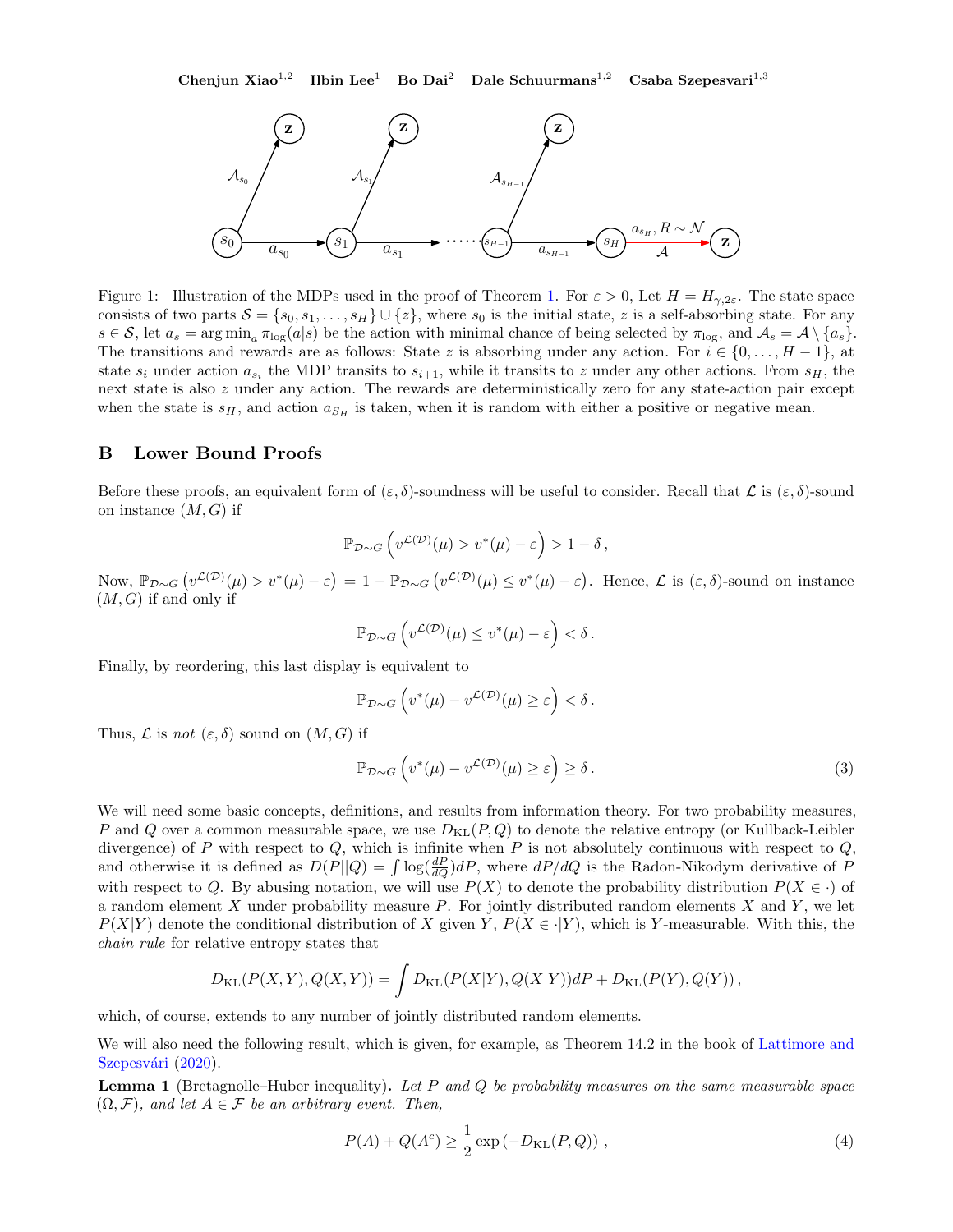where  $A^c = \Omega \setminus A$  is the complement of A.

*Proof of Theorem [1.](#page-4-0)* We first consider the case where  $S \geq H := H_{\gamma,2\varepsilon} + 2$ .

We let  $\{s_0, s_1, \ldots, s_H, z\}$  be arbitrary, distinct states and choose  $\mu$  to be the distribution that is concentrated at s<sub>0</sub>. Let  $\pi_{\text{log}}$  be the distribution used to construct the batch (which could depend on  $\mu$ ). We now define two MDPs,  $M_1, M_{-1} \in \mathcal{M}(S, A)$  (cf. Fig. [1\)](#page-12-0). For any  $s \in \mathcal{S}$ , let  $a_s = \arg \min_a \pi_{\log}(a|s)$  be the action with the minimal chance of being selected by  $\pi_{\text{log}}$ . Note that  $\pi_{\text{log}}(a_s|s) \leq 1/\text{A}$ .

The transition structure in the two MDPs are identical, the transitions are deterministic and almost all the rewards are also the same with the exception of one transition. The details are as follows. State  $z$  is absorbing: For any action taken at z, the next state is z. For  $i < H$ ,  $s_i$  is followed by  $s_{i+1}$  when  $a_{s_i}$  is taken, while the next state is z when any other action is taken at this state. At  $s_H$  under any action, the next state is z. The rewards are deterministically zero for any state-action pair except when the state is  $s_H$  and action  $a_{s_H}$  is taken at this state. In this case, the reward R is drawn from a Gaussian with mean  $\alpha \in \{-1, +1\}$  in MDP  $M_{\alpha}$ .

We will use  $v_\alpha^{\pi}$ ,  $v_\alpha^*$  and  $\nu_{\mu,\alpha}$  to denote the value function of a policy  $\pi$  on  $M_\alpha$ , the optimal value function on  $M_\alpha$ , and the discounted occupancy measure on  $M_{\alpha}$  with  $\mu$  as the initial state distribution, respectively. Note that  $v_1^*(s_0) = \gamma^H \ge \gamma^{\frac{\ln(1/(2\varepsilon))}{\ln(1/\gamma)}} = 2\varepsilon$ , where the first inequality is because  $\gamma \le 1$  and  $H \le \frac{\ln(1/(2\varepsilon))}{\ln(1/\gamma)}$  $\frac{\ln(1/(2\varepsilon))}{\ln(1/\gamma)}$  by its definition. Note also that  $v_{-1}^*(s_0) = 0$ .

Fix  $\pi_{\text{log}}$  and the episode lengths  $\mathbf{h} = (h_0, \ldots, h_{m-1})$ . We show that if the number of episodes m is too small, then no algorithm will be sound both on  $M_1$  and  $M_{-1}$ .

For this fix an arbitrary BPO algorithm L. Let the data collected by following the logging policy  $\pi_{\text{log}}$  be  $\mathcal{D} = (S_i, A_i, R_i, S_i')_{i=0}^{n-1}$ . Let  $\pi$  be the output of  $\mathcal{L}$ . Let  $\mathbb{P}_{\alpha}$  be the distribution over  $(\mathcal{D}, \pi)$  induced by using  $\pi_{\log}$ on  $M_{\alpha}$  with episode lengths h and  $\mu$  and then running  $\mathcal L$  on  $\mathcal D$  to produce  $\pi$ . Note that both  $\mathbb P_1$  and  $\mathbb P_{-1}$  share the same measure space. Let  $\mathbb{E}_{\alpha}$  be the expectation operator for  $\mathbb{P}_{\alpha}$ .

Define the event  $E = \{v_1^{\pi}(s_0) < \varepsilon\}$ . Let  $E^c$  be the complement of E. Let  $a \vee b$  denote the maximum of a and b. We first prove the following claim:

Claim: If

<span id="page-13-0"></span>
$$
\mathbb{P}_1(E) \vee \mathbb{P}_{-1}(E^c) \ge \delta \tag{5}
$$

then  $\mathcal L$  is not  $(\varepsilon, \delta)$ -sound.

*Proof of the claim.* By Eq. [\(3\)](#page-12-1),  $\mathcal{L}$  is not  $(\varepsilon, \delta)$ -sound if

$$
\mathbb{P}_1(v_1^*(s_0) - v_1^{\pi}(s_0) \geq \varepsilon) \vee \mathbb{P}_{-1}(v_{-1}^*(s_0) - v_{-1}^{\pi}(s_0) \geq \varepsilon) \geq \delta.
$$

By  $v_1^*(s_0) \geq 2\varepsilon$ , we have

$$
\mathbb{P}_1(v_1^*(s_0) - v_1^{\pi}(s_0) \geq \varepsilon) \geq \mathbb{P}_1(v_1^{\pi}(s_0) \leq \varepsilon) \geq \mathbb{P}_1(v_1^{\pi}(s_0) < \varepsilon) = \mathbb{P}_1(E).
$$

Similarly, by  $v_{-1}^*(s_0) = 0$ , we have

$$
\mathbb{P}_{-1}(v_{-1}^*(s_0) - v_{-1}^{\pi}(s_0) \geq \varepsilon) = \mathbb{P}_{-1}(v_{-1}^{\pi}(s_0) \leq -\varepsilon) \geq \mathbb{P}_{-1}(v_1^{\pi}(s_0) \geq \varepsilon) = \mathbb{P}_{-1}(E^c),
$$

where the inequality follows because if  $v_1^{\pi}(s_0) \geq \varepsilon$  holds then since  $v_1^{\pi}(s_0) = \langle v_1^{\pi}, r_1^{\pi} \rangle = v_1^{\pi}(s_H, a_{s_H}) r_1^{\pi}(s_H, a_{s_H}) =$  $\nu_1^{\pi}(s_H, a_{s_H})$  and since the transitions in  $M_1$  and  $M_{-1}$  are same, we have  $\nu_{-1}^{\pi}(s_H, a_{s_H}) = \nu_1^{\pi}(s_H, a_{s_H}) \geq \varepsilon$  and therefore  $v_{-1}^{\pi}(s_0) = -\nu_{-1}^{\pi}(s_H, a_{s_H}) \leq -\varepsilon$ .

Putting things together, we get that

$$
\mathbb{P}_1(v_1^*(s_0) - v_1^{\pi}(s_0) \ge \varepsilon) \vee \mathbb{P}_{-1}(v_{-1}^*(s_0) - v_{-1}^{\pi}(s_0) \ge \varepsilon) \ge \mathbb{P}_1(E) \vee \mathbb{P}_{-1}(E^c) \ge \delta,
$$

where the last inequality follows by our assumption.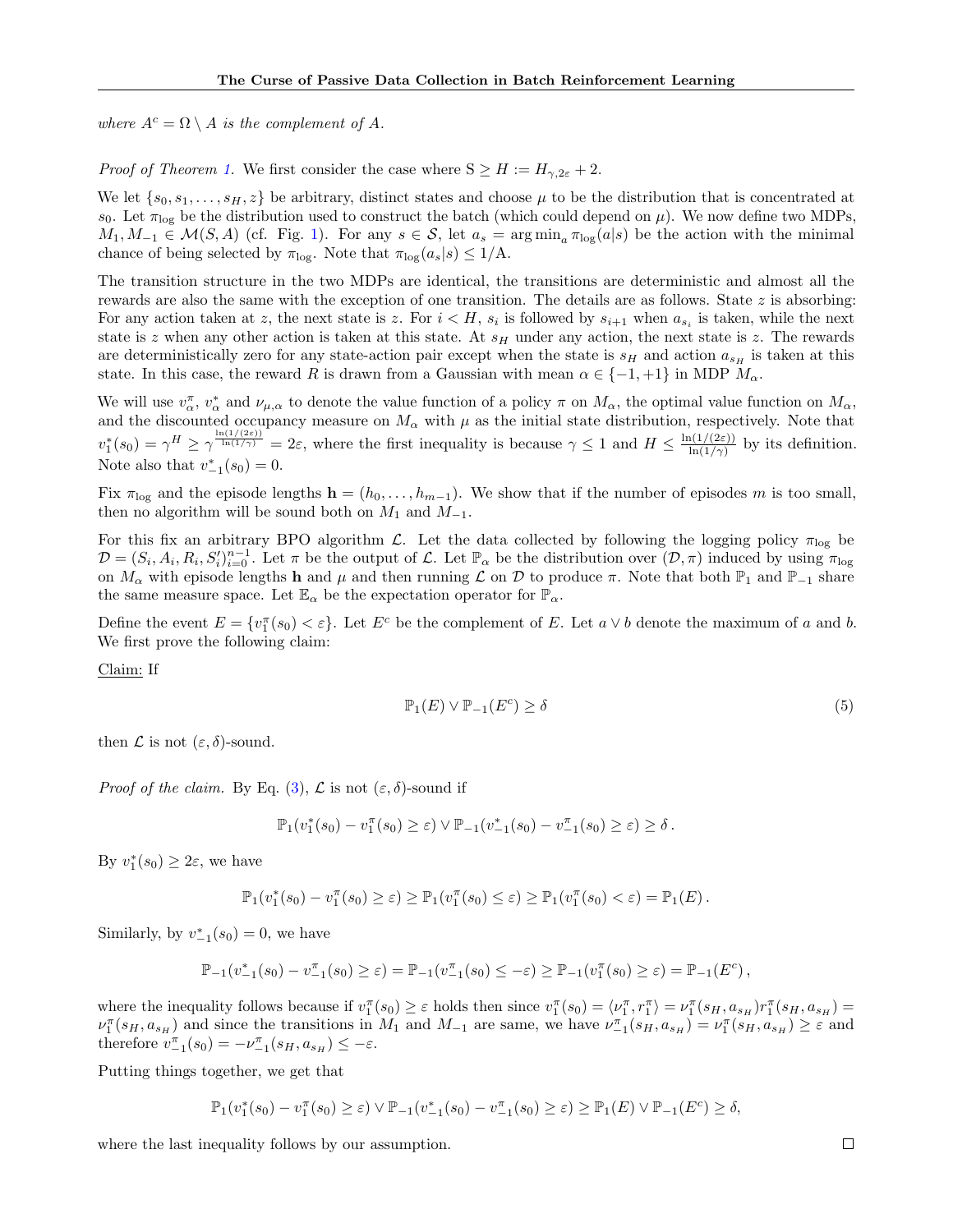It remains to prove that Eq. [\(5\)](#page-13-0) holds. For this, note that by the Bretagnolle-Huber inequality (Lemma [1\)](#page-12-2) we have,

<span id="page-14-1"></span>
$$
\mathbb{P}_1(E) \vee \mathbb{P}_{-1}(E^c) \ge \frac{\mathbb{P}_1(E) + \mathbb{P}_{-1}(E^c)}{2} \ge \frac{1}{4} \exp(-D_{\text{KL}}(\mathbb{P}_1, \mathbb{P}_{-1})) \,. \tag{6}
$$

It remains to upper bound  $D_{KL}(\mathbb{P}_1, \mathbb{P}_{-1})$ . Let  $U_0 = S_0, U_1 = A_0, U_2 = R_0, U_3 = S'_0, U_4 = S_1, \ldots, U_{4(n-1)} = S'_{n-1}$ . Further, for  $0 \le j \le 4n-1$  let  $U_{0:j} = (U_0, \ldots, U_j)$  and let  $U_{0:-1}$  stand for a "dummy" (trivial) random element. By the chain rule for relative entropy,<sup>[5](#page-14-0)</sup>

$$
D_{\text{KL}}(\mathbb{P}_1, \mathbb{P}_{-1}) = \mathbb{E}_1[D_{\text{KL}}(\mathbb{P}_1(\pi|U_{0:4(n-1)}), \mathbb{P}_{-1}(\pi|U_{0:4(n-1)}))]
$$
  
+ 
$$
\sum_{j=0}^{4(n-1)} \mathbb{E}_1[D_{\text{KL}}(\mathbb{P}_1(U_j|U_{0:j-1}), \mathbb{P}_{-1}(U_j|U_{0:j-1}))].
$$

Note that,  $\mathbb{P}_1$ -almost surely,  $\mathbb{P}_1(\pi|U_{0:4(n-1)}) = \mathbb{P}_{-1}(\pi|U_{0:4(n-1)})$  since, by definition,  $\mathcal L$  assigns a fixed probability distribution over the policies to any possible dataset. For  $0 \leq j \leq 4(n-1)$ , let  $D_j =$  $D_{\text{KL}}(\mathbb{P}_1(U_j | U_{0:j-1}), \mathbb{P}_{-1}(U_j | U_{0:j-1}))$ . Since the only difference between  $M_1$  and  $M_{-1}$  is in the reward distribution corresponding to taking action  $a_{s_H}$  in state  $s_H$ , unless  $j = 4i + 2$  for some  $i \in [n]$  and  $S_i = s_H, A_i = a_{s_H}$ , we have  $D_j = 0$   $\mathbb{P}_1$ -almost surely. Further, when  $j = 4i + 2$ ,  $\mathbb{P}_1$ -almost surely we have  $D_j = \mathbb{I}\{S_i = s_H, A_i =$  $a_{s_H}$  $(1-(-1))^2/2 = 2\mathbb{I}\{S_i = s_H, A_i = a_{s_H}\}\$  by the formula for the relative entropy between  $\mathcal{N}(1,1)$  and  $\mathcal{N}(-1,1)$ . Therefore,

$$
D_{\mathrm{KL}}(\mathbb{P}_1, \mathbb{P}_{-1}) = 2\mathbb{E}_1\left[\sum_{i=0}^{n-1} \mathbb{I}\{S_i = s_H, A_i = a_{s_H}\}\right] \leq 2m\mathbb{P}_1(S_H = s_H, A_H = a_{s_H}) \leq \frac{2m}{A^{H+1}},
$$

where the first inequality follows from that, by the construction of  $M_1$ ,  $s_H$  can be visited only in the Hth step of any episode, the data in distinct episodes are identically distributed, and there are at most  $m$  episodes. The second inequality follows because

$$
\mathbb{P}_1(S_H = s_H, A_H = a_{s_H}) = \mathbb{P}_1(A_H = a_{s_H} | S_H = s_H) \mathbb{P}_1(S_H = s_H)
$$
  
\n
$$
= \mathbb{P}_1(A_H = a_{s_H} | S_H = s_H) \mathbb{P}_1(A_{H-1} = a_{s_{H-1}}, S_{H-1} = s_{H-1})
$$
  
\n
$$
= \mathbb{P}_1(A_H = a_{s_H} | S_H = s_H) \mathbb{P}_1(A_{H-1} = a_{s_{H-1}} | S_{H-1} = s_{H-1}) \dots \mathbb{P}_1(A_0 = a_{s_0} | S_0 = s_0)
$$
  
\n
$$
= \pi_{\log}(a_{s_0} | s_0) \dots \pi_{\log}(a_{s_H} | s_H) \le \frac{1}{A^{H+1}},
$$

where the last inequality follows by the choice of  $a_{s_i}$ ,  $i \in [H + 1]$ . Plugging the upper bound on  $D_{KL}(\mathbb{P}_1, \mathbb{P}_{-1})$ into Eq.  $(6)$ , we get that

$$
\mathbb{P}_1(E) \vee \mathbb{P}_{-1}(E^c) \ge \frac{1}{4} \exp(-2m\mathbf{A}^{-(H+1)})
$$

which is larger than  $\delta$  if  $m \leq (A^{H+1} \ln \frac{1}{4\delta})/2$ . The result then follows by our previous claim.

To prove the result for  $S < H_{\gamma,2\varepsilon} + 2$ , we use the same construction as described above with  $H_{\gamma,2\varepsilon'} = S - 2 < H_{\gamma,2\varepsilon}$ for some  $\varepsilon' \geq \varepsilon$ . Then any learning algorithm  $\mathcal L$  needs at least  $(\Lambda^{H_{\gamma,2\varepsilon'}+1} \ln \frac{1}{4\delta})/2$  episodes to be  $(\varepsilon', \delta)$ -sound. To be  $(\varepsilon, \delta)$ -sound it needs at least the same amount of data. This finishes the proof.  $\Box$ 

 $\Box$ *Proof of Corollary [2.](#page-4-3)* The result directly follows from the lower bound construction in Theorem [1.](#page-4-0)

*Proof of Corollary [3.](#page-5-0)* We first consider the case  $S \geq H + 2$ . Recall that  $H = H_{\gamma,2\varepsilon}$ . Define  $S_{\text{min}}$  to be the set of  $H + 1$  states that have the smallest  $\pi_{\log,\min}(s)$  values, where we let  $\pi_{\log,\min}(s) = \min_{a \in \mathcal{A}} \pi_{\log}(a|s)$ . Construct the same MDPs as in the proof of Theorem [1](#page-4-0) using the states in  $\mathcal{S}_{\text{min}}$  to form the chain. Then, the same proof holds with  $A^{H+1}$  replaced by

<span id="page-14-2"></span>
$$
\prod_{s \in \mathcal{S}_{\min}} \frac{1}{\pi_{\log,\min}(s)} \tag{7}
$$

<span id="page-14-0"></span><sup>&</sup>lt;sup>5</sup>Here, we use a notation common in information theory, which uses  $P(X)$  ( $P(X|Y)$ ) to denote the distribution of X induced by  $P$  (the conditional distribution of  $X$ , given  $Y$ , induced by  $P$ , respectively).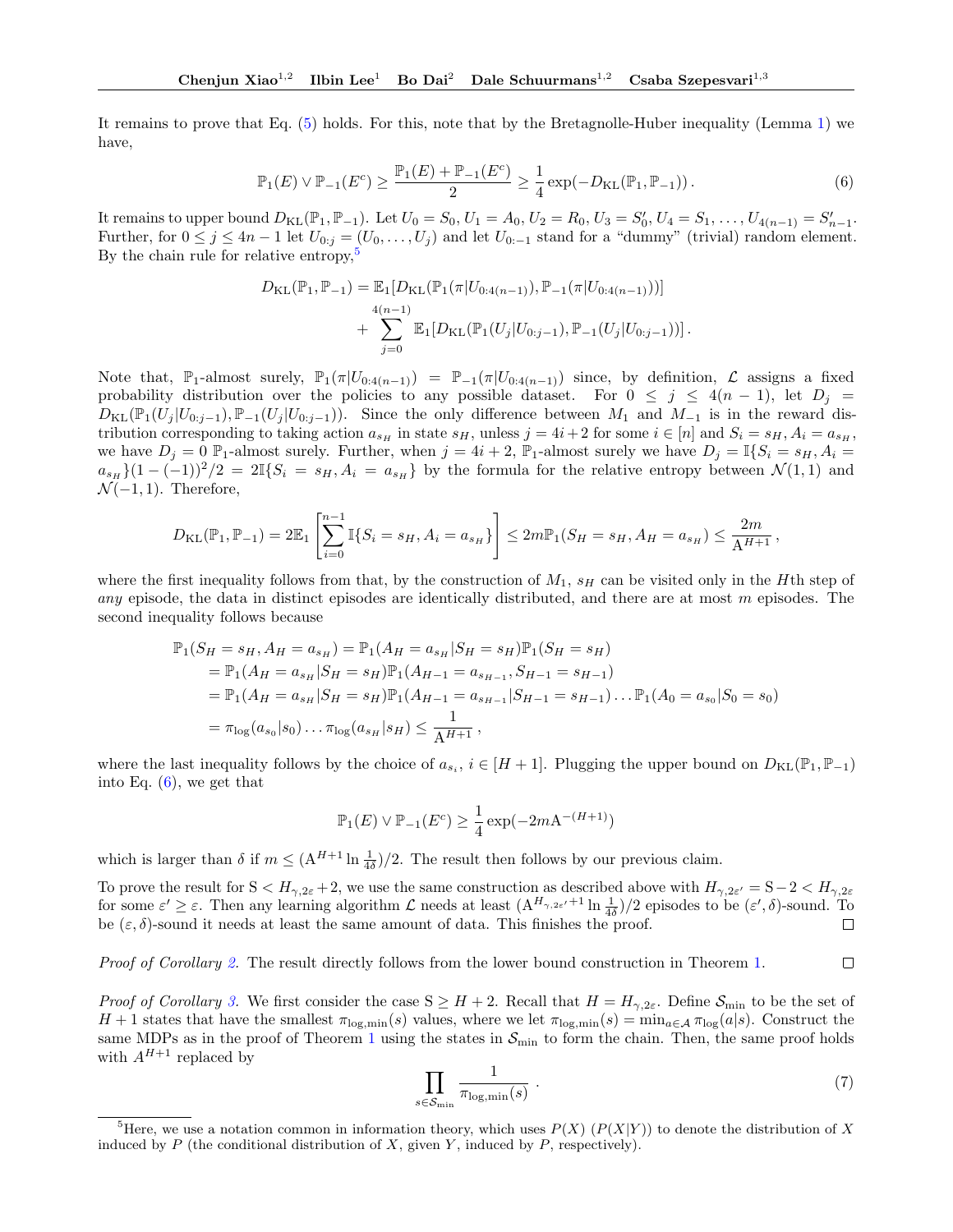Since  $\pi_{\text{log}}$  is not uniform, the above value is strictly greater than  $A^{H+1}$ .

For the case  $S < H + 2$ , let  $S_{\text{min}}$  to be the set of  $S - 1$  states that have the smallest  $\pi_{\text{log,min}}(s)$  values. Construct the same MDPs as above. Then the same arguments hold as in the last part of the proof of Theorem [1](#page-4-0) except that  $A^{S-1}$  is replaced by equation [7,](#page-14-2) which is strictly greater than  $A^{S-1}$ . This concludes the proof of the corollary.

*Proof of Theorem [2.](#page-5-2)* This proof is similar to the proof of Theorem [1.](#page-4-0) We first consider the case where  $S \geq H + 1$ . We construct the same MDPs as in the proof of Theorem [1](#page-4-0) except that the chain consists of  $H$  states, that is, ending at  $s_{H-1}$  and the hidden reward R is at  $(s_{H-1}, a_{s_{H-1}})$ . The logging policy  $\pi_{\log}$  collects m trajectories with length H as the dataset  $\mathcal{D} = (S_i, A_i, R_i, S_i')_{i=0}^{mH-1}$ , where  $S_0 = S_H = \cdots = S_{(m-1)H} = s_0$ . Now we consider two MDPs  $M_{\alpha} \in \mathcal{M}, \alpha \in \{2\varepsilon, -2\varepsilon\}$ , where the reward  $R \sim \mathcal{N}(\alpha, 1)$  on  $M_{\alpha}$ .

We use the same notation as in the proof of Theorem [1.](#page-4-0) Define the event  $E = \{v_{2\varepsilon}^{\pi}(s_0) < \varepsilon\}$ . Then, by following the same arguments we can show that  $\mathcal L$  is not  $(\varepsilon, \delta)$ -sound on  $M_{2\varepsilon}$  if  $\mathbb P_{2\varepsilon}(E) \geq \delta$  and that  $\mathcal L$  is not  $(\varepsilon, \delta)$ -sound on  $M_{-2\varepsilon}$  if  $\widetilde{\mathbb{P}}_{-2\varepsilon}(E^c) \geq \delta$ .

By the Bretagnolle–Huber inequality, we have

$$
\max\{\mathbb{P}_{2\varepsilon}(E),\mathbb{P}_{-2\varepsilon}(E^c)\}\geq \frac{\mathbb{P}_{2\varepsilon}(E)+\mathbb{P}_{-2\varepsilon}(E^c)}{2}\geq \frac{1}{4}\exp(-D_{\text{KL}}(\mathbb{P}_{2\varepsilon},\mathbb{P}_{-2\varepsilon}))\,.
$$

Similarly as in the proof of Theorem [1,](#page-4-0) we obtain

$$
D_{\text{KL}}(\mathbb{P}_{2\varepsilon}, \mathbb{P}_{-2\varepsilon}) = 8\varepsilon^{2} \mathbb{E}_{2\varepsilon} \left[ \sum_{i=0}^{mH-1} \mathbb{I}\{S_{i} = s_{H-1}, A_{i} = a_{s_{H-1}}\} \right]
$$
  
=  $8m\varepsilon^{2} \mathbb{E}_{2\varepsilon} \left[ \sum_{i=0}^{H-1} \mathbb{I}\{S_{i} = s_{H-1}, A_{i} = a_{s_{H-1}}\} \right]$   
=  $8m\varepsilon^{2} \mathbb{P}_{2\varepsilon} (S_{H-1} = s_{H-1}, A_{H-1} = a_{s_{H-1}}) \le \frac{8m\varepsilon^{2}}{A^{H}},$ 

where the second equality is obtained by the fact that the episodes are independently sampled. Combining the above together we have that if  $m \leq \frac{A^H \ln \frac{1}{4\delta}}{8\varepsilon^2}$ ,  $\max{\{\mathbb{P}_{2\varepsilon}(E), \mathbb{P}_{-2\varepsilon}(E^c)\}} \geq \delta$ , which means that  $\mathcal L$  is not  $(\varepsilon, \delta)$ -sound on either  $M_{2\varepsilon}$  or  $M_{-2\varepsilon}$ .

To prove the result for  $S \leq H$ , we use the same construction as described above with  $H' = S - 1 \leq H$ . Then any learning algorithm  $\mathcal L$  needs at least  $\frac{A^{H'} \ln \frac{1}{4\delta}}{8\varepsilon^2}$  trajectories to be  $(\varepsilon, \delta)$ -sound. This finishes the proof.  $\Box$ 

Proof of Theorem [3.](#page-5-3) We use MDPs similar to those in the proof of Theorem [1](#page-4-0) but with some key differences. Let the state space consist of three parts  $S = \{s_0, s_1, \ldots, s_{H-1}\} \cup \{y\} \cup \{z\}$ , where  $H = S - 2$ . Consider  $\mu$ concentrated on  $s_0$ . For any  $s \in \mathcal{S}$ , let  $a_s = \arg \min_a \pi_{\log}(a|s)$ . At  $s_i$  for  $i \in \{0, \ldots, H-2\}$ , it transits to  $s_{i+1}$  by taking  $a_{s_i}$  and transits to z by taking any other actions, where z is an absorbing state. At  $s_{H-1}$ , by taking any action it transits to y with probability  $p > 0$  and goes back to  $s_0$  with probability  $1 - p$ . y is also an absorbing state, but there is a reward  $R$  for any action in  $y$ . The rewards are deterministically zero for any other state-action pairs.

Now consider two such MDPs  $M_\alpha \in \mathcal{M}, \alpha \in \{2\varepsilon, -2\varepsilon\}$ , where the reward  $R \sim \mathcal{N}(\alpha, 1)$  on  $M_\alpha$ . We keep using the same notation  $v_{\alpha}$  and  $\nu_{\mu,\alpha}$ , the latter of which denotes the occupancy measure on  $M_{\alpha}$  with  $\mu$  as the initial state distribution. Also, we use the rest of notation in the proof of Theorem [1.](#page-4-0) Recall that  $\pi$  is the output policy of a learning algorithm  $\mathcal{L}$ .

Define the event  $E = \{v_{2\varepsilon}^{\pi}(s_0) < \varepsilon\}.$ 

Claim: If

$$
\mathbb{P}_{2\varepsilon}(E) \vee \mathbb{P}_{-2\varepsilon}(E^c) \ge \delta \tag{8}
$$

then  $\mathcal L$  is not  $(\varepsilon, \delta)$ -sound.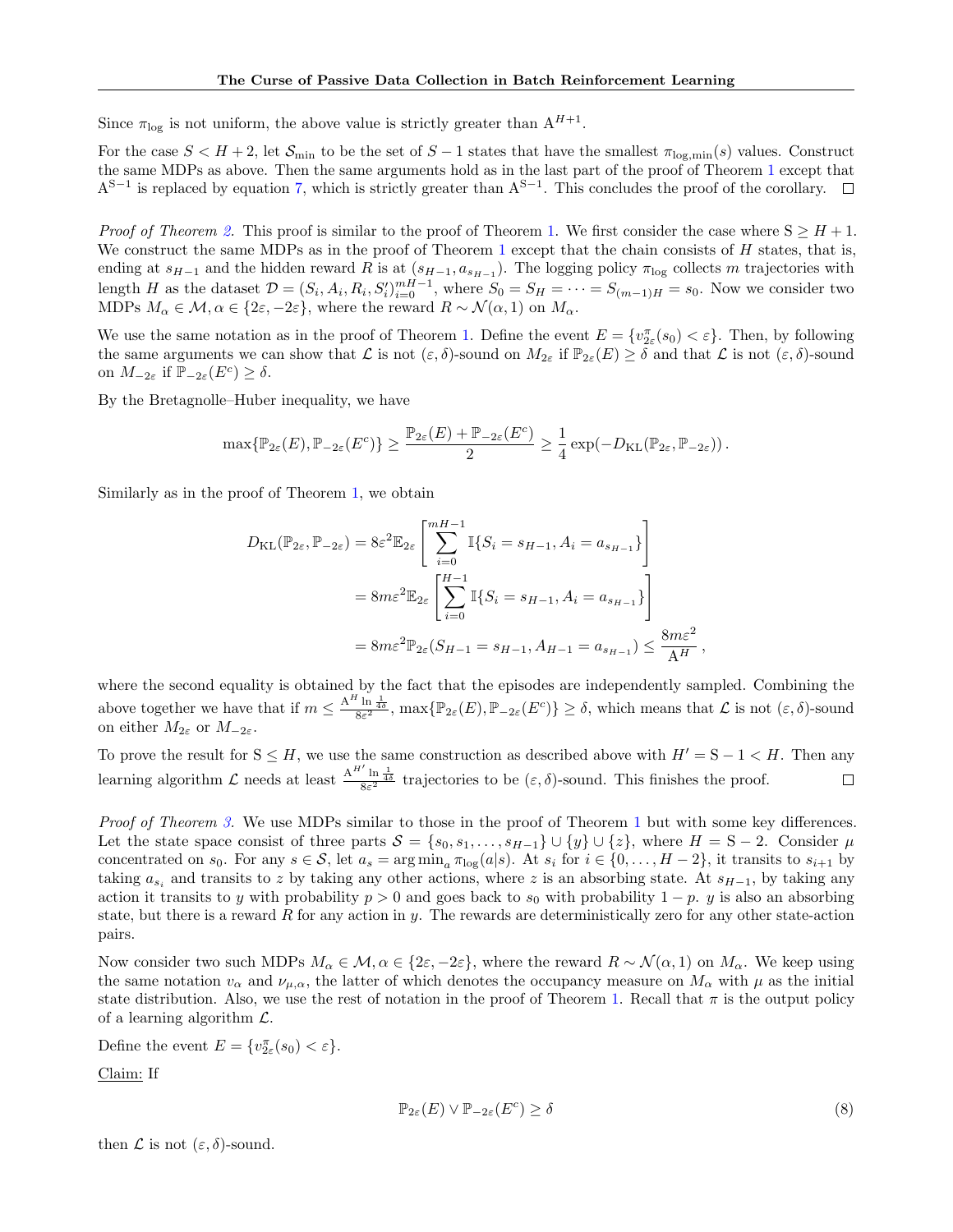*Proof of the claim.* By Eq. [\(3\)](#page-12-1),  $\mathcal{L}$  is not  $(\varepsilon, \delta)$ -sound if

$$
\mathbb{P}_{2\varepsilon}(v_{2\varepsilon}^*(s_0)-v_{2\varepsilon}^{\pi}(s_0)\geq \varepsilon)\vee \mathbb{P}_{-2\varepsilon}(v_{-2\varepsilon}^*(s_0)-v_{-2\varepsilon}^{\pi}(s_0)\geq \varepsilon)\geq \delta\,.
$$

By the definition of  $M_{2\varepsilon}$ , the optimal policy is choosing  $a_{s_i}$  at  $s_i$  for  $i \in \{0, ..., H-2\}$ . We have  $v_{2\varepsilon}^*(s_0) = 2\varepsilon$ , because p is positive, and thus, the optimal policy reaches  $y$  in finite steps with probability one. Thus, we have

$$
\mathbb{P}_{2\varepsilon}(v_{2\varepsilon}^*(s_0)-v_{2\varepsilon}^{\pi}(s_0)\geq \varepsilon)=\mathbb{P}_{2\varepsilon}(2\varepsilon-v_{2\varepsilon}^{\pi}(s_0)\geq \varepsilon)\geq \mathbb{P}_{2\varepsilon}(v_{2\varepsilon}^{\pi}(s_0)<\varepsilon)=\mathbb{P}_{2\varepsilon}(E).
$$

Similarly, by  $v_{-2\varepsilon}^*(s_0) = 0$ , we have

$$
\mathbb{P}_{-2\varepsilon}(v_{-2\varepsilon}^*(s_0)-v_{-2\varepsilon}^{\pi}(s_0)\geq \varepsilon)=\mathbb{P}_{-2\varepsilon}(v_{-2\varepsilon}^{\pi}(s_0)\leq -\varepsilon)\geq \mathbb{P}_{-2\varepsilon}(v_{2\varepsilon}^{\pi}(s_0)\geq \varepsilon)=\mathbb{P}_{-2\varepsilon}(E^c),
$$

where the inequality follows because if  $v_{2\varepsilon}^{\pi}(s_0) \geq \varepsilon$  holds then since  $v_{2\varepsilon}^{\pi}(s_0) = \langle \nu_{2\varepsilon}^{\pi}, r_{2\varepsilon}^{\pi} \rangle = 2\varepsilon \nu_{2\varepsilon}^{\pi}(y)$  and since the transitions in  $M_{2\varepsilon}$  and  $M_{-2\varepsilon}$  are same, we have  $\nu_{-2\varepsilon}^{\pi}(y) = \nu_{2\varepsilon}^{\pi}(y) \ge 1/2$  and therefore  $\nu_{-2\varepsilon}^{\pi}(s_0) = -2\varepsilon \nu_{-2\varepsilon}^{\pi}(y) \le -\varepsilon$ .

Putting things together, we get that

$$
\mathbb{P}_{2\varepsilon}(v_{2\varepsilon}^*(s_0) - v_{2\varepsilon}^{\pi}(s_0) \geq \varepsilon) \vee \mathbb{P}_{2\varepsilon}(v_{2\varepsilon}^*(s_0) - v_{2\varepsilon}^{\pi}(s_0) \geq \varepsilon) \geq \mathbb{P}_{2\varepsilon}(E) \vee \mathbb{P}_{2\varepsilon}(E^c) \geq \delta,
$$

where the last inequality follows by our assumption.

Following the same arguments in the proof of Theorem [1,](#page-4-0) we have

$$
D_{\text{KL}}(\mathbb{P}_{2\varepsilon}, \mathbb{P}_{-2\varepsilon}) = 8\varepsilon^2 \mathbb{E}_{2\varepsilon} \left[ \sum_{i=0}^{n-1} \mathbb{I}\{S_i = y\} \right] = 8\varepsilon^2 \sum_{i=0}^{n-1} \mathbb{P}_{2\varepsilon} \{S_i = y\}
$$

$$
= 8\varepsilon^2 p \sum_{i=1}^{n-1} \mathbb{P}_{2\varepsilon} \{S_{i-1} = s_{H-1}\} \le \frac{8\varepsilon^2 np}{A^{H-1}}.
$$

Combining the above together and using the Bretagnolle–Huber inequality (Lemma [1\)](#page-12-2) as we did in the proof of Theorem [1,](#page-4-0) we have that if  $n \leq \frac{A^{H-1} \ln \frac{1}{4\delta}}{8\varepsilon^2 p}$ , then  $\mathcal L$  is not  $(\varepsilon, \delta)$ -sound on either  $M_{2\varepsilon}$  or  $M_{-2\varepsilon}$ . We obtain the result by sending  $p$  to zero from the right hand side.

For the proof of Theorem [4,](#page-5-4) we will need some results on the relative entropy between Bernoulli distributions, which we present now. Let  $\text{Ber}(p)$  denote the Bernoulli distribution with parameter  $p \in [0,1]$ . As it is well known (and not hard to see from the definition),

$$
D(\text{Ber}(p), \text{Ber}(q)) = d(p, q)
$$

where  $d(p, q)$  is the so-called *binary relative entropy function*, which is defined as

$$
d(p,q) = p \log(p/q) + (1-p) \log((1-p)/(1-q)).
$$

<span id="page-16-0"></span>**Proposition 2.** For  $p, q \in (0, 1)$ , defining  $p^*$  to be p or q depending on which is further away from  $1/2$ ,

$$
d(p,q) \le \frac{(p-q)^2}{2p^*(1-p^*)} \,. \tag{9}
$$

 $\Box$ 

*Proof.* Let R be the unnormalized negentropy over  $[0,\infty)^2$ . Then, by Theorem 26.12 of the book of [Lattimore](#page-9-26) and Szepesvári [\(2020\)](#page-9-26), for any  $x, y \in (0, \infty)^2$ ,

$$
D_R(x, y) = \frac{1}{2} ||x - y||_{\nabla R(z)}^2
$$

for some z on the line segment connecting x to y. We have  $R(z) = z_1 \log(z_1) + z_2 \log(z_2) - z_1 - z_2$ . Hence,  $\nabla R(z) = [\log(z_1), \log(z_2)]^\top$  and  $\nabla R(z) = \text{diag}(1/z_1, 1/z_2)$ , both defined for  $z \in (0, \infty)^2$ . Thus,

$$
D_R(x,y) = \frac{(x_1 - y_1)^2}{2z_1} + \frac{(x_2 - y_2)^2}{2z_2}.
$$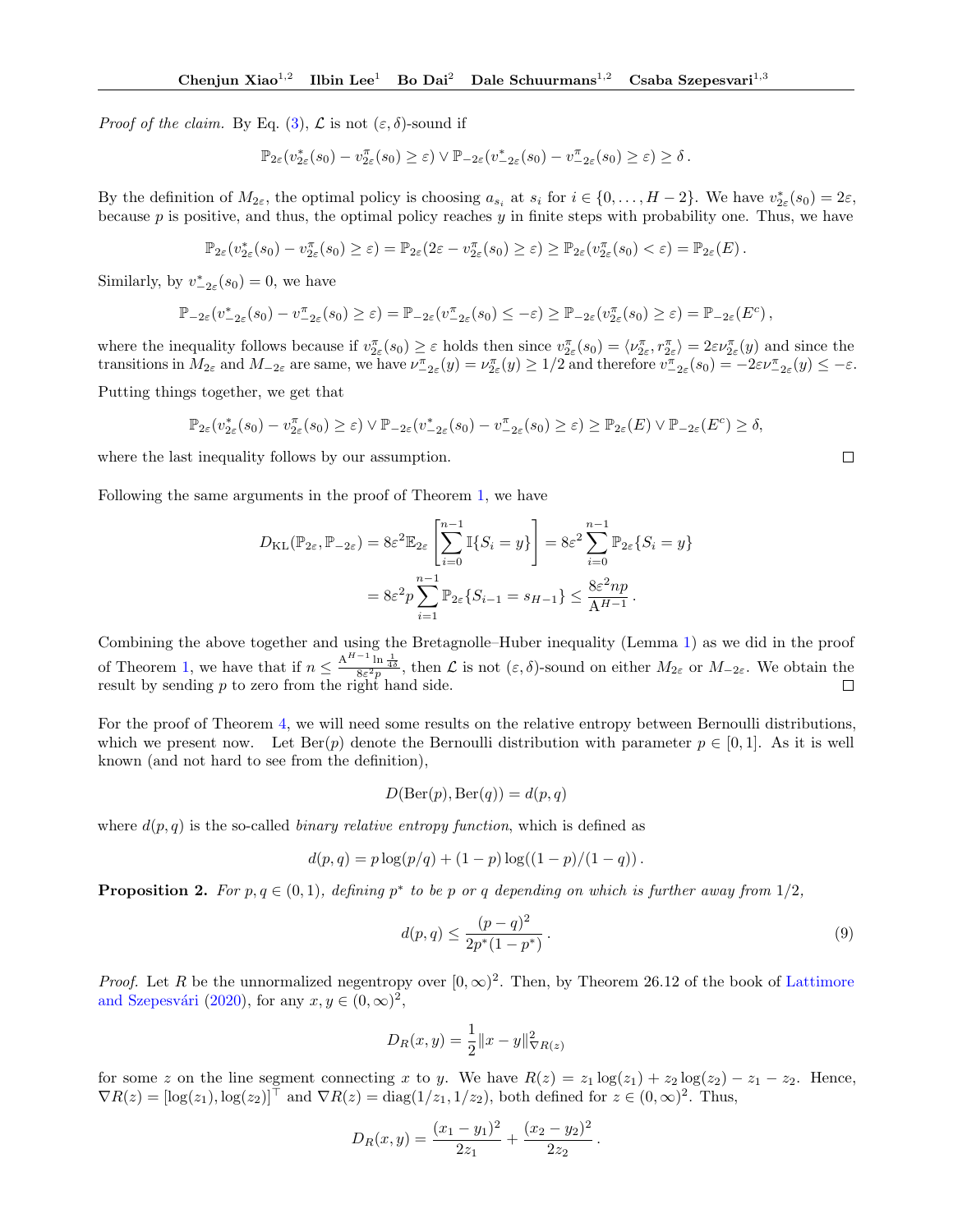

<span id="page-17-1"></span>Figure 2: Illustration of the MDPs used in the proof of Theorem [4.](#page-5-4) The initial distribution  $\mu$  concentrates on state  $\{s_0\}$ . The pair  $(s', a')$  is the one where  $\mu_{\text{log}}$  takes on the smallest value (which is below  $1/(\text{SA})$ ) and without loss of generality  $s' \neq s_0$  and taking any action in  $s_0$  makes the next state s'. We have  $p_0 < \bar{p} < p_1$ , all in the [1/2, 1) interval. In MDP  $M_i$  with  $i \in \{0,1\}$ , the probability of transitioning under action  $a'$  from  $s'$  to z, an absorbing state, is  $p_i$ , while with probability  $1 - p_i$ , the next state is s'. All other actions use probability  $\bar{p}$  at this state. All other states under any action lead to z. The rewards are deterministically zero except at state  $s'$ , when all actions yield a reward of one, regardless of the identity of the next state.

Now choosing  $x = (p, 1-p), y = (q, 1-q)$ , we see that  $x, y \in (0, \infty)^2$  if  $p, q \in (0, 1)$ . In this case, with some  $\alpha \in [0,1], z = \alpha x + (1-\alpha)y = (\alpha p + (1-\alpha)q, \alpha(1-p) + (1-\alpha)(1-q))^{\top} = (\alpha p + (1-\alpha)q, 1-(\alpha p + (1-\alpha)q))^{\top}.$ Hence,  $z_2 = 1 - z_1$  and

$$
d(p,q) = \frac{(p-q)^2}{2z_1} + \frac{(p-q)^2}{2(1-z_1)} = \frac{(p-q)^2}{2z_1(1-z_1)}.
$$

Now,  $z_1(1-z_1) \ge p^*(1-p^*)$  (the function  $z \mapsto z(1-z)$  has a maximum at  $z = 1/2$  and is decreasing on "either side" of the line  $z = 1/2$ . Putting things together, we get

$$
d(p,q) = \frac{(p-q)^2}{2z_1(1-z_1)} \le \frac{(p-q)^2}{2p^*(1-p^*)}.
$$

Now we re-state Theorem [4](#page-5-4) and prove it.

<span id="page-17-0"></span>**Theorem 6** (Restatement of Theorem [4\)](#page-5-4). Fix any  $\gamma_0 > 0$ . Then, there exist some constants  $c_0, c_1 > 0$  such that for any  $\gamma \in [\gamma_0, 1)$ , any positive integers S and A,  $\delta \in (0, 1)$ , and  $0 < \varepsilon \le c_0/(1 - \gamma)$ , the sample size n needed by any  $(\varepsilon, \delta)$ -sound algorithm that produces as output a memoryless policy and works with SA-sampling for MDPs with S states and A actions under the  $\gamma$ -discounted expected reward criterion must be so that is at least  $c_1 \frac{\text{SA} \ln(1/(4\delta))}{\epsilon^2 (1-\gamma)^3}$  $\frac{\sin(1/(4\delta))}{\varepsilon^2(1-\gamma)^3}.$ 

Proof of Theorem [6.](#page-17-0) The proof also uses Le Cam's method, just like Theorem [1.](#page-4-0) At the heart of the proof is a gadget with a self-looping state which was introduced by [Azar et al.](#page-8-10) [\(2013\)](#page-8-10) to give a lower bound on the sample complexity of estimating the optimal value function in the simulation setting where the estimate's error is measured with its worst-case error.

The idea of the proof is illustrated by Fig. [2.](#page-17-1) Fix an initial state distribution  $\mu$  concentrated on an arbitrary state  $s_0 \in \mathcal{S}$ . Let  $\mu_{\text{log}}$  be the logging distribution chosen based on  $\mu$  and let  $(s', a')$  be any state-action pair that has the minimum sampling probability under  $\mu_{\text{log}}$ . Note that  $\mu_{\text{log}}(s', a') \leq 1/(SA)$ . Assume that  $s' \neq s_0$ . As we shall see by the end of the proof, there is no loss of generality in making this assumption (when  $s' = s_0$ , the lower bound would be larger).

We construct two MDPs as follows. The reward structures of the two MDPs are completely identical and the transition structures are also identical except for when action  $a'$  is taken at state  $s'$ . In particular, in both MDPs, the rewards are identically zero except at state  $s'$ , where for any action the reward incurred is one. The transition structures are as follows: Let  $p_0 < \bar{p} < p_1$  be in  $(0, 1)$ , to be determined later. At  $s_0$ , by taking any action the system transits to s' deterministically. At s', for any  $a \in \mathcal{A} \setminus \{a'\}$ , taking action a leads to s' as the next state with probability  $\bar{p}$  and to z with probability  $1-\bar{p}$ , where z is an absorbing state. The transition under a' at s' is similar, except that in  $M_i$   $(i \in \{0,1\})$ , the probability that the next state is s' is  $p_i$  (and the probability that the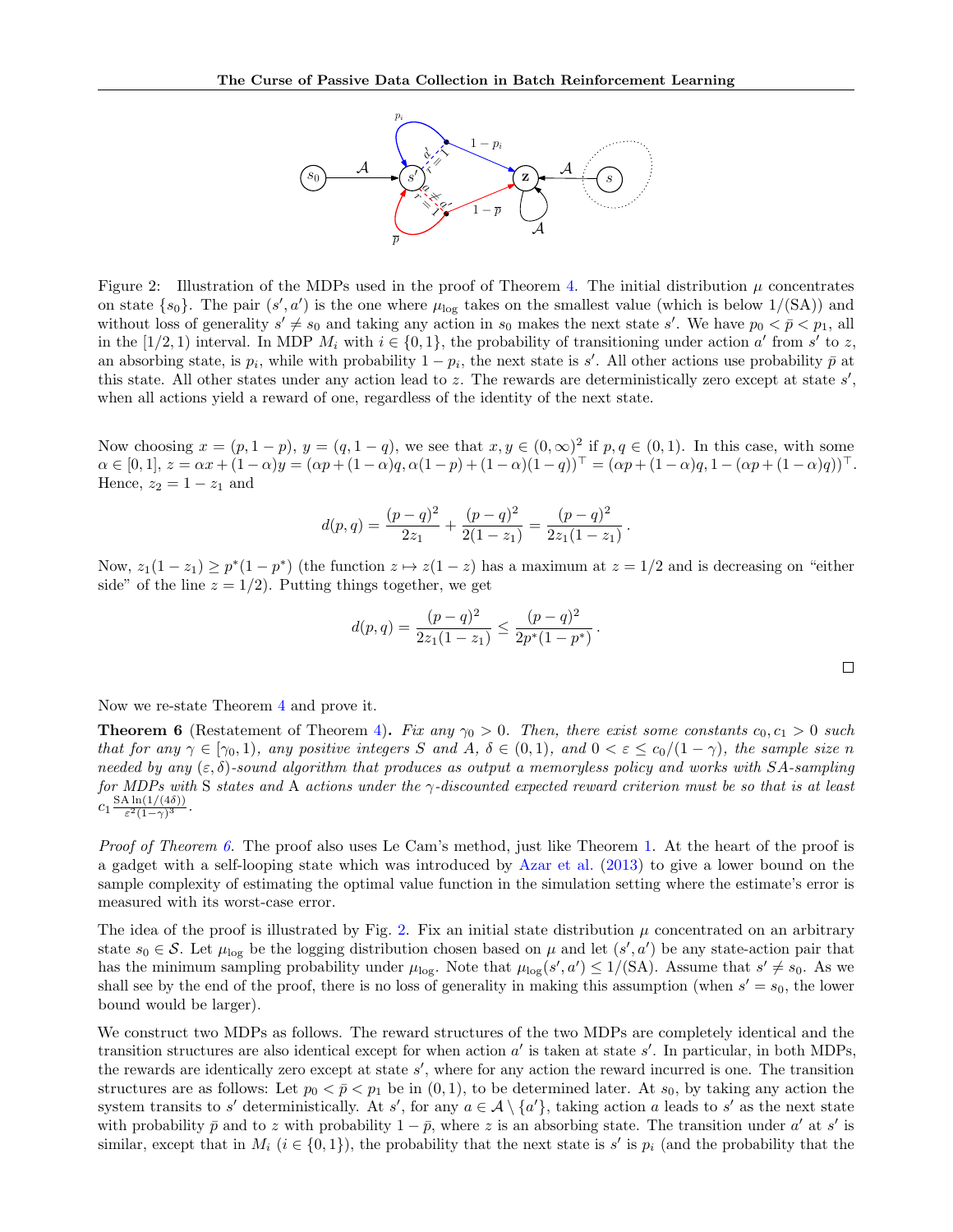next state is z is  $1 - p_i$ ). At any state  $s \in S \setminus \{s_0, s'\}$ , taking any action moves the system to z deterministically. The optimal policy at  $s'$  in  $M_1$  is to pull the action  $a'$ , while in  $M_0$  all the other actions are optimal. It is easy to see that in any of these MDPs, for  $a \in \mathcal{A}$ ,

$$
q^*(s', a) = \frac{1}{1 - \gamma P(s'|s', a)}
$$

.

Now we select  $p_0, \bar{p}$ , and  $p_1$ . Let b be a constant such that  $1 < b < \frac{1-\gamma/2}{1-\gamma}$ . We will choose a specific value for b at the end of the proof. The values of  $p_0, \tilde{p}$  and  $p_1$  will depend on b. In particular, we choose  $\tilde{p} \in (1/2, 1)$  so that

$$
b = \frac{1 - \gamma \tilde{p}}{1 - \gamma},
$$

while we set  $p_0 = \tilde{p}$ . Then  $p_0 = (1 - b + \gamma b)/\gamma$ . Note that  $p_0 > 1/2$  by its choice. Let  $f(p) = \frac{\gamma}{1-\gamma p}$ . Note that for any deterministic policy  $\pi$ ,  $v^{\pi}(\mu) = f(P(s'|s', \pi(s')))$  and also  $v^{\ast}(\mu) = f(\bar{p})$  in MDP  $M_0$  and  $v^{\ast}(\mu) = f(p_1)$  in MDP  $M_1$ .

By Taylor's theorem, for some  $p \in [p_0, p_1]$ , we have

$$
f(p_1) = f(p_0) + f'(p)(p_1 - p_0) \ge f(p_0) + f'(p_0)(p_1 - p_0),
$$

where the inequality follows by  $p_1 > p_0$  and the fact that f' is increasing. Thus, if  $p_1 - p_0 \ge 4\varepsilon/f'(p_0)$ , we have  $f(p_1) \ge f(p_0) + 4\varepsilon$ . Because of the choice of  $p_0$ ,

$$
f'(p_0) = \frac{\gamma^2}{(1 - \gamma p_0)^2} = \frac{\gamma^2}{(1 - \gamma)^2 b^2}
$$

We let  $p_1 = p_0 + 4\varepsilon/f'(p_0)$ . Then, we have  $p_1 < 1$  given that  $\varepsilon \leq c_0/(1-\gamma) := \frac{\gamma(b-1)}{8(1-\gamma)b^2}$ , because

$$
p_1 - 1 = p_0 + 4\varepsilon/f'(p_0) - 1 = \frac{1 - b + \gamma b}{\gamma} + \frac{4(1 - \gamma)^2 \varepsilon b^2}{\gamma^2} - 1
$$
  
= 
$$
\frac{4(1 - \gamma)^2 \varepsilon b^2 + \gamma(\gamma - 1)(b - 1)}{\gamma^2} \le \frac{(\gamma - 1)(b - 1)}{2\gamma} < 0,
$$
 (10)

<span id="page-18-0"></span>.

 $\ddot{\phantom{2}}$ 

where the first inequality is due to the choice of  $\varepsilon$ . Lastly, we set  $\bar{p}$  so that  $f(\bar{p}) = [f(p_0) + f(p_1)]/2$  (such  $\bar{p}$ uniquely exists because f is increasing and continuous). Note that  $f(p_1) - f(\bar{p}) \geq 2\varepsilon$  and  $f(\bar{p}) - f(p_0) \geq 2\varepsilon$ .

Let  $\mathbb{P}_0$  and  $\mathbb{P}_1$  be the joint probability distribution on the data and the output policy of any given learning algorithm  $\mathcal{L}$ , induced by  $\mu$ ,  $\mu_{\text{log}}$ ,  $\mathcal{L}$ , and the two MDPs  $M_0$  and  $M_1$ , respectively. For any algorithm  $\mathcal{L}$ , let  $E = \{\pi(a'|s') \geq 1/2\}$ , where  $\pi$  is the output of  $\mathcal{L}$ .

If E is true, in  $M_0$ ,

$$
v^{\pi}(\mu) = \pi(a'|s')f(p_0) + (1 - \pi(a'|s'))f(\bar{p}) \leq \frac{f(p_0) + f(\bar{p})}{2} \leq \frac{(f(\bar{p}) - 2\varepsilon) + f(\bar{p})}{2} = f(\bar{p}) - \varepsilon.
$$

Thus,  $\mathcal L$  is not  $(\varepsilon, \delta)$ -sound for  $M_0$  if  $\mathbb P_0(E) \geq \delta$ . If  $E^c$  holds, in  $M_1$ ,

$$
v^{\pi}(\mu) = \pi(a'|s')f(p_1) + (1 - \pi(a'|s'))f(\bar{p}) \leq \frac{f(p_1) + f(\bar{p})}{2} \leq \frac{f(p_1) + (f(p_1) - 2\varepsilon)}{2} = f(p_1) - \varepsilon.
$$

Therefore, if  $\mathbb{P}_1(E^c) \ge \delta$ , then  $\mathcal L$  is not  $(\varepsilon, \delta)$ -sound for  $M_1$ .

By the Bretagnolle-Huber inequality (Lemma [1\)](#page-12-2) we have,

$$
\max\{\mathbb{P}_0(E),\mathbb{P}_1(E^c)\}\geq \frac{\mathbb{P}_0(E)+\mathbb{P}_1(E^c)}{2}\geq \frac{1}{4}\exp(-D_{\text{KL}}(\mathbb{P}_0||\mathbb{P}_1))\;.
$$

Recall that n is the number of samples. Since  $M_0$  and  $M_1$  differ only in the state transition from  $(s', a')$ , by the chain rule of relative entropy, with a reasoning similar to that used in the proof of Theorem [1,](#page-4-0) we derive

$$
D_{\text{KL}}(\mathbb{P}_0, \mathbb{P}_1) = n \mathbb{P}_0(S_i = s', A_i = a') D_{\text{KL}}(\text{Ber}(p_0), \text{Ber}(p_1)) \le \frac{n}{\text{SA}} \cdot \frac{(p_0 - p_1)^2}{2p_1(1 - p_1)}
$$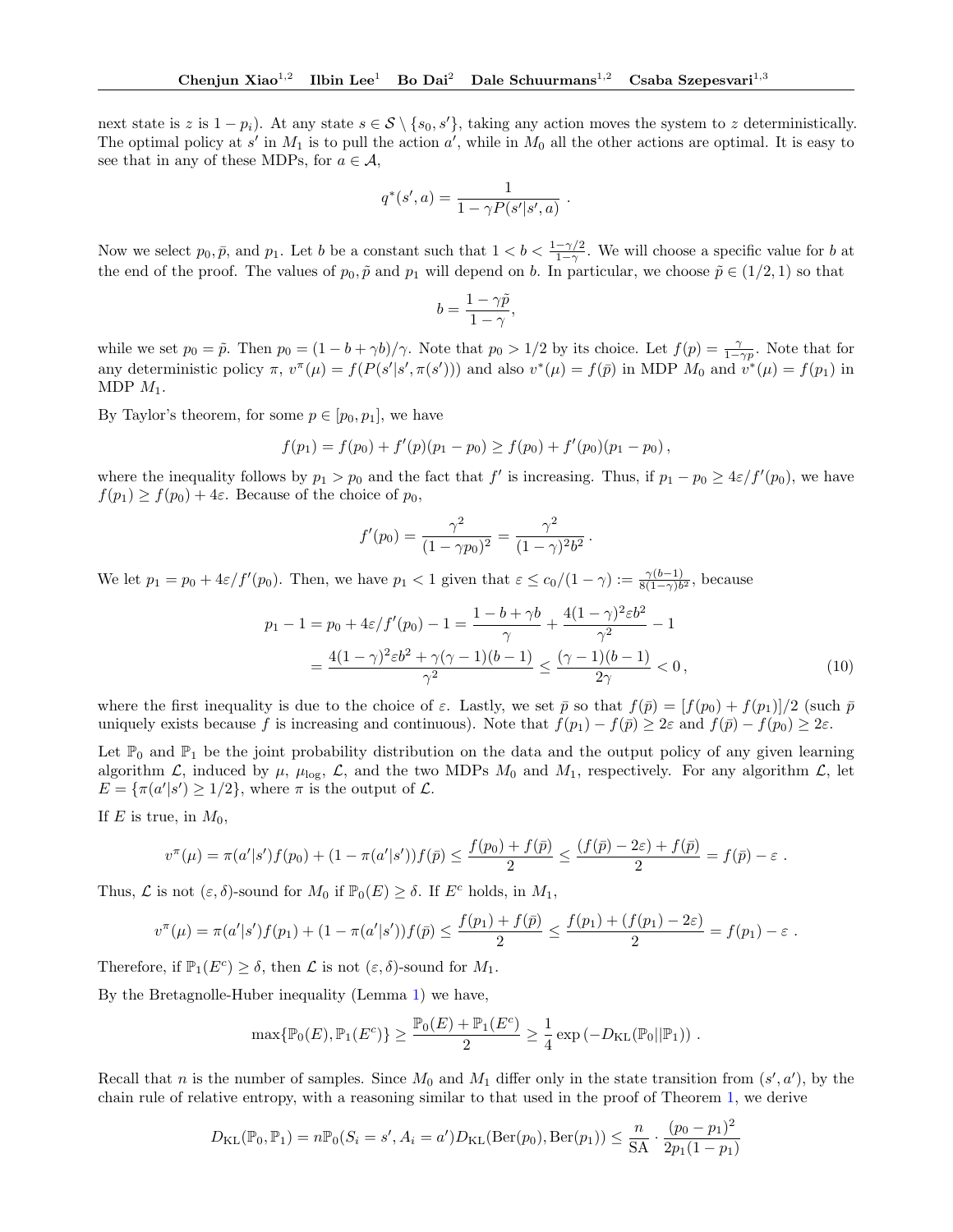$$
= \frac{n}{SA} \cdot \frac{16\varepsilon^2 (1-\gamma)^4 b^4}{2\gamma^4 p_1 (1-p_1)}
$$

$$
< \frac{n}{SA} \cdot \frac{16\varepsilon^2 (1-\gamma)^3 b^4}{\gamma^3 (b-1) p_0}
$$

where the first inequality is due to Proposition [2](#page-16-0) and the second inequality is due to Eq.  $(10)$  and the fact that  $p_0 < p_1$ .

,

Now fix  $\gamma_0 \in (0,1)$  and let  $\gamma \ge \gamma_0$  and choose  $b = 0.5(1 + \frac{1-\gamma_0/2}{1-\gamma_0}) \in (1, \frac{1-\gamma/2}{1-\gamma})$  $\frac{-\gamma/2}{1-\gamma}$ ). Then, combining the above  $\frac{\Delta \ln(1/(4\delta))}{\epsilon^2(1-\gamma)^3}$  where  $c_1 = \frac{\gamma_0^3(b-1)p_0}{16b^4}$ , we can guarantee that  $\mathcal L$  is not together and reordering show that if  $n \leq c_1 \frac{\text{SA} \ln(1/(4\delta))}{\epsilon^2 (1-\gamma)^3}$  $(\varepsilon, \delta)$ -sound on either  $M_0$  or  $M_1$ , concluding the proof. □

### C Upper bound proofs

We start with some extra notation. We identify the transition function  $P$  as an  $SA \times S$  matrix, whose entries  $P_{sa,s'}$  specify the conditional probability of transitioning to state s' starting from state s and taking action a, and the reward function r as an SA  $\times$  1 reward vector. We use  $||x||_1$  to denote the 1-norm  $\sum_i |x_i|$  of  $x \in \mathbb{R}^n$ .

Recall first that we defined  $P^{\pi}$  to be the transition matrix on state-action pairs induced by the policy  $\pi$ . Define the H-step action-value function for  $H > 0$  by

<span id="page-19-0"></span>
$$
q_H^\pi = \sum_{h=0}^{H-1} (\gamma P^\pi)^h r.
$$

We let  $v_H^{\pi}$  denote the H-step state-value function. In what follows we will need quantities for  $\hat{M}$ , which, in general could be any MDP that differs from M from only its transition kernel. Quantities related to  $\hat{M}$  receive a "hat". For example, we use  $\hat{P}$  for the transition kernel of  $\hat{M}$ ,  $\hat{P}^{\pi}$  for the state-action transition matrix induced by a policy  $\pi$  and  $\hat{P}$ , etc.

In subsequent proofs, we will need the following lemma, which gives two decompositions of the difference between the action-value functions on two MDPs,  $M$  and  $M$ :

**Lemma 2.** For any policy  $\pi$ , transition model  $\hat{P}$ , and  $H > 0$ ,

$$
q_H^{\pi} - \hat{q}_H^{\pi} = \gamma \sum_{h=0}^{H-1} (\gamma P^{\pi})^h (P - \hat{P}) \hat{v}_{H-h-1}^{\pi} , \qquad (11)
$$

<span id="page-19-1"></span>
$$
\hat{q}_{H}^{\pi} - q_{H}^{\pi} = \gamma \sum_{h=0}^{H-1} (\gamma \hat{P}^{\pi})^{h} (\hat{P} - P) v_{H-h-1}^{\pi} . \tag{12}
$$

*Proof.* By symmetry, it suffices to prove Eq. [\(11\)](#page-19-0). For convenience, we re-express a policy  $\pi$  as an S  $\times$  SA matrix/operator  $\Pi$ . In particular, as a left linear operator,  $\Pi$  maps  $q \in \mathbb{R}^{SA}$  to  $\sum_a \pi(a|\cdot)q(\cdot,a) \in \mathbb{R}^S$ . Note that with this  $P^{\pi} = P\Pi$ ,  $\hat{P}^{\pi} = \hat{P}\Pi$ ,  $v_h^{\pi} = \Pi q_h^{\pi}$  and  $\hat{v}_h^{\pi} = \Pi \hat{q}_h^{\pi}$ . To reduce clutter, as  $\pi$  is fixed, for the rest of the proof we drop the upper indices and just use  $v_h$ ,  $\hat{v}_h$ ,  $q_h$  and  $\hat{q}_h$ .

Note that for  $H > 0$ ,

$$
q_H = r + \gamma P \Pi q_{H-1}, \quad \text{and}
$$
  

$$
\hat{q}_H = r + \gamma \hat{P} \Pi \hat{q}_{H-1}.
$$

Hence,

$$
q_H - \hat{q}_H = \gamma (P\Pi q_{H-1} - \hat{P}\Pi \hat{q}_{H-1})
$$
  
=  $\gamma (P - \hat{P})\Pi \hat{q}_{H-1} + \gamma P\Pi (q_{H-1} - \hat{q}_{H-1}).$ 

Then using  $\Pi \hat{q}_{H-1} = \hat{v}_{H-1}$  and recursively expanding  $q_{H-1} - \hat{q}_{H-1}$  in the same way gives the result, noting that  $\Box$  $q_0 = r = \hat{q}_0.$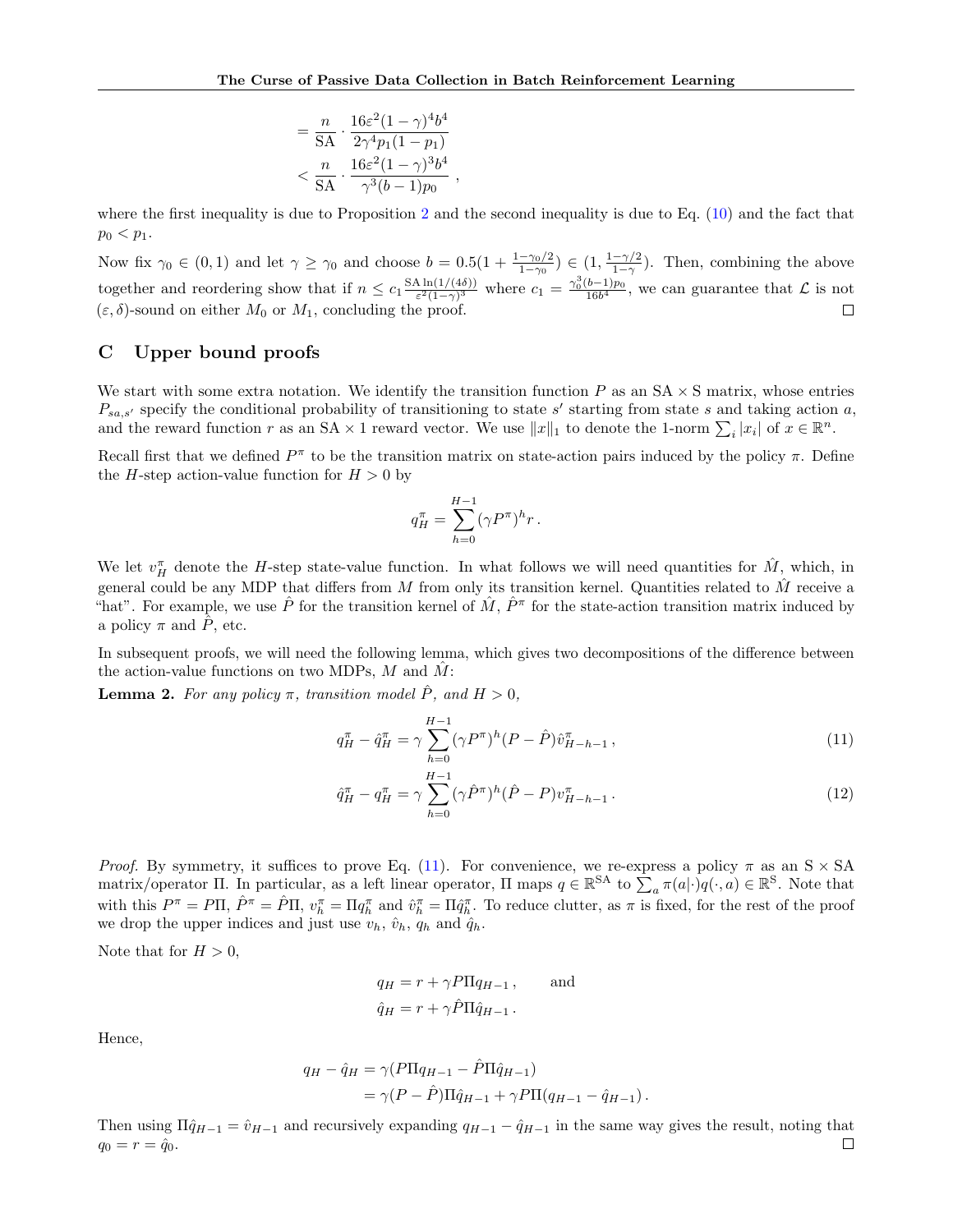<span id="page-20-0"></span>We need two standard results from the concentration of binomial random variables.

Lemma 3 (Multiplicative Chernoff Bound for the Lower Tail, Theorem 4.5 of [Mitzenmacher and Upfal](#page-9-27) [\(2005\)](#page-9-27)). Let  $X_1, \ldots, X_n$  be independent Bernoulli random variables with parameter p,  $S_n = \sum_{i=1}^n X_i$ . Then, for any  $0 \leq \beta < 1$ ,

$$
\mathbb{P}\left(\frac{S_n}{n} \le (1-\beta)p\right) \le \exp\left(-\frac{\beta^2np}{2}\right).
$$

<span id="page-20-3"></span>**Lemma 4.** Let n be a positive integer,  $p > 0$ ,  $\delta \in (0,1)$  such that

<span id="page-20-1"></span>
$$
\frac{2}{np}\ln\frac{1}{\delta} \le \frac{1}{4} \,. \tag{13}
$$

Let  $S_n$  be as in the previous lemma,  $\hat{p} = S_n/n$ . Then, with probability at least  $1 - \delta$ , it holds that

$$
\hat{p} \ge p/2 > 0
$$

while we also have

$$
\frac{1}{\hat{p}} \leq \frac{1}{p} + \frac{2}{p} \sqrt{\frac{2}{np} \ln \frac{1}{\delta}} \,.
$$

on the same  $(1 - \delta)$ -probability event.

In what follows, we will only need the first lower bound,  $\hat{p} \geq p/2$  from above; the second is useful to optimize constants only.

*Proof.* According to the multiplicative Chernoff bound for the low tail (cf. Lemma [3\)](#page-20-0), for any  $0 < \delta \leq 1$ , with probability at least  $1 - \delta$ , we have

$$
\hat{p} \ge p - \sqrt{\frac{2p}{n} \ln \frac{1}{\delta}}.
$$

Denote by  $\mathcal{E}_{\delta}$  the event when this inequality holds. Using Eq. [\(13\)](#page-20-1), on  $\mathcal{E}_{\delta}$  we have

$$
\hat{p} \ge p - \sqrt{\frac{2p}{n} \ln \frac{1}{\delta}} = p \left( 1 - \sqrt{\frac{2}{pn} \ln \frac{1}{\delta}} \right) \ge p \left( 1 - \frac{1}{2} \right) = \frac{p}{2} > 0,
$$

and thus, thanks to  $1/(1-x) \leq 1+2x$  which holds for any  $x \in [0,1/2]$ ,

$$
\frac{1}{\hat{p}} \leq \frac{1}{p} \frac{1}{1 - \sqrt{\frac{2}{np} \ln \frac{1}{\delta}}} \leq \frac{1}{p} + \frac{2}{p} \sqrt{\frac{2}{np} \ln \frac{1}{\delta}}.
$$

 $\Box$ 

<span id="page-20-2"></span>Our next lemma bounds the deviation between the empirical transition kernel and the "true" one: **Lemma 5.** With probability  $1 - \delta$ , for any  $(s, a) \in S \times A$ ,

$$
\|\hat{P}(\cdot|s,a) - P(\cdot|s,a)\|_1 \le \beta(N(s,a),\delta)
$$
\n(14)

,

where for  $u \geq 0$ ,

$$
\beta(u,\delta) = 2\sqrt{\frac{\sin 2 + \ln \frac{u_+(u+1)SA}{\delta}}{2u_+}}
$$

where  $u_+ = u \vee 1$ .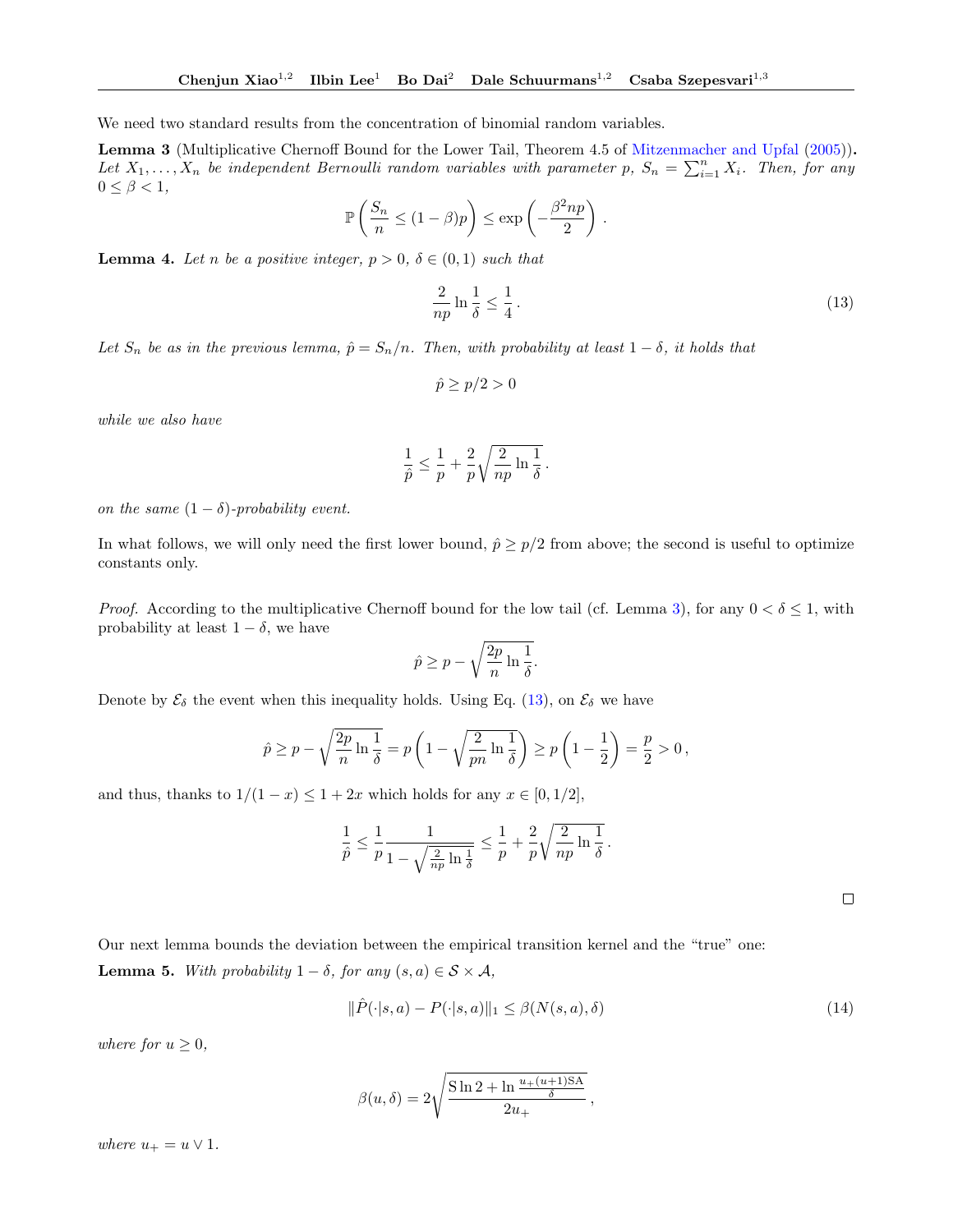*Proof.* By abusing notation, for  $u \geq 0$ , let  $\beta(u) = 2\sqrt{\frac{\sin 2 + \ln \frac{u + (u+1)}{\delta}}{2u_+}},$  where  $u_+ = u \vee 1$ . We will prove below the following claim:

Claim: For any fixed state-action pair  $(s, a)$ , with probability  $1 - \delta$ ,

$$
\|\hat{P}(\cdot|s,a) - P(\cdot|s,a)\|_1 \leq \beta(N(s,a))\,.
$$

Clearly, from this claim the lemma follows by a union bound over the state-action pairs. Hence, it remains to prove the claim.

For this fix  $(s,a) \in S \times A$ . Recall that the data  $D = ((S_i, A_i, R_i, S'_i)_{i \in [n]})$  that is used to estimate  $\hat{P}(\cdot|s,a)$  consists of m trajectories of length H obtained by following the uniform policy  $\pi_{\text{loc}}$ while the initial state is selected from  $\mu$  at random. In particular, for  $j \in [m]$ , the jth trajectory is  $(S_0^{(j)}, A_0^{(j)}, R_0^{(j)}, \ldots, S_{h_j-1}^{(j)}, A_{H-1}^{(j)}, R_{H-1}^{(j)}, S_H^{(j)})$ , where  $S_0^{(j)} \sim \mu$ ,  $A_t^{(j)} \sim \pi_{\log}(\cdot | S_t^{(j)})$ ,  $(R_t^{(j)}, S_{t+1}^{(j)}) \sim Q(\cdot | S_t^{(j)}, A_t^{(j)})$ . Clearly, if  $q := \mathbb{P}(\exists 0 \le i \le H - 1 : S_i^{(0)} = s, A_i^{(0)} = a) = 0$  then  $N(s, a) = 0$  holds with probability one. The claim then follows since when  $N(s, a) = 0$ ,  $\hat{P}(\cdot|s, a)$  is identically zero, hence,

$$
\|\hat{P}(\cdot|s,a) - P(\cdot|s,a)\|_1 = \|P(\cdot|s,a)\|_1 = 1 \le 1.177\ldots \le \beta(0).
$$
\n(15)

Hence, it remains to prove the claim for the case when  $q > 0$ , which we assume from now on. For convenience, append to the data infinitely many further trajectories, giving rise to the infinite sequence  $(S_i, A_i, R_i, S'_i)_{i\geq 0}$ . Let  $\tau_0 = 0$  and for  $u \ge 1$ , let  $\tau_u = \min\{i \in \mathbb{N} : i > \tau_{u-1} \text{ and } S_i = s, A_i = a\}$  be the "time" indices when  $(s, a)$  is visited, where we define the minimum of an empty set to be infinite. Since  $q > 0$ , almost surely  $(\tau_u)_{u>0}$  is a well-defined sequence of *finite* random variables. Now let  $X_u = S'_{\tau_u}$  be the "next state" upon the uth visit of  $(s, a)$ . Let  $\hat{p}_u(s') = \frac{\sum_{v=1}^u \mathbb{I}\{X_v = s'\}}{u}$  $\frac{1^{\Lambda_v=s} \cdot \mathbf{I}}{u}$ . Note that

<span id="page-21-1"></span><span id="page-21-0"></span>
$$
\hat{P}(\cdot|s,a) = \hat{p}_{N(s,a)}(\cdot) \tag{16}
$$

provided that  $N(s, a) > 0$ . By the Markov property, it follows that  $(X_v)_{v\geq 1}$  is an i.i.d. sequence of categorical variables with common distribution  $p(\cdot) := P(\cdot|s, a)$ .

Now,

$$
\|\hat{p}_u - p\|_1 = \max_{y \in \{-1, +1\}^S} \langle \hat{p}_u - p, y \rangle,
$$

while

$$
\langle \hat{p}_u - p, y \rangle = \frac{1}{u} \sum_{v=1}^u y(X_v) - \sum_{s'} p(s')y(s') .
$$

Now,  $(\Delta_v)_{1\leq v\leq u}$  is an i.i.d. sequence,  $|\Delta_v| \leq 2$  for any v and  $\mathbb{E}\Delta_v = 0$ . Hence, by Hoeffding's inequality, with probability  $1 - \delta$ ,

$$
\frac{1}{u}\sum_{v=1}^{u}\Delta_v \leq 2\sqrt{\frac{\ln\frac{1}{\delta}}{2u}}.
$$

Since the cardinality of  $\{-1,+1\}^{\mathcal{S}}$  is  $2^{\mathcal{S}}$ , applying a union bound over  $y \in \{-1,+1\}^{\mathcal{S}}$ , we get that with probability  $1 - \delta$ ,

$$
\|\hat{p}_u - p\|_1 \le 2\sqrt{\frac{\sin 2 + \ln \frac{1}{\delta}}{2u}}.
$$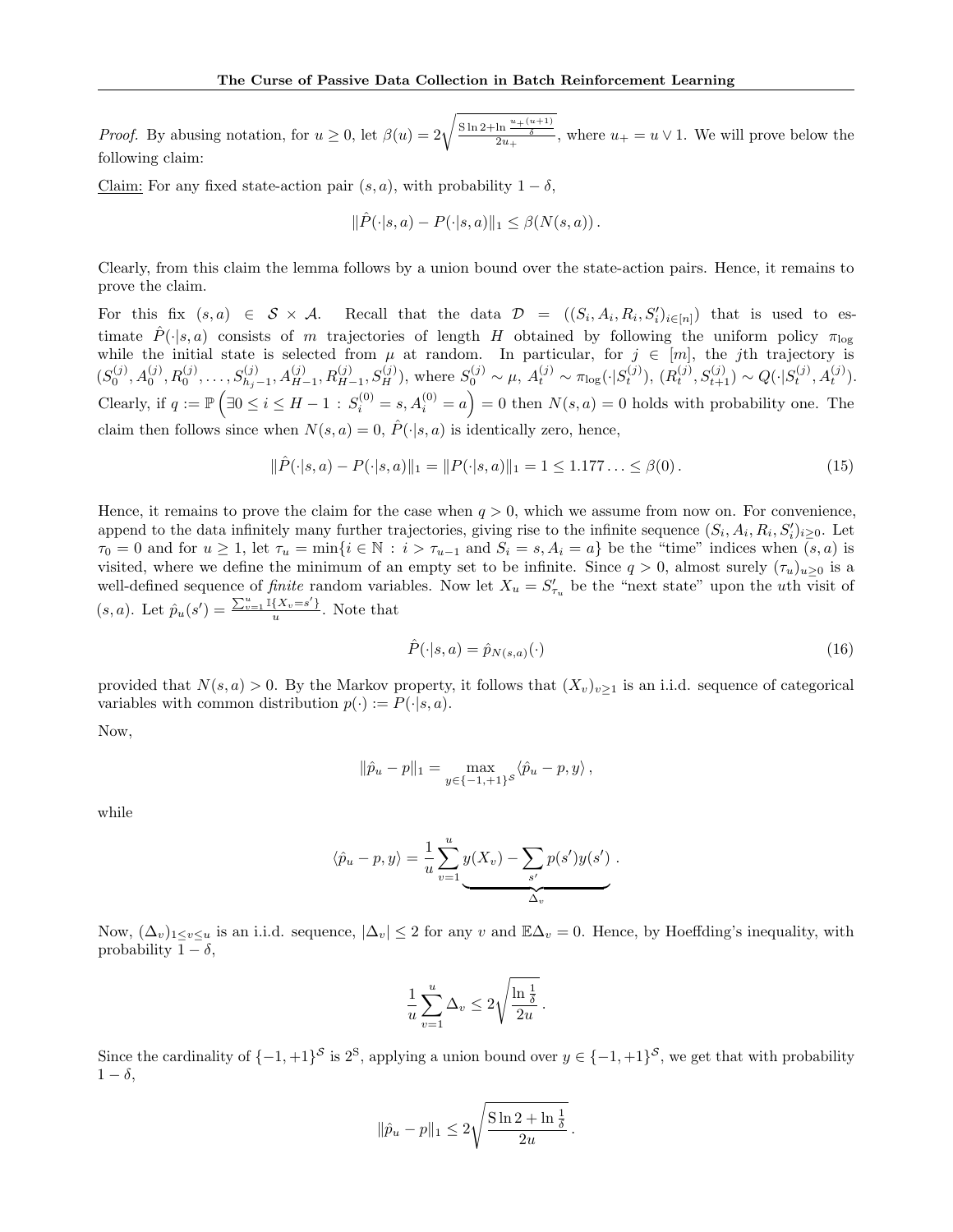Applying another union bound over u, owing to that  $\sum_{u=1}^{\infty} \frac{1}{u(u+1)} = 1$ , we get that with probability  $1 - \delta$ , for any  $u \geq 1$ ,

$$
\|\hat{p}_u - p\|_1 \le 2\sqrt{\frac{\sin 2 + \ln \frac{u(u+1)}{\delta}}{2u}} = \beta(u).
$$

Since  $\|\hat{p}_0 - p\|_1 \leq 1 \leq \beta(0)$  (cf. Eq. [\(15\)](#page-21-0)), the claim follows by Eq. [\(16\)](#page-21-1).

We now state a lemma that bounds, with high probability, the error of predicting the value of some fixed policy when the prediction is based on a transition kernel  $P'$  which is "close" to the true transition kernel  $P$ , where closedness is based on how often the individual state-action pairs have been visited. This notion of closedness is motivated by Lemma [5;](#page-20-2) this lemma can be used when  $P' = \hat{P}$ , or some other transition kernel in the vicinity of  $\hat{P}$ . The former will be needed in the analysis of the plug-in method presented here; while the latter will be used in the next section where we analyze the pessimistic algorithm.

<span id="page-22-2"></span>**Lemma 6.** Let  $\delta \in (0,1)$  and m be the number of episodes collected by the logging policy and fix any policy  $\pi$ . For any P' such that for any  $(s, a) \in S \times A$ ,

$$
||P'(\cdot|s,a) - P(\cdot|s,a)||_1 \leq \frac{C}{\sqrt{N(s,a)\vee 1}},
$$

with probability at least  $1 - \delta$  for  $C > 0$ , we have

$$
v^{\pi}(\mu) - v_{P'}^{\pi}(\mu) \le \frac{4\gamma C S A^{\frac{\min(H, S)}{2} + 1}}{(1 - \gamma)^2 \sqrt{m}} + \frac{8\gamma S A}{(1 - \gamma)^2} \frac{\ln \frac{S A}{\delta}}{m} + \varepsilon.
$$
 (17)

Proof. Note that

$$
\gamma^{H_{\gamma,\varepsilon}}\leq \gamma^{1+\frac{\ln(1/\varepsilon)}{\ln(1/\gamma)}}=\gamma\varepsilon\,.
$$

Hence, for  $H = H_{\gamma,(1-\gamma)\varepsilon/(2\gamma)},$ 

<span id="page-22-1"></span>
$$
\gamma^H \leq \frac{1}{2} \,\varepsilon (1 - \gamma) \,.
$$

Owning to that the immediate rewards belong to  $[-1, 1]$ , it follows that for any policy  $\pi$ ,

$$
q^{\pi} - q_{P'}^{\pi} \le q_H^{\pi} - q_{P',H}^{\pi} + \varepsilon \mathbf{1},\tag{18}
$$

where we use  $q_{P',H}^{\pi}$  to denote the *H*-step value function under transition model P'. Define  $N_h(s,a)$  as the number of episodes when the hth state-action pair in the episode is  $(s, a)$ . Note that  $N(s, a) \geq N_h(s, a)$ . Let  $Z_h = \{(s, a) \in \mathcal{S} \times \mathcal{A} : \nu_{\mu, h}^{\pi}(s, a) > \frac{8}{m} \ln \frac{SA}{\delta} \}$  and let  $\mathcal{F}$  be the event when

$$
\frac{N_h(s,a)}{m}\geq \frac{\nu^{\pi_{\log}}_{\mu,h}(s,a)}{2}
$$

holds for any  $(s, a) \in Z_h$ .<sup>[6](#page-22-0)</sup> By Lemma [4,](#page-20-3)  $\mathbb{P}(\mathcal{F}) \geq 1 - \delta$ .

Assume that  $\mathcal F$  holds. Combining Eq. [\(18\)](#page-22-1) with Lemma [2,](#page-19-1) we get that on this event

$$
v^{\pi}(\mu) - \hat{v}^{\pi}(\mu) \leq (\mu^{\pi})^{\top} (q^{\pi}_{H} - q^{\pi}_{P',H}) + \varepsilon
$$
  
\n
$$
= \gamma \sum_{h=0}^{H-1} \gamma^{h} (\nu^{\pi}_{\mu,h})^{\top} (P - P') v^{\pi}_{P',H-h-1} + \varepsilon
$$
 (by Eq. (11))  
\n
$$
\leq \frac{\gamma}{1-\gamma} \sum_{h=0}^{H-1} \gamma^{h} \sum_{s,a} \nu^{\pi}_{\mu,h}(s,a) \|P(\cdot|s,a) - P'(\cdot|s,a)\|_{1} + \varepsilon
$$
 (by  $\|\hat{v}^{\pi}_{H-h-1}\|_{\infty} \leq 1/(1-\gamma)$ )

<span id="page-22-0"></span><sup>6</sup>Note that  $Z_h$ , and thus also  $\mathcal F$  depends on  $\pi$ , which is the reason that the result, as stated, holds only for a fixed policy.

<span id="page-22-3"></span> $\Box$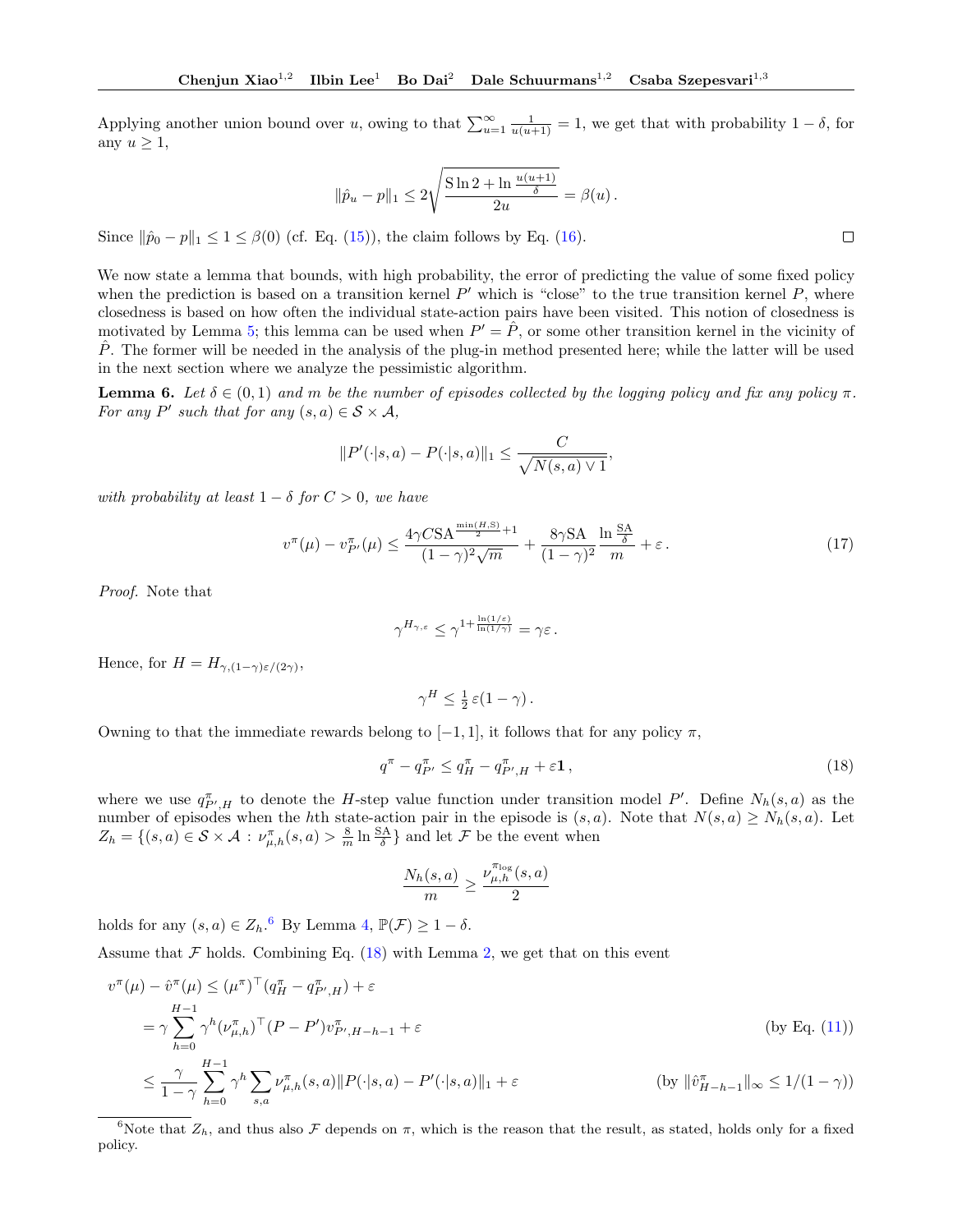$$
\leq \frac{\gamma}{1-\gamma} \sum_{h=0}^{H-1} \gamma^h \sum_{(s,a)\in Z_h} \nu_{\mu,h}^{\pi}(s,a) \|P(\cdot|s,a) - P'(\cdot|s,a)\|_1 + \frac{8\gamma SA}{m(1-\gamma)^2} \ln \frac{SA}{\delta} + \varepsilon \quad \text{(by the definition of } Z_h)
$$
\n
$$
\leq \frac{\gamma}{1-\gamma} \sum_{h=0}^{H-1} \gamma^h \sum_{(s,a)\in Z_h} \sqrt{\nu_{\mu,h}^{\pi}(s,a)} \|P(\cdot|s,a) - P'(\cdot|s,a)\|_1 + \frac{8\gamma SA}{m(1-\gamma)^2} \ln \frac{SA}{\delta} + \varepsilon \qquad \text{(by } \nu_{\mu,h}^{\pi}(s,a) \leq 1)
$$
\n
$$
\leq \frac{\gamma A^{\min(H,S)/2}}{1-\gamma} \sum_{h=0}^{H-1} \gamma^h \sum_{(s,a)\in Z_h} \sqrt{\nu_{\mu,h}^{\pi_{\log}(s,a)}} \|P'(\cdot|s,a) - P(\cdot|s,a)\|_1 + \frac{8\gamma SA}{m(1-\gamma)^2} \ln \frac{SA}{\delta} + \varepsilon \qquad \text{(by Proposition 1)}
$$

$$
\leq \frac{2\gamma A^{\min(H,S)/2}C}{1-\gamma}\sum_{h=0}^{H-1}\gamma^h\sum_{(s,a)\in Z_h}\sqrt{\nu^{\pi_{\log}}_{\mu,h}(s,a)}\frac{1}{\sqrt{N_h(s,a)\vee 1}}+\frac{8\gamma S A}{m(1-\gamma)^2}\ln\frac{SA}{\delta}+\varepsilon
$$

(by the definition of  $P'$ )

 $\varepsilon$ 

$$
\leq \frac{2\gamma A^{\min(H,S)/2}C}{1-\gamma}\sum_{h=0}^{H-1}\gamma^h\sum_{(s,a)\in Z_h}\sqrt{\nu^{\pi_{\log}}_{\mu,h}(s,a)}\sqrt{\frac{2}{m\nu^{\pi_{\log}}_{\mu,h}(s,a)}}+\frac{8\gamma SA}{m(1-\gamma)^2}\ln\frac{SA}{\delta}+\varepsilon
$$
\n(by the definitions of  $\mathcal{F}$  and  $Z_h$ )

$$
\leq \frac{4\gamma A^{\min(H,S)/2}C}{(1-\gamma)^2\sqrt{m}}SA + \frac{8\gamma SA}{m(1-\gamma)^2}\ln\frac{SA}{\delta} + \varepsilon.
$$

This finishes the proof.

<span id="page-23-0"></span>For the plug-in method we use the previous lemma with  $P' = \hat{P}$ , resulting in the following corollary: Corollary 4. Let  $\delta \in (0,1)$  and m be the number of episodes collected by the logging policy and fix any policy  $\pi$ . With probability at least  $1 - \delta$ , we have

$$
v^{\pi}(\mu) - v_{\hat{P}}^{\pi}(\mu) \le \frac{8\gamma \mathcal{S} \mathcal{A}^{\frac{\min(H,\mathcal{S})}{2}+1}}{(1-\gamma)^2} \sqrt{\frac{\mathcal{S}\ln 2 + \ln\frac{2n(n+1)\mathcal{S}\mathcal{A}}{\delta}}{2m}} + \frac{8\gamma \mathcal{S}\mathcal{A}}{(1-\gamma)^2} \frac{\ln\frac{2\mathcal{S}\mathcal{A}}{\delta}}{m} + \varepsilon.
$$

*Proof.* Fix  $\delta \in (0,1)$ . Let  $\mathcal{E}_{\delta}$  be the event when for any  $(s, a) \in \mathcal{S} \times \mathcal{A}$ ,

$$
\|\hat{P}(\cdot|s,a) - P(\cdot|s,a)\|_1 \le \beta(N(s,a),\delta),\tag{19}
$$

where  $\beta$  is defined in Lemma [5,](#page-20-2) which also gives that  $\mathbb{P}(\mathcal{E}_{\delta}) \geq 1 - \delta$ . Further, defining

$$
C_{\delta}=2\sqrt{\frac{\mathrm{S}\ln2+\ln\frac{n(n+1)\mathrm{SA}}{\delta}}{2}}\,,
$$

note that  $\beta(u,\delta) \leq C_{\delta}/$ √  $u$  ∨ 1. Now, let  $\mathcal{F}_{\delta}$  be the event when the conclusion of Lemma [6](#page-22-2) holds. Then, on the one hand, by a union bound,  $\mathbb{P}(\mathcal{E}_{\delta/2} \cap \mathcal{F}_{\delta/2}) \geq 1 - \delta$ , while on the other hand on  $\mathcal{E}_{\delta/2} \cap \mathcal{F}_{\delta/2}$ , the condition of Lemma [6](#page-22-2) holds for  $P'$  defined so that

$$
P'(\cdot|s,a) = \begin{cases} \hat{P}(\cdot|s,a), & \text{if } \|\hat{P}(\cdot|s,a) - P(\cdot|s,a)\|_1 \leq \beta(N(s,a), \delta/2) \\ P(\cdot|s,a), & \text{otherwise.} \end{cases}
$$

with  $C := C_{\delta/2}$ .

Furthermore, on  $\mathcal{E}_{\delta/2}$ ,  $\hat{P}(\cdot|s, a) = P(\cdot|s, a)$  holds for any  $(s, a)$  pair. Hence, the result follows by replacing  $\delta$  with  $\delta/2$  in Eq. [\(17\)](#page-22-3) and plugging in  $C_{\delta/2}$  in place of C.  $\Box$ 

We now are ready to prove the upper bound of plug-in algorithm.

<span id="page-23-2"></span>**Theorem 7** (Restatement of Theorem [5\)](#page-6-1). Fix S, A, an MDP  $M \in \mathcal{M}(S, A)$  and a distribution  $\mu$  on the state space of M. Suppose  $\delta > 0$ ,  $\varepsilon > 0$ , and  $\varepsilon_{opt} > 0$ . Assume that the data is collected by following the uniform policy and it consists of m episodes, each of length  $H = H_{\gamma,(1-\gamma)\varepsilon/(2\gamma)}$ . Let  $\hat{\pi}$  be any deterministic,  $\varepsilon_{opt}$ -optimal policy

<span id="page-23-1"></span> $\Box$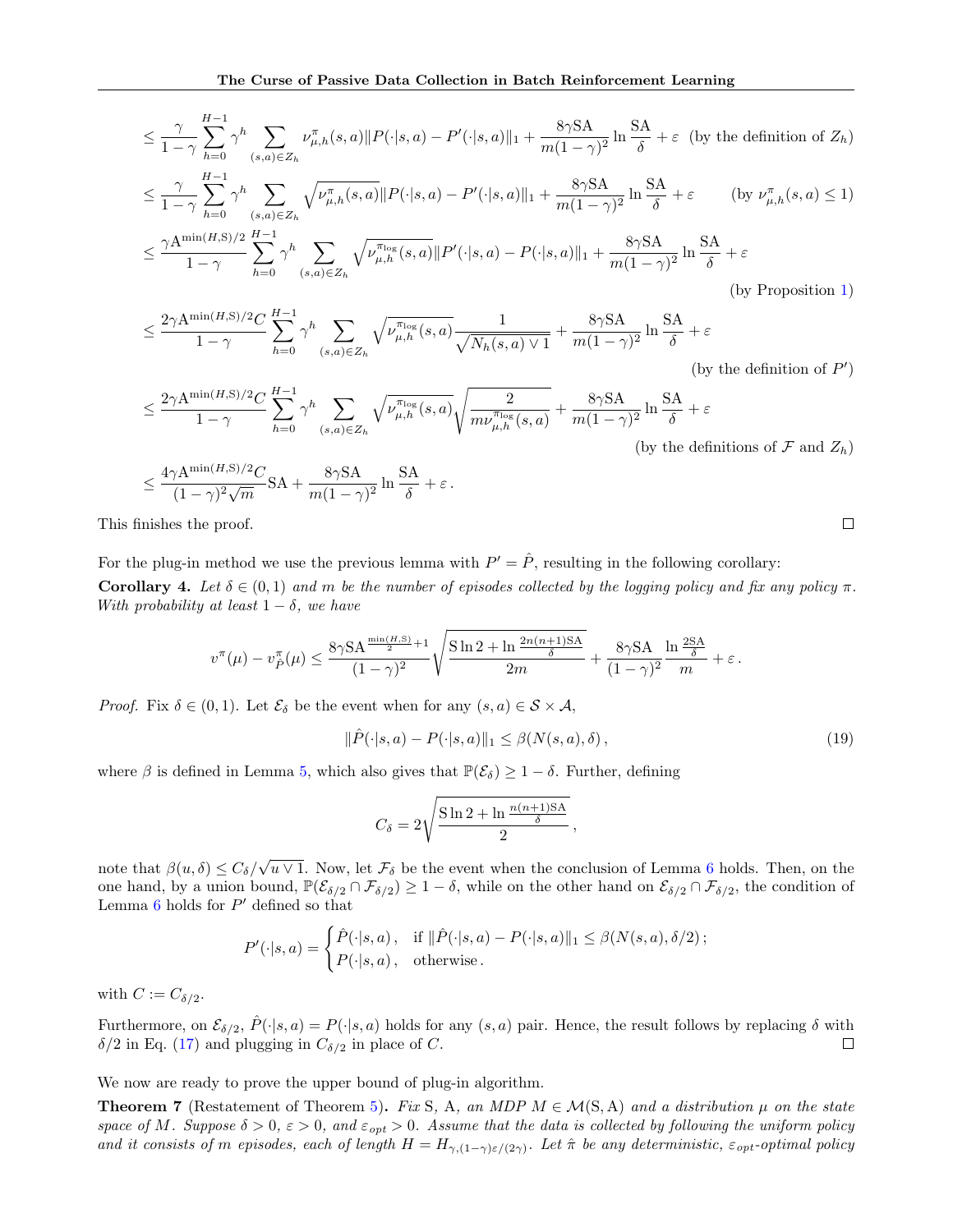for  $\hat{M} = (\hat{P}, r)$  where  $\hat{P}$  is the sample-mean based empirical estimate of the transition probabilities based on the data collected. Then if

$$
m = \tilde{\Omega}\left(\frac{\mathrm{S}^3\mathrm{A}^{\min(H,\mathrm{S})+2}\ln\frac{1}{\delta}}{(1-\gamma)^4\varepsilon^2}\right),
$$

where  $\tilde{\Omega}$  hides log factors of S, A and H, we have  $v^{\hat{\pi}}(\mu) \geq v^*(\mu) - 4\varepsilon - \varepsilon_{opt}$  with probability at least  $1 - \delta$ .

*Proof.* We upper bound the suboptimality gap of  $\hat{\pi}$  as follows:

$$
v^*(\mu) - v^{\hat{\pi}}(\mu) = v^*(\mu) - \hat{v}^{\pi^*}(\mu) + \hat{v}^{\pi^*}(\mu) - \hat{v}^{\hat{\pi}}(\mu) + \hat{v}^{\hat{\pi}}(\mu) - v^{\hat{\pi}}(\mu)
$$
  
\n
$$
\leq v^*(\mu) - \hat{v}^{\pi^*}(\mu) + \hat{v}^{\hat{\pi}}(\mu) - v^{\hat{\pi}}(\mu) + \varepsilon_{\text{opt}}.
$$
 ( $\hat{\pi}$  is  $\varepsilon_{\text{opt}}$ -optimal in  $\hat{M}$ )

By Corollary [4](#page-23-0) and a union bound, with probability at least  $1 - \delta$ , for any deterministic policy  $\pi$  obtained from the data  $D$  we have

$$
v^{\pi}(\mu) - \hat{v}^{\pi}(\mu)
$$
  
\n
$$
\leq \frac{8\gamma SA^{\frac{\min(H,S)}{2}+1}}{(1-\gamma)^2} \sqrt{\frac{S\ln 2 + \ln \frac{2n(n+1)SA}{\delta} + S\ln A}{2m}} + \frac{8\gamma SA}{(1-\gamma)^2} \frac{\ln \frac{2SA}{\delta} + S\ln A}{m} + \varepsilon
$$
  
\n
$$
\leq \frac{8\gamma S^{\frac{3}{2}} A^{\frac{\min(H,S)}{2}+1}}{(1-\gamma)^2} \sqrt{\frac{\ln 2 + \ln \frac{H^2SA}{\delta} + \ln 2m + \ln A}{2m}} + \frac{8\gamma SA}{(1-\gamma)^2} \frac{\ln \frac{2SA}{\delta} + S\ln A}{m} + \varepsilon,
$$

Thus, given that

$$
m = \tilde{\Omega}\left(\frac{\mathbf{S}^3 \mathbf{A}^{\min(H, \mathbf{S}) + 2} \ln \frac{1}{\delta}}{(1 - \gamma)^4 \varepsilon^2}\right),
$$

where  $\tilde{\Omega}$  hides log-factors, with probability at least  $1 - \delta$  we have,

$$
v^*(\mu) - v^{\hat{\pi}}(\mu) \le v^*(\mu) - \hat{v}^{\pi^*}(\mu) + \hat{v}^{\hat{\pi}^*}(\mu) - v^{\hat{\pi}^*}(\mu) + \varepsilon_{\text{opt}} \le 4\varepsilon + \varepsilon_{\text{opt}}.
$$

#### C.1 Pessimistic Algorithm

n

We present a result in this section for the "pessimistic algorithm" in the discounted total expected reward criterion to complement the results in the main text [\(Jin et al.,](#page-9-6) [2021;](#page-9-6) [Buckman et al.,](#page-8-12) [2021;](#page-8-12) [Kidambi et al.,](#page-9-12) [2020;](#page-9-12) [Yu et al.,](#page-10-9) [2020;](#page-10-9) [Kumar et al.,](#page-9-19) [2020;](#page-9-19) [Liu et al.,](#page-9-5) [2020;](#page-9-5) [Yu et al.,](#page-10-11) [2021\)](#page-10-11). The sample complexity we show is the same as for the plug-in method. While this may be off by a polynomial factor, we do not expect the pessimistic algorithm to have a major advantage over the plug-in method in the worst-case setting. In fact, the recent work of [Xiao et al.](#page-9-8) [\(2021\)](#page-9-8) established this in a rigorous fashion for the bandit setting by showing an algorithm independent lower bound that matched the upper bound for both the plug-in method and the pessimistic algorithm. As argued by [Xiao](#page-9-8) [et al.](#page-9-8) [\(2021\)](#page-9-8) (and proved by [Jin et al.](#page-9-6) [\(2021\)](#page-9-6) in the context of linear MDPs, which includes tabular MDPs), the advantage of the pessimistic algorithm is that it is weighted minimax optimal with respect to a special criterion.

The pessimistic algorithm with parameters  $\delta \in (0,1)$  and  $\varepsilon_{opt} > 0$  chooses a deterministic  $\varepsilon_{opt}$  policy  $\tilde{\pi}$  of the MDP with reward r and transition kernel  $\tilde{P}$ , the latter of which is obtained via

$$
\tilde{P} = \underset{P' \in \mathcal{P}_{\delta}}{\arg \min} v_{P'}^{*}(\mu) ,
$$

where for a transition kernel  $P'$  we use  $v_{P'}^*$  to denote the optimal value function in the MDP with immediate rewards r and transition kernel  $P'$ , and  $\mathcal{P}_{\delta}$  is is defined as

$$
\mathcal{P}_{\delta} = \left\{ P' : \text{for any } (s, a) \in \mathcal{S} \times \mathcal{A}, \|\hat{P}(\cdot|s, a) - P'(\cdot|s, a)\|_1 \leq \beta(N(s, a), \delta) \right\},\
$$

where  $\beta$  is defined in Lemma [5.](#page-20-2) Recall that the same result ensures that P, the "true" transition kernel belongs to  $\mathcal{P}_{\delta}$  with probability at least  $1 - \delta$ .